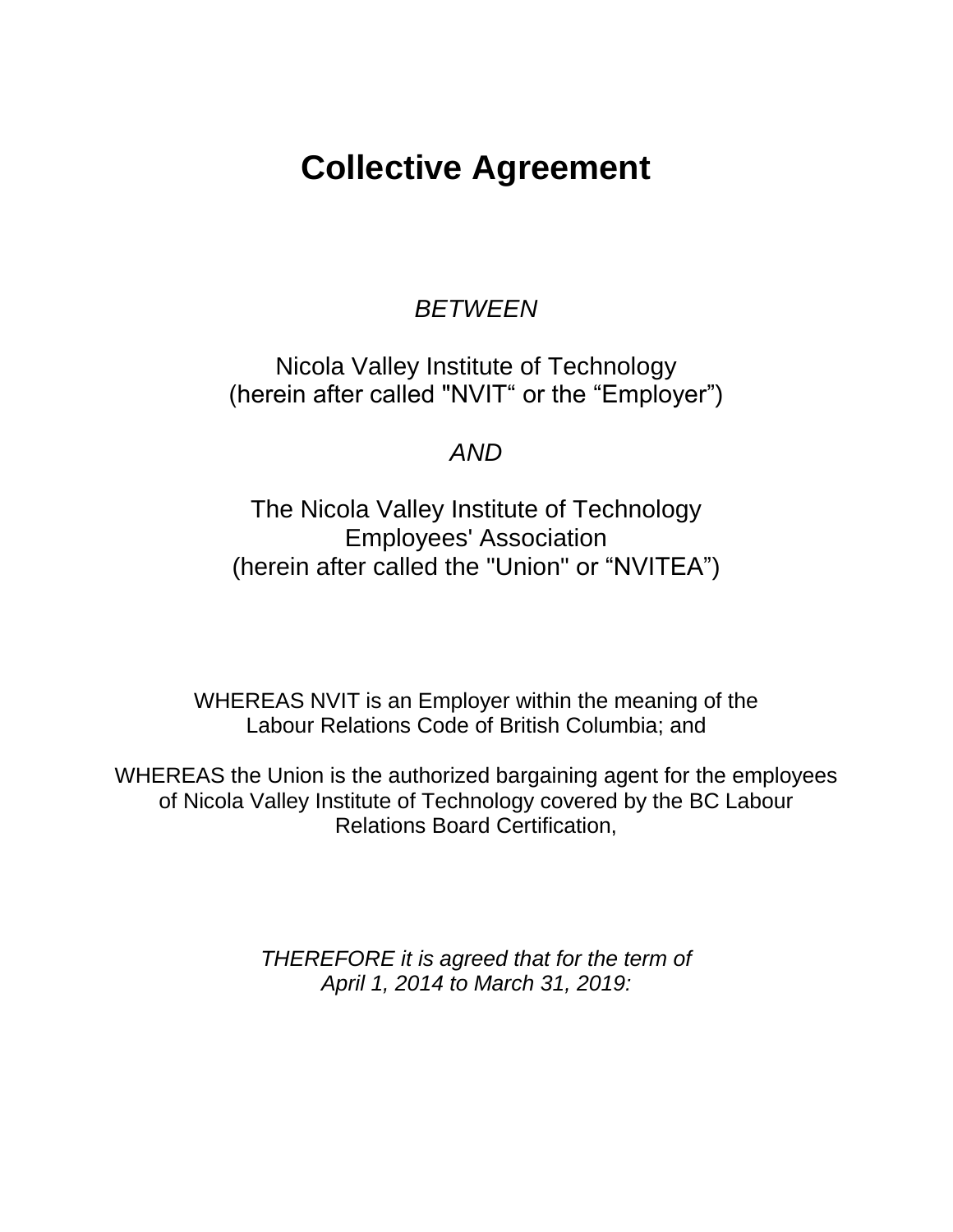## **Table of Contents**

| <b>Article 1</b>  |  |
|-------------------|--|
| 1.1               |  |
| 1.2               |  |
| <b>Article 2</b>  |  |
| <b>Article 3</b>  |  |
| <b>Article 4</b>  |  |
| <b>Article 5</b>  |  |
| <b>Article 6</b>  |  |
| 6.1               |  |
| 6.2               |  |
| 6.3               |  |
| 6.4               |  |
| <b>Article 7</b>  |  |
| <b>Article 8</b>  |  |
| 8.1               |  |
| 8.2               |  |
| 8.3               |  |
| 8.4               |  |
| 8.5               |  |
| <b>Article 9</b>  |  |
| <b>Article 10</b> |  |
| 10.2              |  |
| <b>Article 11</b> |  |
| 11.1              |  |
| 11.2              |  |
| 11.3              |  |
| 11.4              |  |
| 11.5              |  |
| <b>Article 12</b> |  |
| 12.1              |  |
| 12.2              |  |
| <b>Article 13</b> |  |
| <b>Article 14</b> |  |
| <b>Article 15</b> |  |
| 15.6              |  |
| 15.7              |  |
| 15.8              |  |
| 15.9              |  |
| 15.10             |  |
| 15.11             |  |
| 15.12             |  |
| Article 16        |  |
| 16.1              |  |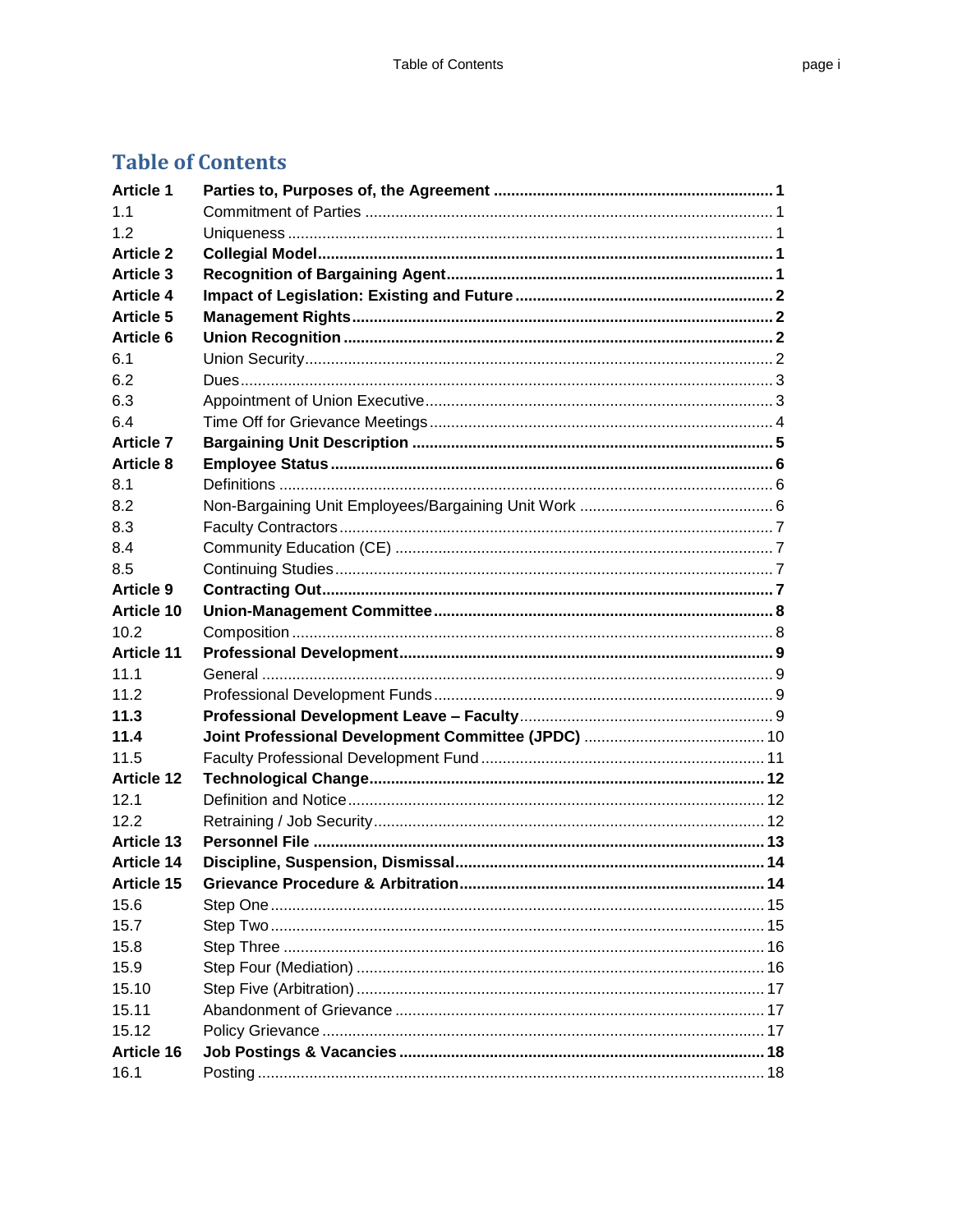| 16.2              |  |
|-------------------|--|
| <b>Article 17</b> |  |
| 17.1              |  |
| 17.2              |  |
| <b>Article 18</b> |  |
| <b>Article 19</b> |  |
| <b>Article 20</b> |  |
| 20.1              |  |
| 20.2              |  |
| 20.3              |  |
| 20.4              |  |
| <b>Article 21</b> |  |
| 21.4              |  |
| 21.5              |  |
| 21.6              |  |
| 21.7              |  |
| 21.8              |  |
| 21.9              |  |
| <b>Article 22</b> |  |
| 22.1              |  |
| 22.2              |  |
| 22.3              |  |
| 22.5              |  |
| 22.6              |  |
| 22.7              |  |
| 22.8              |  |
| 22.9              |  |
| 22.10             |  |
| <b>Article 23</b> |  |
| 23.1              |  |
| 23.5              |  |
| 23.6              |  |
| 23.7              |  |
| 23.8              |  |
| <b>Article 24</b> |  |
| 24.1              |  |
| 24.2              |  |
| <b>Article 25</b> |  |
| <b>Article 26</b> |  |
| 26.3              |  |
| <b>Article 27</b> |  |
| <b>Article 28</b> |  |
| <b>Article 29</b> |  |
| Article 30        |  |
| 30.1              |  |
| 30.2              |  |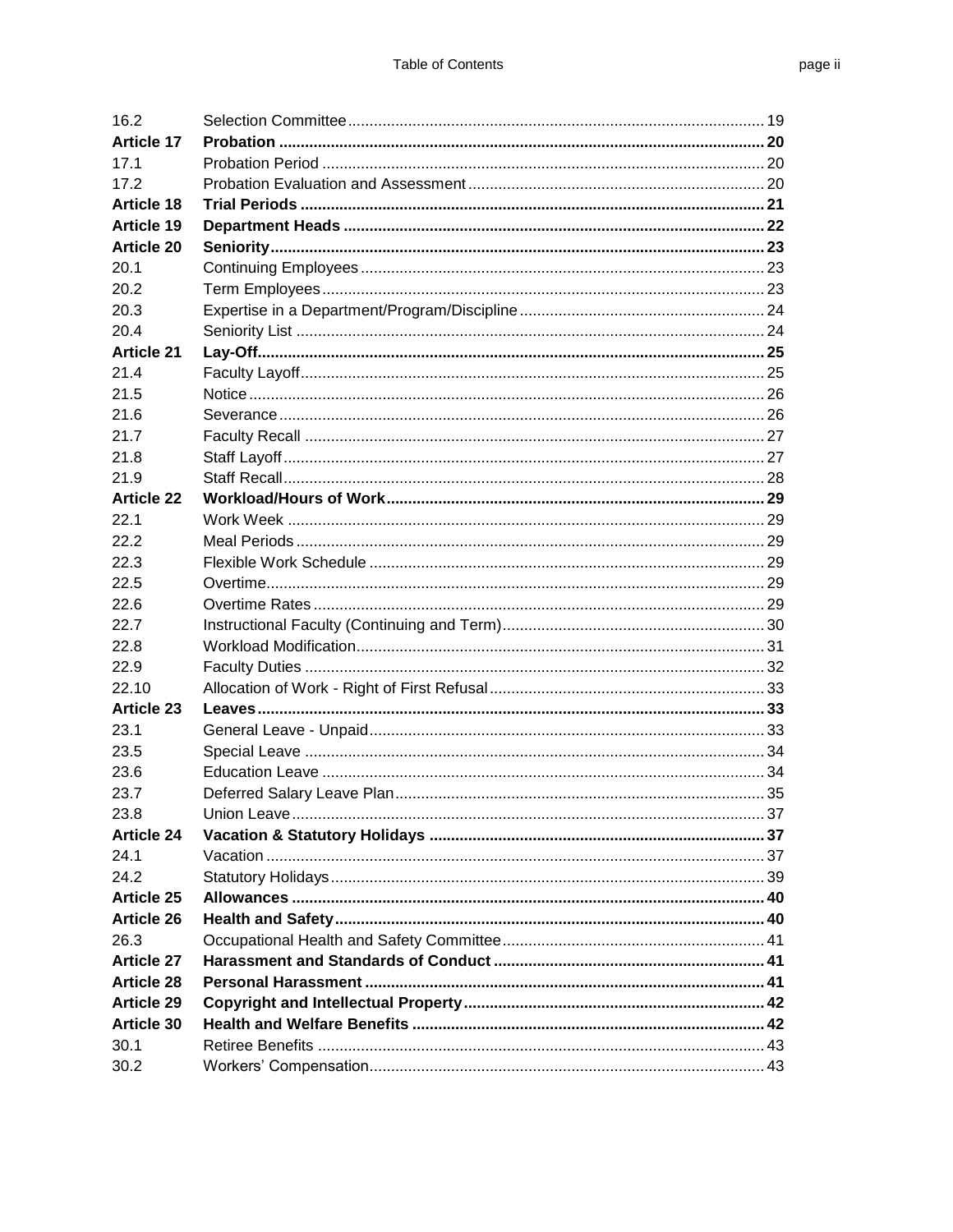| 30.3               |                                                                               |  |
|--------------------|-------------------------------------------------------------------------------|--|
| <b>Article 31</b>  |                                                                               |  |
| <b>Article 32</b>  |                                                                               |  |
| 32.1               |                                                                               |  |
| <b>Article 33</b>  |                                                                               |  |
| 33.1               |                                                                               |  |
| 33.2               |                                                                               |  |
| <b>Article 34</b>  |                                                                               |  |
| <b>Article 35</b>  |                                                                               |  |
| <b>Article 36</b>  |                                                                               |  |
| <b>Article 37</b>  |                                                                               |  |
| <b>Definitions</b> |                                                                               |  |
|                    | Letter of Understanding #1 - Union Management Committee Agenda  49            |  |
|                    |                                                                               |  |
|                    |                                                                               |  |
|                    |                                                                               |  |
|                    | Letter of Understanding #5 - Instructional Faculty Vocational Programming  53 |  |
|                    |                                                                               |  |
|                    |                                                                               |  |
|                    | Appendix 3 – Memorandum of Understanding on the Economic Stability Dividend58 |  |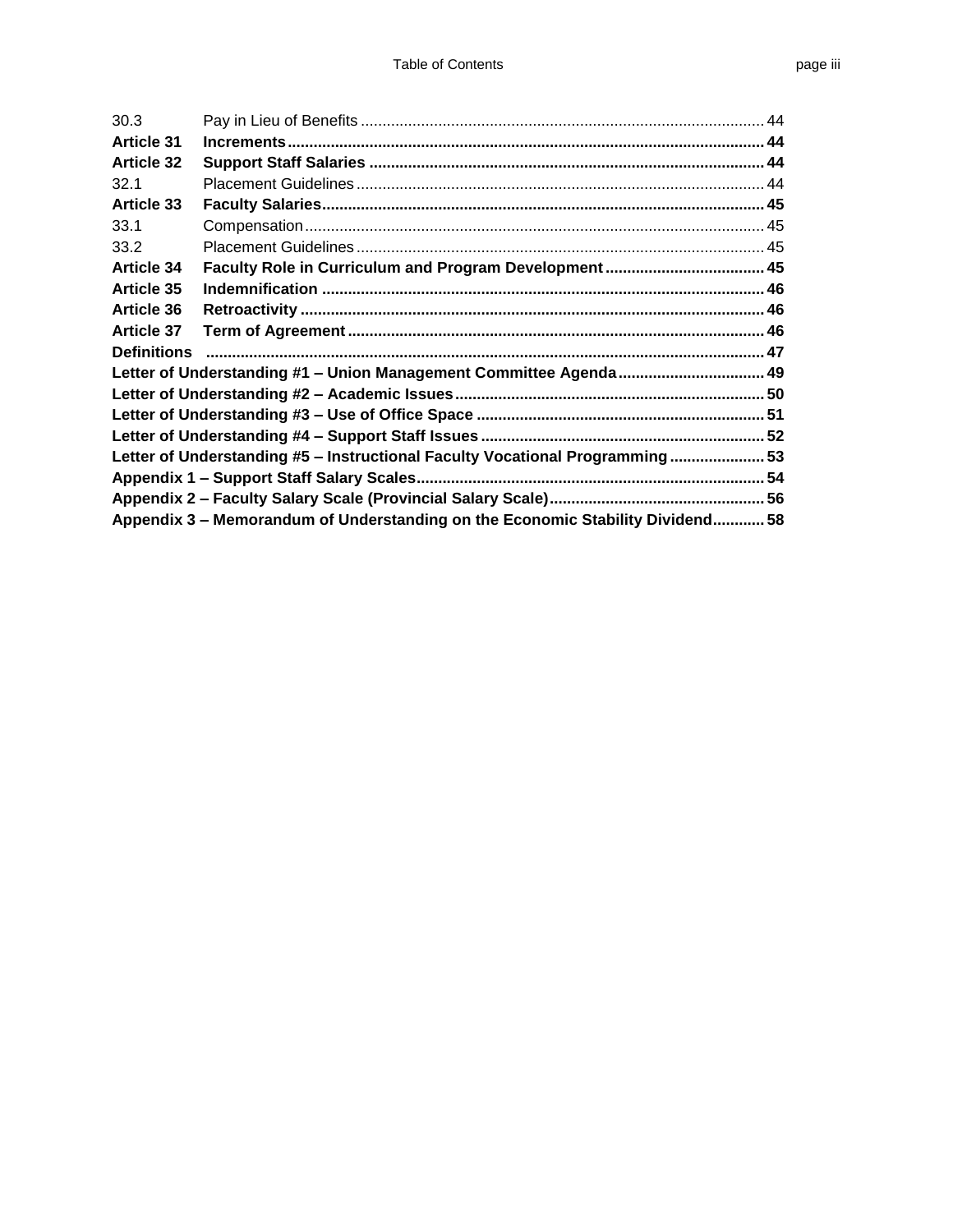## <span id="page-4-0"></span>**Article 1 Parties to, Purposes of, the Agreement**

#### <span id="page-4-1"></span>**1.1 Commitment of Parties**

The parties to this Agreement, NVIT and the Union:

- 1.1.1 Desire to set forth and establish the terms and conditions of employment so that efficient operations and harmonious relationships may be maintained between NVIT and the Union to the benefit of both parties.
- 1.1.2 Endeavour to ensure that all employees are treated with dignity and respect.
- 1.1.3 Agree to settle differences, which may arise, in a peaceful and amicable manner.

#### <span id="page-4-2"></span>**1.2 Uniqueness**

- 1.2.1 The parties agree and recognize that Nicola Valley Institute of Technology is a unique Aboriginal post secondary institution that has a preference for hiring Aboriginal staff, teaching Aboriginal curriculum, and maintaining Aboriginal culture, values and traditions.
- 1.2.2 The parties further agree that where ever possible, language in the Collective Agreement will reflect the uniqueness and those values.
- 1.2.3 The parties also agree to create an environment that respects the dignity, rights, cultures, and beliefs of all people, and to strive for balance and harmony in all our activities with each other.

## <span id="page-4-3"></span>**Article 2 Collegial Model**

2.1 The Employer and the Union agree to support a collegial model of administration, whereby staff, faculty and management work collectively to serve the goals and objectives of the Institute, as determined by the mission statement of the Board.

## <span id="page-4-4"></span>**Article 3 Recognition of Bargaining Agent**

3.1 NVIT recognizes the Union as a trade union pursuant to the Labour Code of British Columbia with all rights and responsibilities attendant upon such status. More particularly, NVIT recognizes the Union as the exclusive Bargaining Agent for all members of the bargaining unit.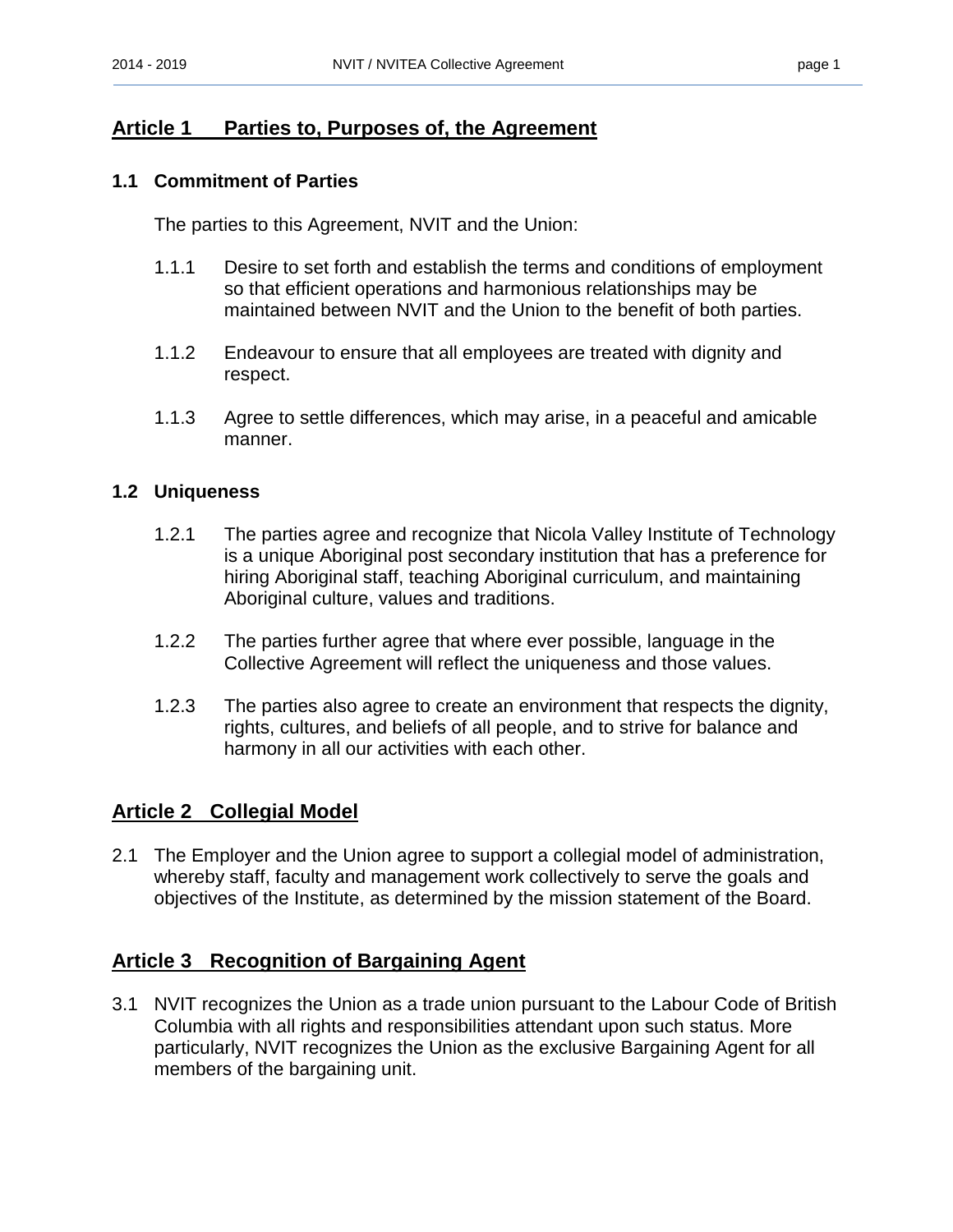## <span id="page-5-0"></span>**Article 4 Impact of Legislation: Existing and Future**

- 4.1 The parties recognize and agree that they cannot be obligated or bound by any term, condition or provision which would be contrary to any applicable existing or future federal or provincial legislation, or regulations passed pursuant to such legislation. In the event that any term, condition, or provision, or part thereof, which is incorporated into this Agreement, whether by inadvertence, error, or misunderstanding, is in fact or in law contrary to such applicable federal or provincial legislation or regulations, then such term, condition or provision or part thereof is void and of no effect.
- 4.2 In the event that any applicable existing or future federal or provincial legislation makes invalid any provision of this Agreement, the remaining provisions shall remain in effect for the term of the Agreement.
- 4.3 The parties agree that they will comply with any applicable existing or future federal or provincial legislation or regulations passed pursuant to such legislation.
- 4.4 Where it is argued that an employee's rights under relevant statutes are being violated, the first recourse of the employee may be through the grievance procedure.

## <span id="page-5-1"></span>**Article 5 Management Rights**

- 5.1 The management and direction of the Employer's operations, including the right to hire, promote, layoff and direct employees, to determine qualifications and criteria in hiring; to set standards for work and class schedules; to discipline, suspend, and dismiss for proper cause is vested exclusively with the Employer, subject to the terms and conditions of the Collective Agreement.
- 5.2 The exercise of management's rights shall be done reasonably and fairly.

## <span id="page-5-2"></span>**Article 6 Union Recognition**

#### <span id="page-5-3"></span>**6.1 Union Security**

- 6.1.1 All new employees covered under the bargaining unit shall, as a condition of employment, become and remain members in good standing of the Union.
- 6.1.2 All employees within the bargaining unit who are already members of the Union shall, as a condition of employment, remain members in good standing of the Union.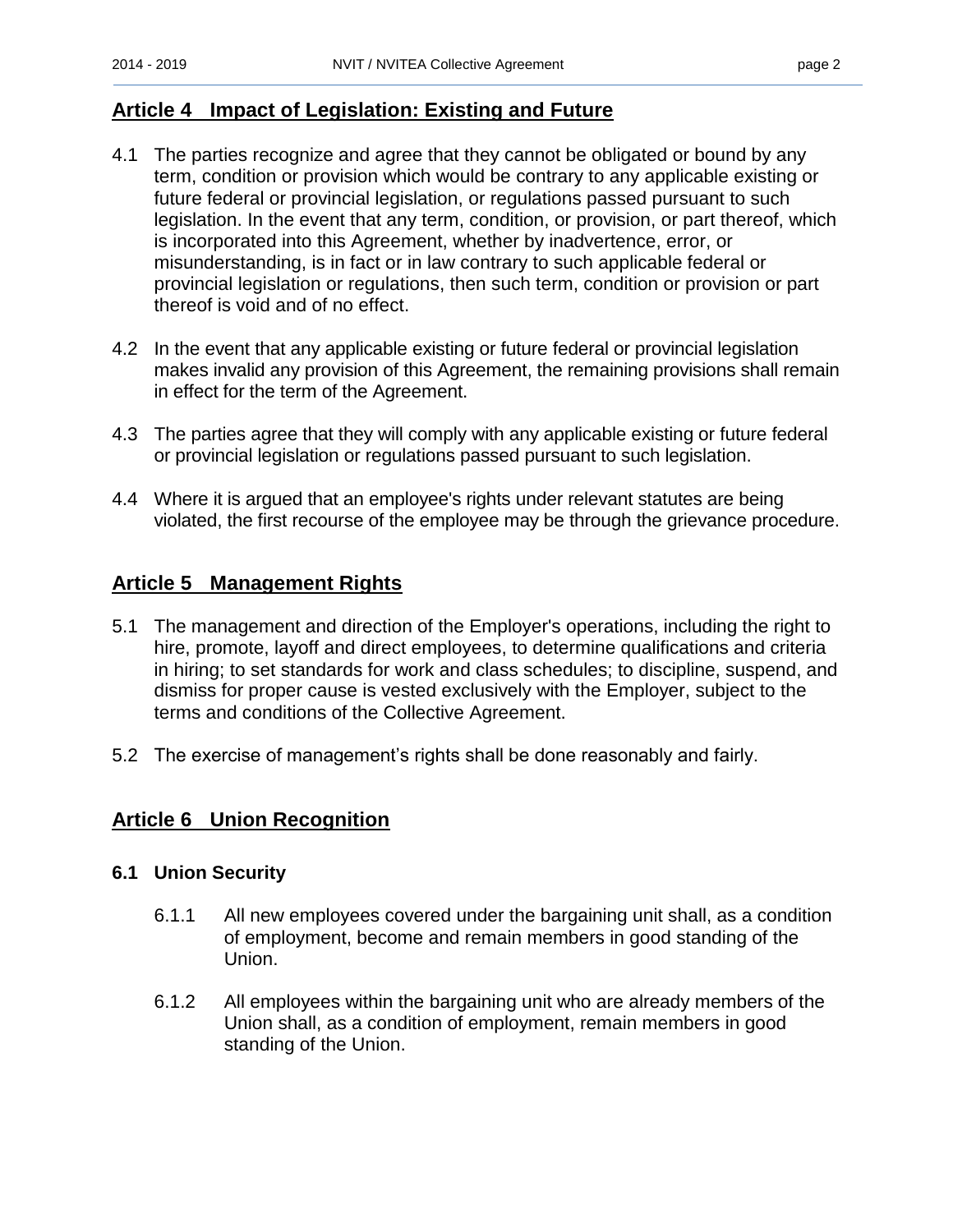6.1.3 Notwithstanding anything contained in this Article, NVIT shall not be required to discharge any employee to whom membership in the Union has been denied or terminated on some ground other than the refusal of such employee to tender the dues uniformly required in order to acquire or maintain membership in the Union, unless NVIT agrees that the grounds upon which the Union refused or terminated such employee's membership are valid to justify his or her discharge by NVIT.

#### <span id="page-6-0"></span>**6.2 Dues**

- 6.2.1 For all employees covered under the bargaining unit, NVIT agrees to uphold the compulsory requirement for employees to pay Union dues as a condition of employment.
- 6.2.2 NVIT agrees to deduct from all employees in the bargaining unit, the monthly amount spread over the frequency of the monthly pay periods, as determined by the Union and to deduct any other assessed charges as determined by the Union. This sum will be transmitted to the Union on a monthly basis with a list of employees from whom deductions were made in that pay period, and with the amounts deducted from each employee.
- 6.2.3 Before NVIT is obliged to deduct any amount, the secretary or president of the Union must advise the Manager of Human Resources and Facilities' office in writing, by copy of a resolution passed at a general meeting of the Union, of the amount of its regular dues or other assessed charges. The amount so advised shall continue to be the amount to be deducted until changed by further written notice and resolution of the Union signed by the secretary or president of the Union.
- 6.2.4 Union dues will not be deducted from severance payments made to bargaining unit employees.

#### <span id="page-6-1"></span>**6.3 Appointment of Union Executive**

The Union agrees to advise NVIT of the names of the stewards and Union Executive and the changes as they occur.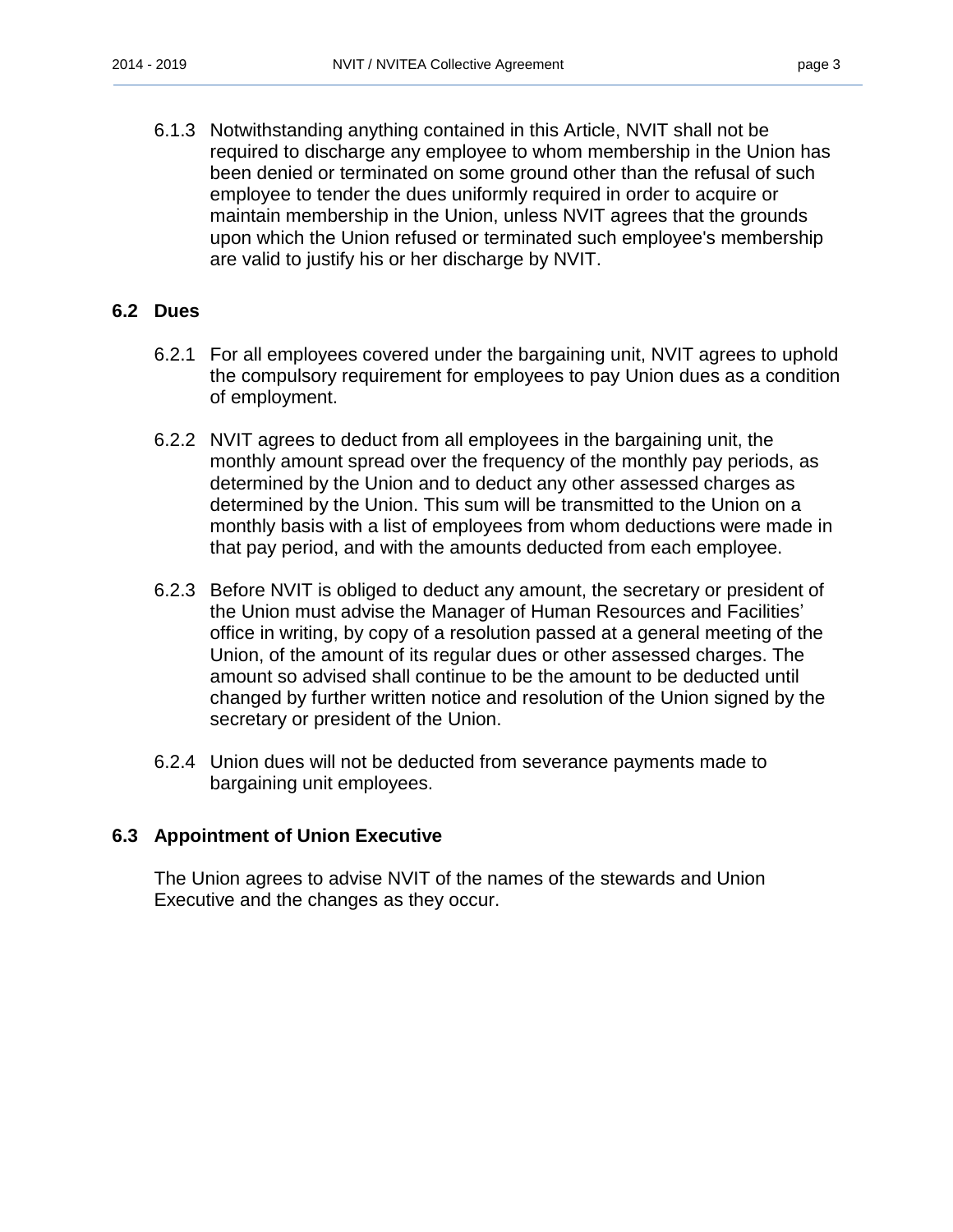#### <span id="page-7-0"></span>**6.4 Time Off for Grievance Meetings**

Absence from duties shall be permitted for stewards who may be required to attend to the processing of grievances, including meetings with the grievor and NVIT, provided that permission is received in advance from the appropriate senior manager. Such permission shall not be unreasonably withheld. Time spent during an employee's normal working hours in the processing of grievances shall be considered time worked. Such time, as well as additional time spent in such activities shall not qualify for overtime remuneration. These provisions apply only to those employees who have been identified in writing as stewards.

- 6.5 Within 60 days of execution of the Collective Agreement, NVIT shall provide an electronic copy to each member of the union bargaining committee and will post the agreement on the NVIT website.
- 6.6 A list of all courses taught, the location of the course, and the instructor teaching the course will be provided to the Union each term.
- 6.7 When a new collective agreement is being negotiated at the local level, the parties will make every effort to schedule negotiation meetings to minimize such scheduling conflicts while maintaining reasonable frequency of bargaining sessions. However, NVIT will provide paid release for up to four Union bargaining team members, of which at least one must be a support staff. Bargaining committee members making use of the release shall be identified to NVIT prior to commencement of bargaining. Faculty may be released at any time except during their scheduled classes.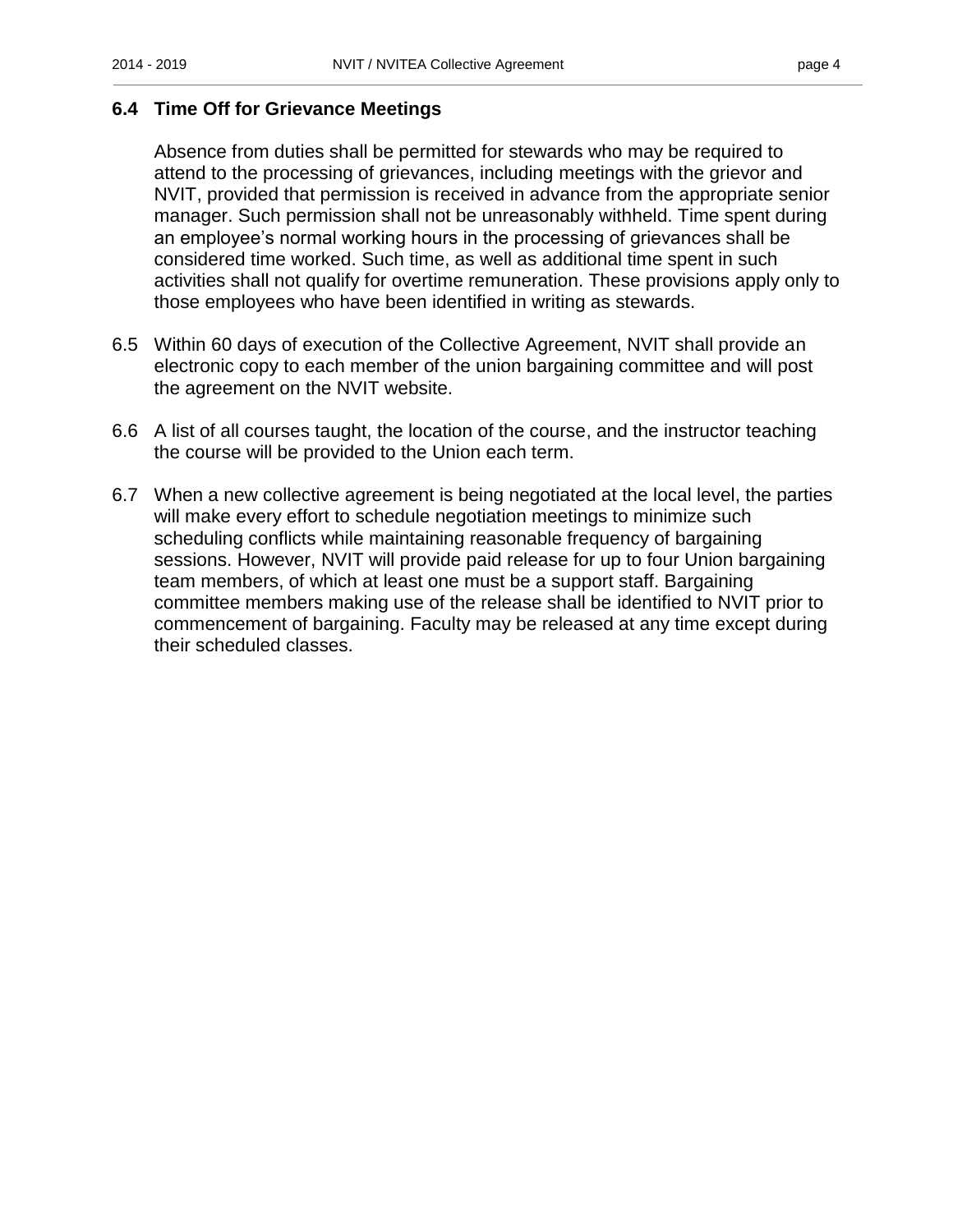## <span id="page-8-0"></span>**Article 7 Bargaining Unit Description**

- 7.1 The bargaining unit description for employees in this unit is the continuing and term employees of Nicola Valley Institute of Technology primarily involved in teaching, counselling, library services and/or providing support services at and from the Institute.
- 7.2 At the signing of this Agreement, the positions excluded from the bargaining unit are:
	- President
	- Vice President Academic and Strategic Partnerships
	- Associate Vice President
	- Dean
	- Associate Dean
	- Director of Finance and Administration
	- Director of Students and Registrar
	- Manager of Budgets and Financial Reporting
	- Manager of Campus Operations
	- Manager, Institutional Research
	- Manager, IT Infrastructure
	- Manager, IT Applications
	- Manager of Human Resources and Facilities
	- Success Centre Manager
	- Associate Registrar
	- Manager, Community Education
	- Assistant to the Director of Students and Registrar
	- Assistant to the Director of Finance and Administration
	- Human Resource Officer
	- Executive Assistant to the President and Board
	- Assistant to Vice President Academic and Strategic Partnerships
	- Assistant to the Deans
- 7.3 The parties agree that should additional positions be added to the above list, the Union will be provided a copy of the posting. Should the Union disagree with the addition, the Union will inform the Manager of Human Resources and Facilities in writing prior to the closing date. Failure to inform NVIT within the posting period will be deemed to be agreement by acquiescence. In the event that the parties cannot mutually agree, the Union may take recourse as provided under the BC Labour Relations Code.
- 7.4 All members of the NVIT Elders' Council are exempt from the bargaining unit and are not considered part of management.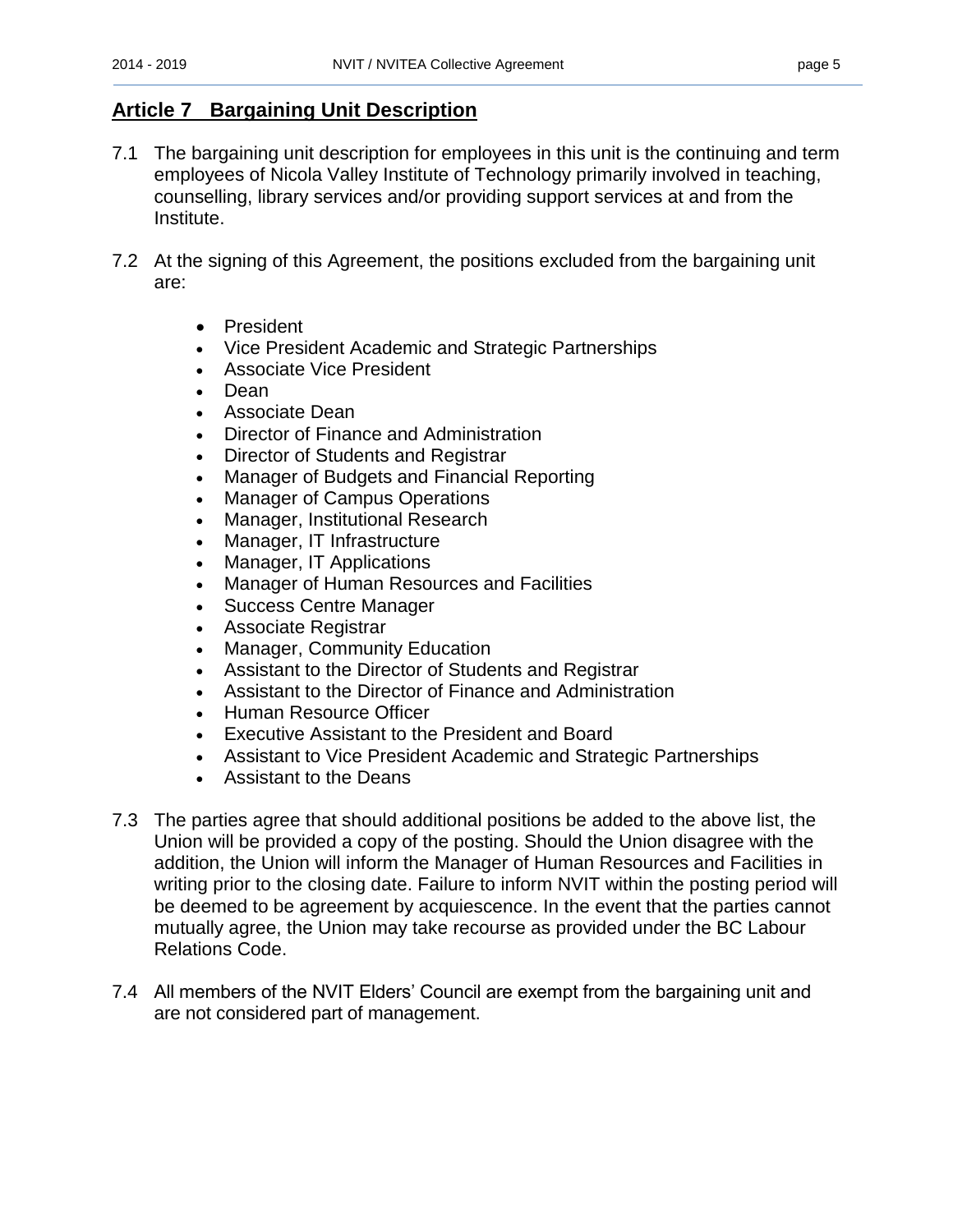## <span id="page-9-0"></span>**Article 8 Employee Status**

#### <span id="page-9-1"></span>**8.1 Definitions**

- 8.1.1 Continuing employee is an employee, either faculty or staff, who works either full time or part time and whose work is ongoing and continuous and without a specified end date.
- 8.1.2 Term employee is an employee, either faculty or staff, who works either full or part-time, and whose term of employment has a defined beginning and end date.
- 8.1.3 Term employees who are hired under any skill development (non faculty) type of funding are not members of the bargaining unit. If the position receives on-going funding from operations, it is deemed bargaining work.
- 8.1.4 Casual employee is an individual who works for brief periods not exceeding thirty (30) continuous working days, usually to assist in periods of work overloads, temporary vacancies or to replace continuing or term employees who have been granted leave under this Agreement. A casual employee becomes a term employee once they exceed thirty (30) continuous working days.
- 8.1.5 Faculty may only be hired as a casual employees to do bargaining unit work in the following instances:
	- 1. in a short term substitution capacity for an existing faculty member,
	- 2. on a short term basis with a duration of 4 days or less, or
	- 3. on a short term basis with a duration of more than 4 days and with agreement from the Union.
- 8.1.6 Students are individuals currently enrolled in a post secondary institution and who from time to time are hired in the capacity of lab assistants, tutors, markers, library monitors, computer lab monitors, and other like positions, and shall not be deemed members of the bargaining unit or covered by the terms and conditions of this Agreement.

## <span id="page-9-2"></span>**8.2 Non-Bargaining Unit Employees/Bargaining Unit Work**

Administrators shall not perform the work assigned to bargaining unit employees where that work becomes the majority of the administrator's work. As a part of their regular duties, administrators shall not instruct more than one bargaining unit course per semester to a maximum of two bargaining unit courses per calendar year. Administrators shall be required to meet the educational credential normally required to teach the course. Administrators who are assigned instructional work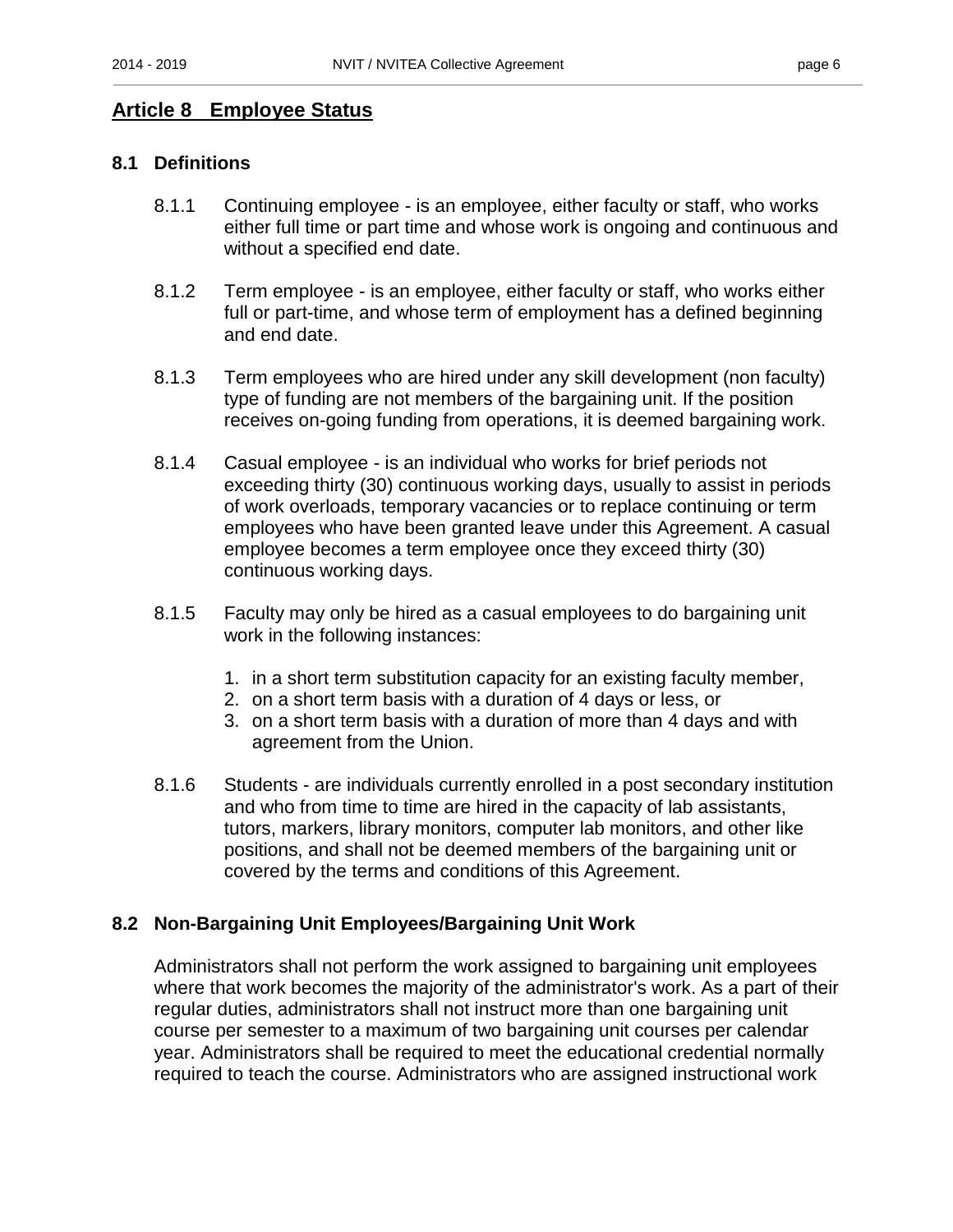as part of their normal workload shall not receive additional compensation for that work if it is normally assigned to bargaining unit employees.

## <span id="page-10-0"></span>**8.3 Faculty Contractors**

Individuals who are contractors, as defined by Canada Revenue Agency, are not included in the above definitions. They may teach up to one course per semester to a maximum of two bargaining unit courses per calendar year, and are not included in this bargaining unit.

## <span id="page-10-1"></span>**8.4 Community Education (CE)**

Courses taught through CE are not bargaining unit work.

Notwithstanding the generality of the foregoing, courses taught within a 300 km radius through CE that are also being offered through base operations in the current academic year are bargaining unit work.

In the event that CE intends to offer a program off site, that is currently being offered onsite through base operations, the Manager, Community Education shall consult with the relevant department head.

## <span id="page-10-2"></span>**8.5 Continuing Studies**

Continuing studies courses which are non-credit and non-transferable are not bargaining unit work.

## <span id="page-10-3"></span>**Article 9 Contracting Out**

9.1 The Employer agrees to not contract out any work performed by a member of the bargaining unit that would result in the lay off of any employee.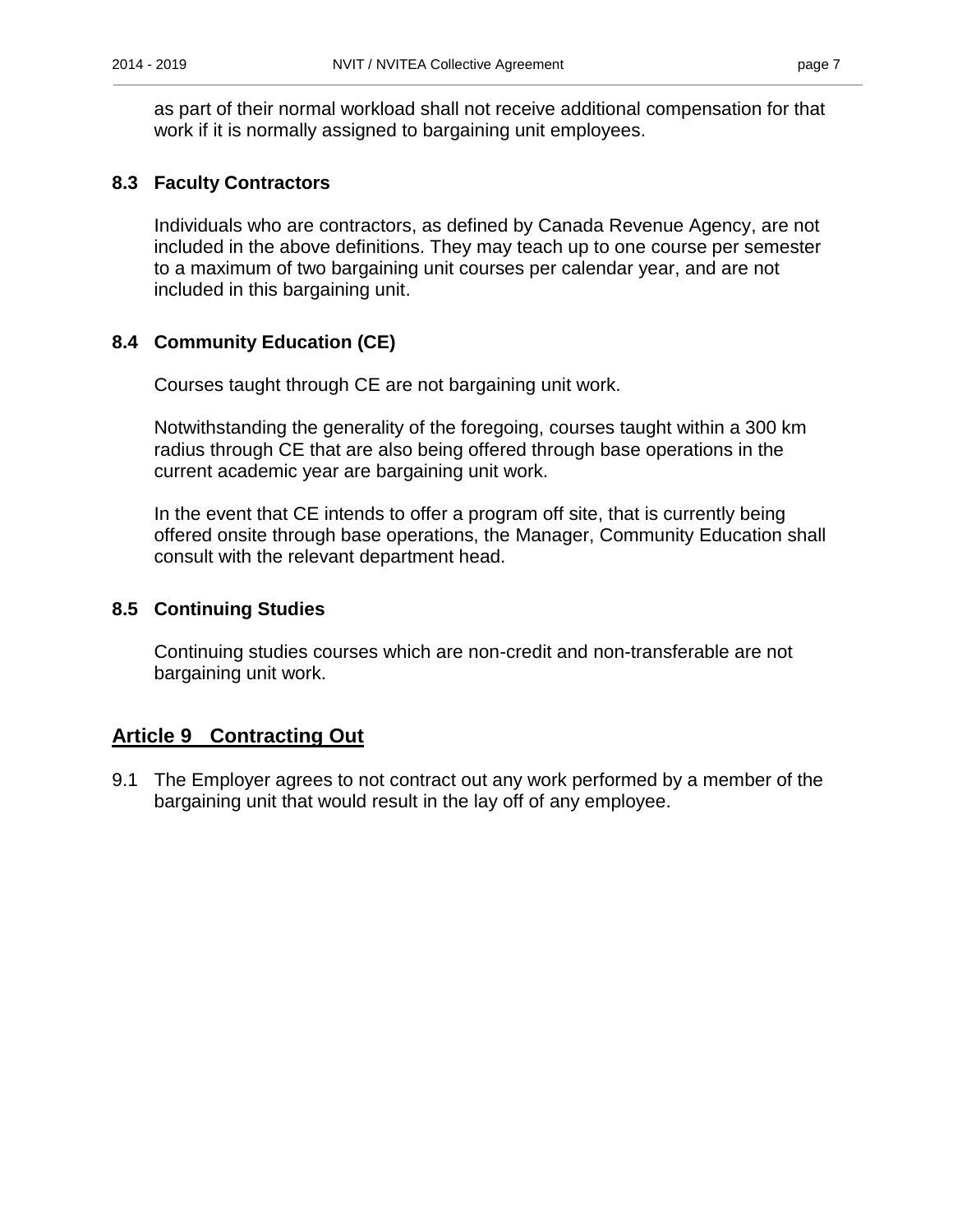## <span id="page-11-0"></span>**Article 10 Union-Management Committee**

10.1 The Union and NVIT recognize the mutual value of ongoing joint discussions through a Union-Management Committee on matters pertaining to working conditions.

#### <span id="page-11-1"></span>**10.2 Composition**

- 10.2.1 The Committee shall be composed of two (2) representatives of NVIT and two (2) representatives of the Union. If possible, at least one (1) of the representatives of the Union and one (1) representative of NVIT will have been members of their respective negotiating committees.
- 10.2.2 Additional representatives or resource people may attend the meetings from time to time in order to provide information and/or assistance to the Committee.

The Committee shall be chaired on a rotational basis with a member of NVIT's delegation chairing on even numbered years and a member of the Union's delegation chairing on odd numbered years. The chair will be responsible for the preparation and circulation of the agenda, minutes of the meetings, and the arrangement of the meeting rooms.

- 10.2.3 The Committee shall meet at least once per academic year, or at the request of either party to discuss and make recommendations to their respective principals on, but not limited to such matters as:
	- changes to employee benefits,
	- position classifications,
	- services,
	- labour-management relations,
	- issues with application or interpretation of parts of this Agreement,
	- matters of employer-employee relations arising out of this Agreement,
	- recommended amendments or additions to this Agreement whether or not there is an unresolved grievance or collective bargaining is underway,
	- operational priorities,
	- program performance and student enrollment,
	- matters referred to the committee pursuant to the grievance procedure, and
	- policy matters under consideration by NVIT.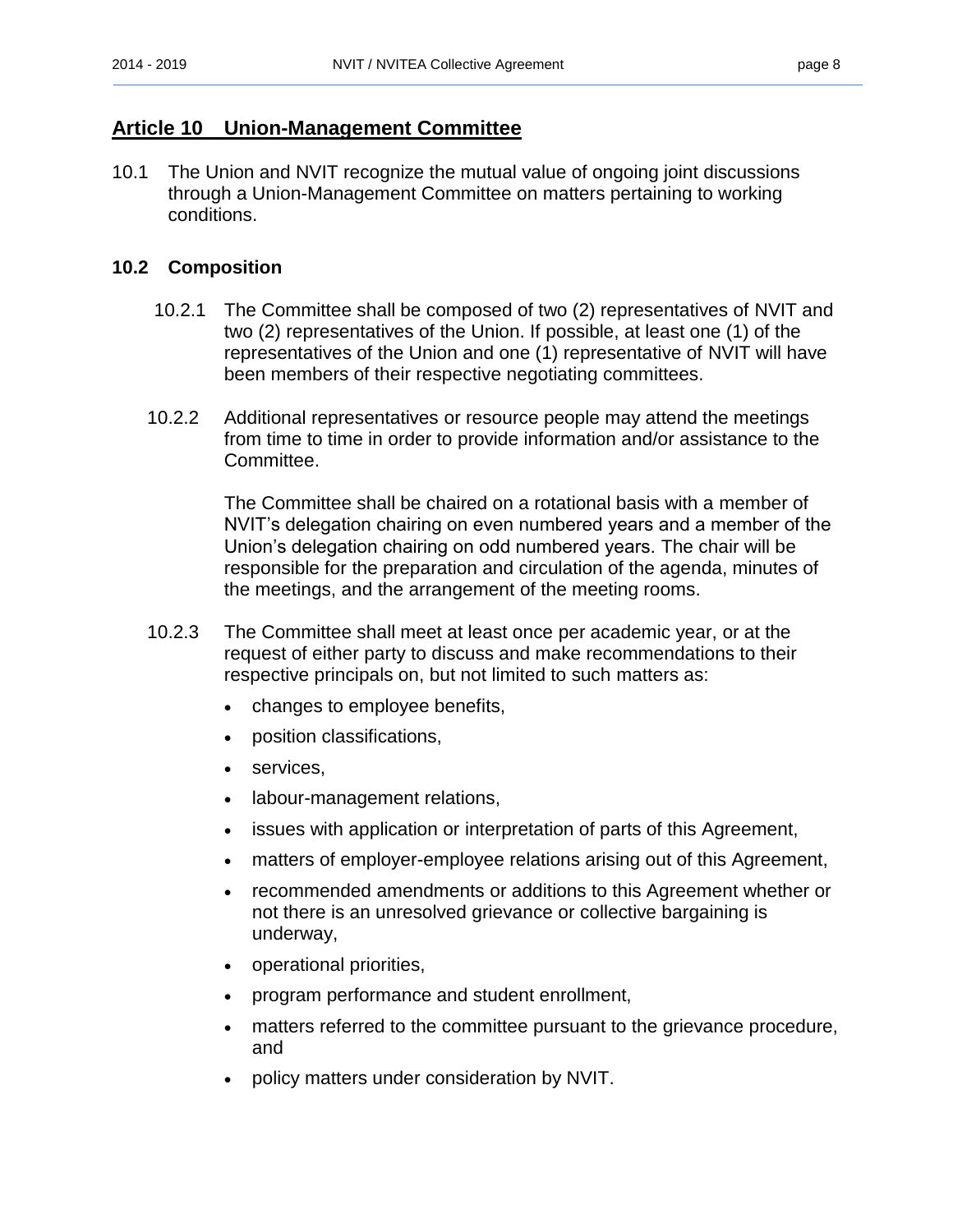10.2.4 The Committee shall not have the authority to bind either party to this Agreement, or any agreement, but it may make recommendations to the parties' principals.

## <span id="page-12-0"></span>**Article 11 Professional Development**

#### <span id="page-12-1"></span>**11.1 General**

- 11.1.1 It is mutually agreed that professional development is in the interests of both parties for the purpose of assisting both support staff and faculty employees to upgrade present skills and knowledge, adapt to new work methods and procedures, and prepare for career advancement within NVIT and the post secondary system.
- 11.1.2 Professional development for purposes of this agreement is for the maintenance and development of the faculty member's professional competence and effectiveness. The purpose is to assist faculty to remain current and active in their discipline and program.
- 11.1.3 Professional development for support staff is intended to enhance the effectiveness and efficiency of those skills required in their present position, and to improve the quality of service offered by NVIT.

#### <span id="page-12-2"></span>**11.2 Professional Development Funds**

- 11.2.1 NVIT will attempt to budget one percent (1%) of the total salary budget for continuing employees within the bargaining unit to support on-going professional development activities.
- 11.2.2 All continuing employees within the bargaining unit with at least one-year continuous employment are eligible to apply to the Joint Professional Development Committee, for professional development funds.
- 11.2.3 Where purchase of resources of lasting value is required and approved, the resources will become the property of NVIT.

#### <span id="page-12-3"></span>**11.3 Professional Development Leave – Faculty**

11.3.1 Employees requesting professional development leave shall submit a written proposal to the appropriate Senior Manager at least one month prior to the commencement of such leave. The proposal should set out how the time will be used to the advantage of the employee and to that of NVIT. The Senior Manager shall not unreasonably withhold approval of such leave requests.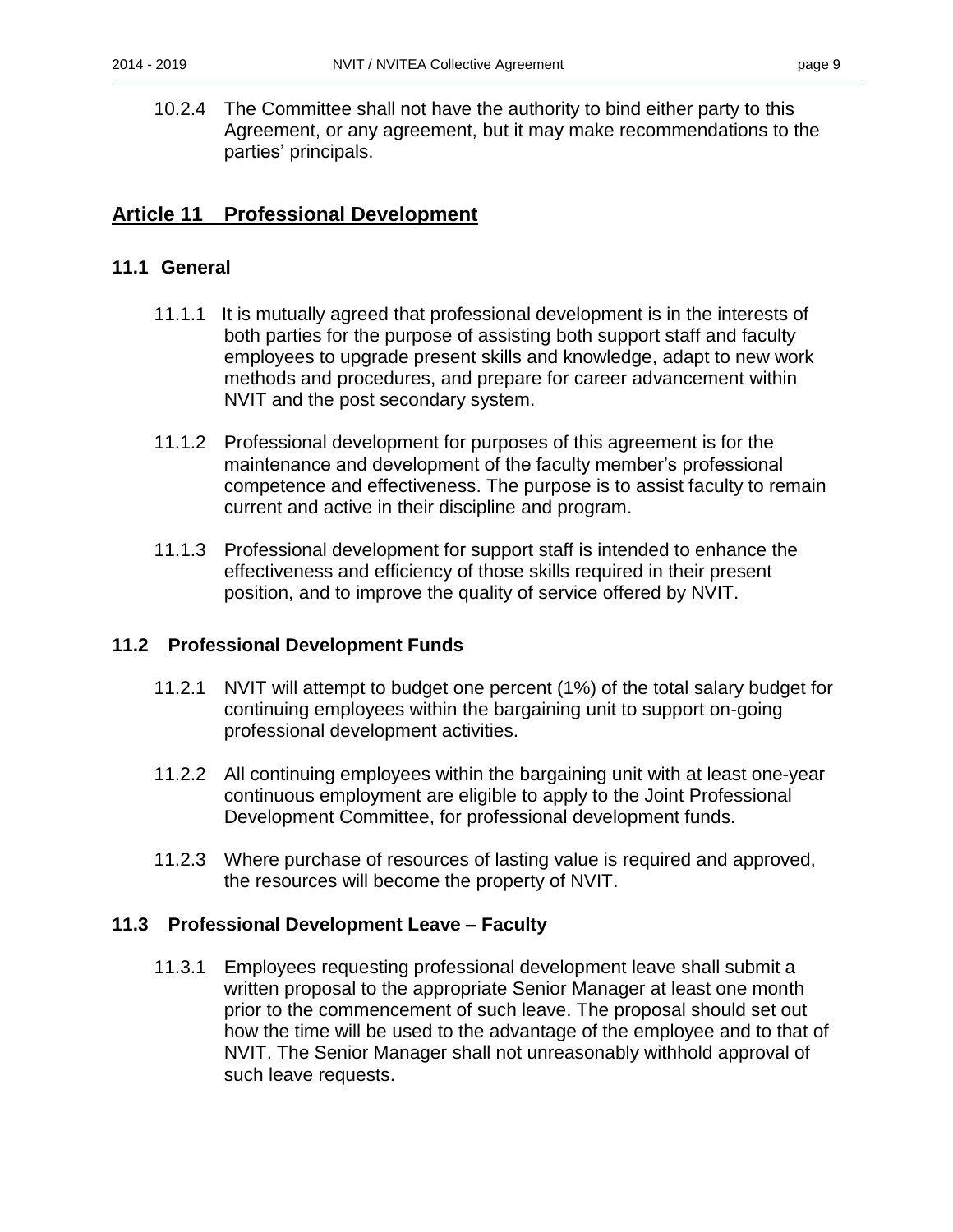- 11.3.2 Twenty (20) duty days of PD leave with pay are available each calendar year for continuing faculty employees who have completed probation.
- 11.3.3 Subject to Article 11.3.1 leave with pay for PD activities, shall be granted by the Employer. Such leave shall be for the purpose of supporting and assisting faculty employees to upgrade their knowledge and skills for continuing professional responsibilities; to improve the quality, effectiveness and efficiency of programs and services at NVIT, or for career advancement in the postsecondary system.
- 11.3.4 Professional development activities shall not take the employee from regular duties for more than ten (10) consecutive work days at a time.
- 11.3.5 Each employee who has been granted PD leave shall prepare a report of those activities and submit the report to the appropriate Senior Manager and the Joint Professional Development Committee. Faculty will then be encouraged by the parties to share their experience in the spirit of shared learning and professional development.
- 11.3.6 The scheduling of PD leave shall be mutually agreed to by the employee and the Institute subject to Article 22, Workload and Hours of Work.
- 11.3.7 Time taken to attend training or sessions at the request of NVIT shall not be considered as part of the annual PD leave.

#### <span id="page-13-0"></span>**11.4 Joint Professional Development Committee (JPDC)**

- 11.4.1 The administration and allocation of the professional development fund is the responsibility of the Joint Professional Development Committee (JPDC). The JPDC shall determine the criteria and procedures for fund allocation.
- 11.4.2 The JPDC shall consist of three (3) members appointed by the Institute administration, and three (3) members appointed by and from the Union, one of which shall be a support staff member.
- 11.4.3 Professional development funds for continuing employees shall normally not exceed \$2,000 per person per fiscal year.
- 11.4.4 Upon approval by the Joint Professional Development Committee any professional development funds remaining as of March 31<sup>st</sup> may be used to provide indemnity to eligible employees. Eligible employees are those who have requested professional development funds in the current fiscal year and who have spent more than the maximum amount allocated to them prior to March 31<sup>st</sup>. Eligible employees will be required to provide receipts and will be paid equitably from any remaining funds to a maximum amount of \$250.00 each.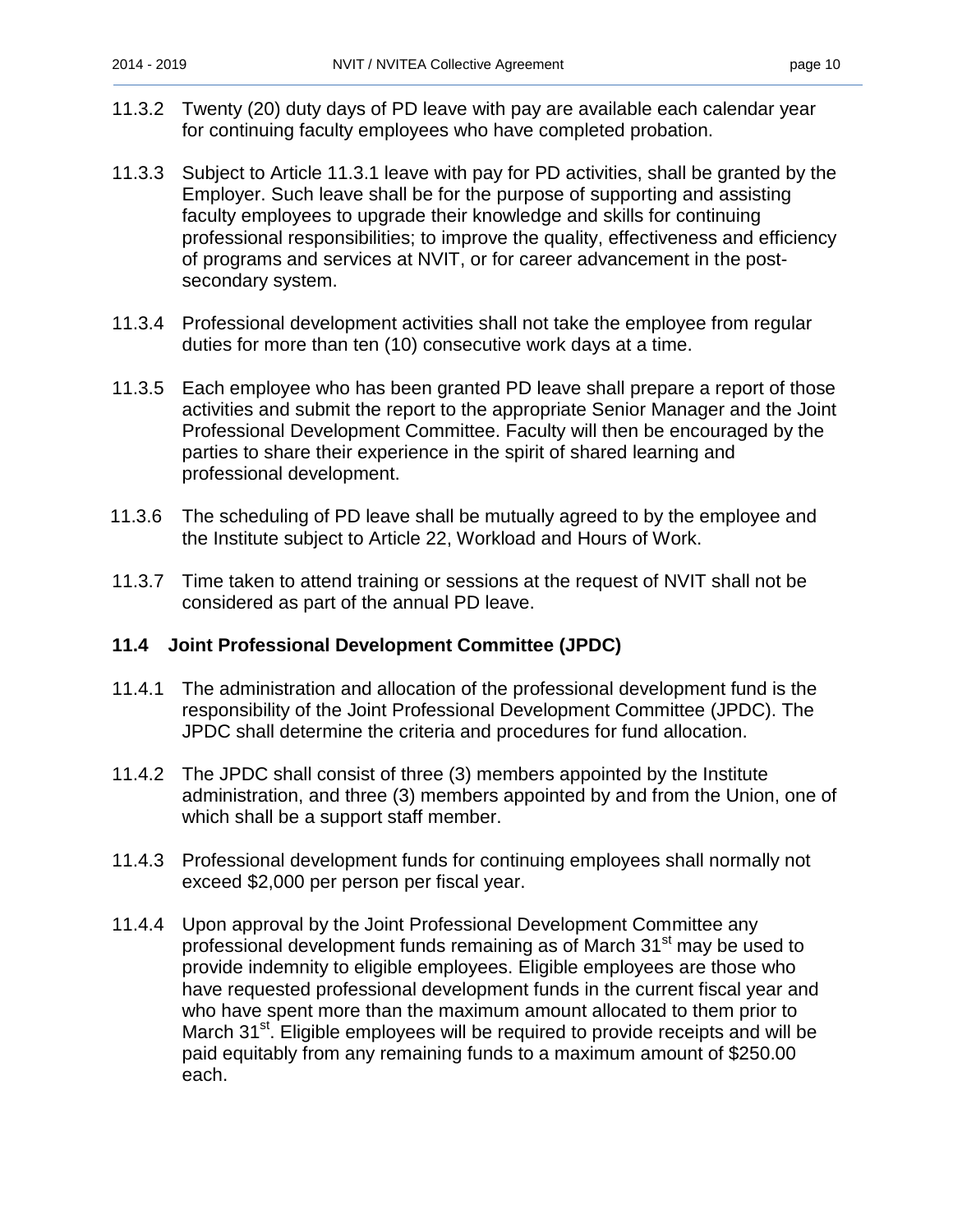- 11.4.5 The JPDC will produce a year end report on the use of professional development activity and the use of funds. The purpose of this report, which shall include costs, shall be to monitor professional development efficiency. This report will be made available to the President of NVIT and to the Union.
- 11.4.6 Upon request, NVIT shall provide to the Union an accounting for all professional development expenditures.

## <span id="page-14-0"></span>**11.5 Faculty Professional Development Fund**

#### 11.5.1 Purpose

The purpose of the Common Faculty Professional Development Fund ("the Faculty Fund") is to support professional development activities. Such professional development is for the maintenance and development of the faculty members' professional competence and effectiveness. The purpose is to assist faculty to remain current and active in their discipline and program. The fund is not meant to replace any existing development or educational funds.

#### 11.5.2 Process

The parties agree to administer PD funds as follows:

- 1. NVIT will budget .6% of faculty salary per fiscal year to a PD Fund to support various types of professional development for faculty. (Called "Faculty Fund")
- 2. This fund will be held in a separate account from the NVIT PD fund budgeted as per Article 11.2.1 (Called "NVITEA Fund").
- 3. When NVIT faculty apply for, and are approved to receive professional development funds through the Joint Professional Development Committee (JPDC) the payment will be drawn equally from the two funds outlined in #1 & #2 above. For example: a PD payment of \$500.00 would result in \$250.00 being charged to both accounts.
- 4. If support staff members apply for PD funds and there is no balance in the NVITEA Fund but a balance remains in the Faculty Fund, the JPDC can review the accounts to determine if more than 50% of any previously approved faculty requests should be deducted from the Faculty fund to provide funds for support staff.
- 5. If faculty members apply for PD funds and there is no balance in the Faculty Fund but a balance remains in the NVITEA Fund the JPDC can approve 100% payment from the NVITEA Fund.
- 6. Balances remaining in either fund at fiscal year end can be utilized to pay indemnity payments as per Article 11.4.4, however only indemnity payments to faculty will come from the Faculty Fund.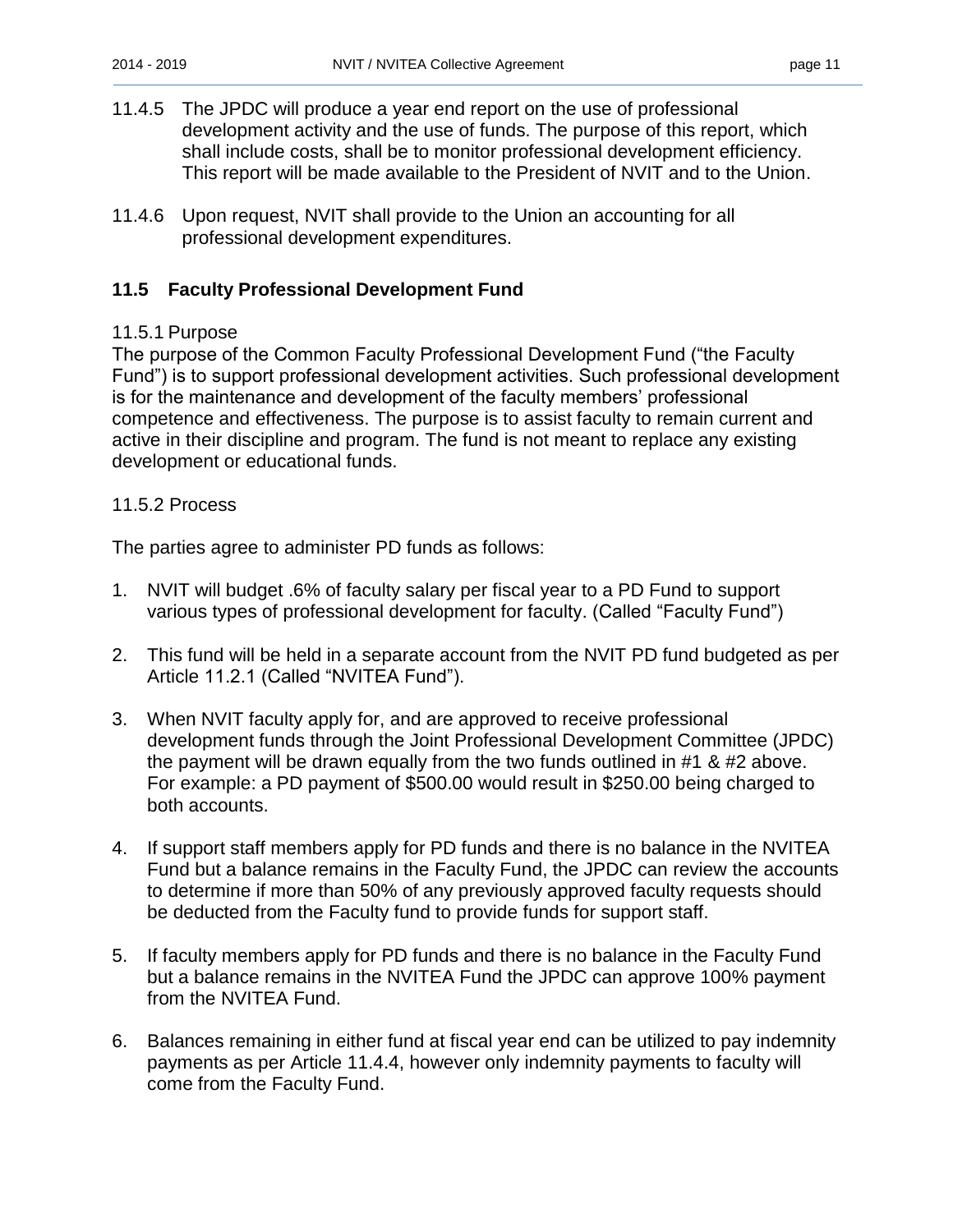## <span id="page-15-0"></span>**Article 12 Technological Change**

#### <span id="page-15-1"></span>**12.1 Definition and Notice**

- 12.1.1 For the purposes of this Agreement, technological change means changes introduced by the Employer in the manner, method, or procedure in which it carries out educational operations and services as a result of a change in equipment or material where such technological change significantly affects the terms and conditions of the Collective Agreement or security of employment of employees in the bargaining unit.
- 12.1.2 When the Employer intends to introduce technological change it shall notify the Union in writing of its intention at least three (3) months in advance, and to update the information provided as new developments arise and modifications are made.
- 12.1.3 The notice given shall contain the following information:
	- the nature of the technological change,
	- the date on which the Employer proposes to effect the change, and
	- the approximate number and type of employees likely to be affected by the change.
- 12.1.4 Where the Employer has notified the Union of its intention to introduce technological change, the parties will meet within thirty (30) calendar days to commence discussions about impacts on employees.

#### <span id="page-15-2"></span>**12.2 Retraining / Job Security**

12.2.1 Employees becoming redundant due to technological change as defined above shall be retrained to qualify for a new position or an existing vacant position, if retraining for such position shall be accomplished within three (3) months. By mutual agreement, the time may be extended.

> Prior to the expiry of the 3 months' notice period, the employee may take the option of receiving severance pay as described below.

- 12.2.2 Cost of the retraining shall be the responsibility of the Institution.
- 12.2.3 In the event that the Institute cannot retrain an employee, or if the employee elects, the affected employee shall receive one (1) month's severance pay for the first five (5) years of service and one (1) additional month's pay for every full year of service thereafter, up to a maximum of six months' pay.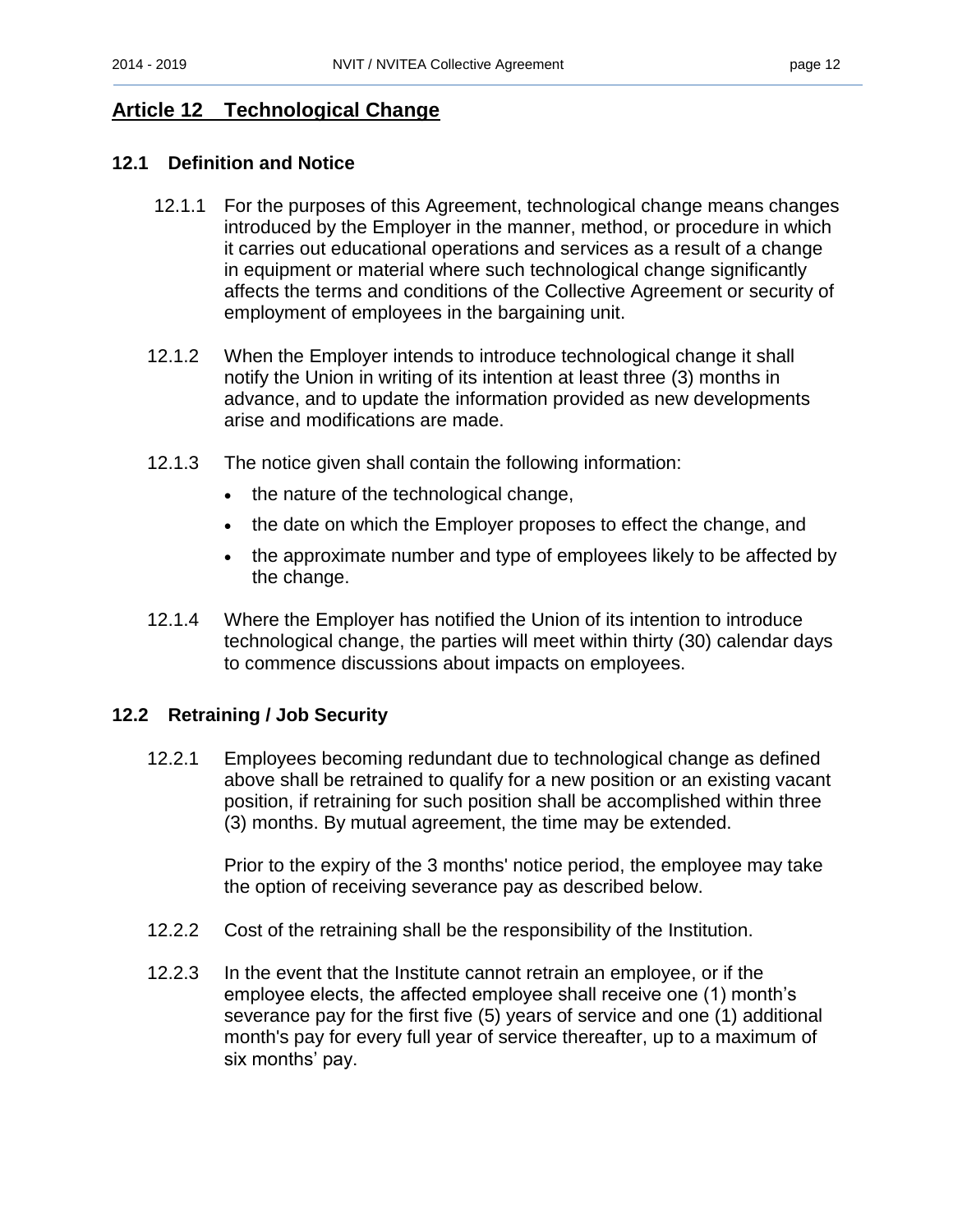12.3 The election made under this Article must be forwarded in writing to the Manager of Human Resources and Facilities and to the Union. Any employee not exercising this election within the given time limit shall be deemed to have elected severance pay.

## <span id="page-16-0"></span>**Article 13 Personnel File**

- 13.1 The Institute shall maintain a personnel file for each employee that shall contain documents pertaining to the employee. An employee may review their personnel file upon written request to the Manager of Human Resources and Facilities or designate. The Manager of Human Resources and Facilities or designate will then arrange, within a reasonable period of time but no more than two (2) work days, to review the employee's personnel file with the employee at a time convenient to the employee and the Manager of Human Resources and Facilities or designate and the Institute.
- 13.2 An employee's personnel file will not be opened to unauthorized personnel, except with written permission of the employee. Unauthorized personnel shall be defined as all except the employee, President, relevant senior administrator, Manager of Human Resources and Facilities or designate, or a person with a court order.
- 13.3 The employee may respond in writing to any document and such reply shall become part of the personnel file for the life of the documents.
- 13.4 The contents of the employee personnel file shall be maintained in a confidential manner.
- 13.5 An employee shall receive a copy of any document that is to be placed in the personnel file, which may be the basis of disciplinary action. The employee, as evidence that a copy has been received, shall sign such documents.
- 13.6 Refusal on the part of the employee to sign such documents shall not preclude their placement in the personnel file and subsequent use for disciplinary purposes. In the event of such refusal, NVIT shall provide the NVITEA with a copy of the document.
- 13.7 Student evaluation surveys are not subject to Article 13.5 above and will be automatically placed in the employee personnel file.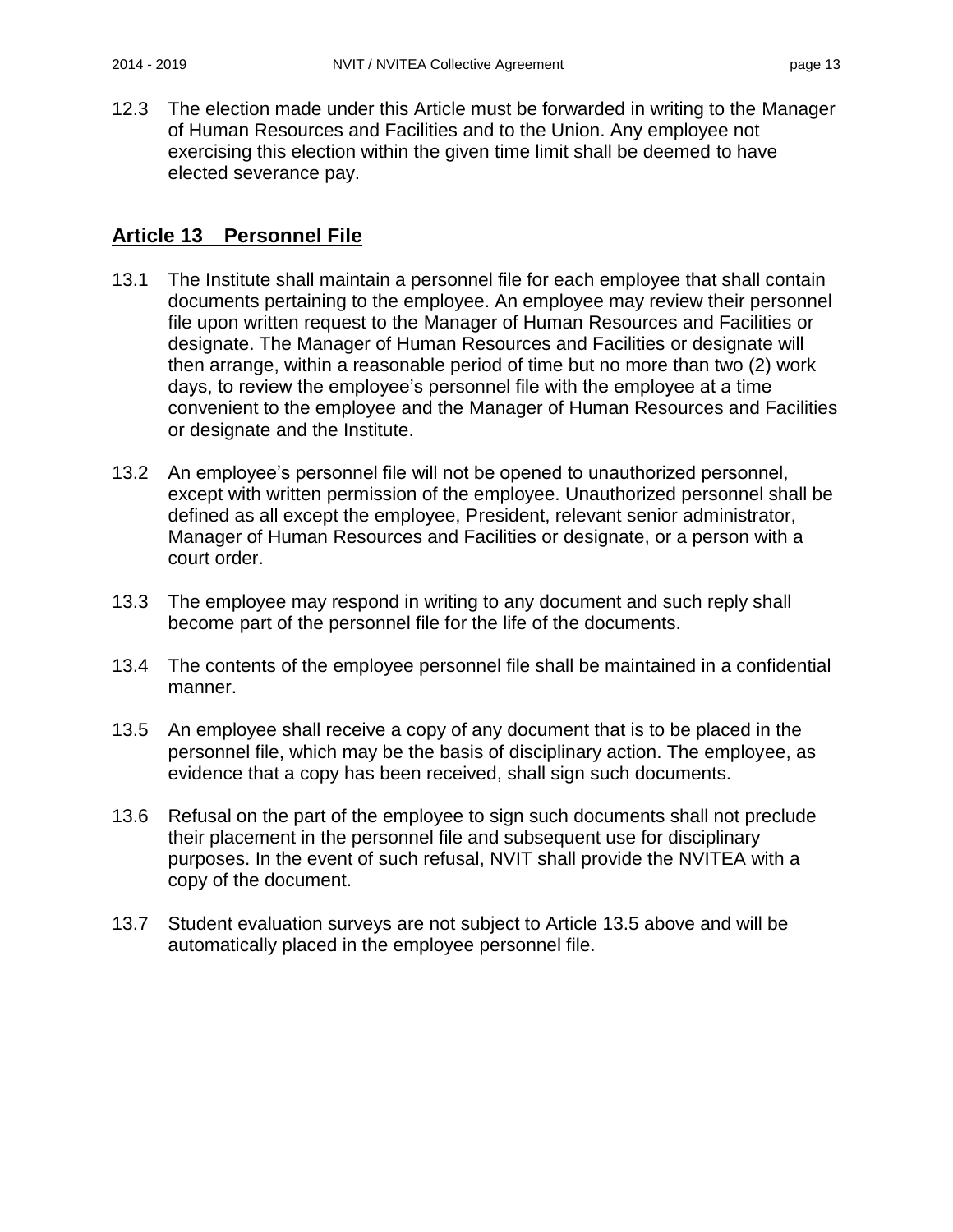## <span id="page-17-0"></span>**Article 14 Discipline, Suspension, Dismissal**

This Article provides a formal method for disciplinary procedures. Before any formal disciplinary measures are taken, NVIT will take all reasonable steps to resolve the issue with the employee. NVIT may choose to use an Aboriginal traditional method for conflict resolution, or may choose to use a different method.

- 14.1 No employee shall be disciplined, suspended, or discharged except for just cause and only on the written authority of the President.
- 14.2 Progressive discipline steps shall be initiated for inappropriate conduct as warranted. The means of discipline, in order of increasing severity, are but not limited to:
	- verbal warning
	- written warning
	- written censure or letter of reprimand
	- trial periods
	- suspension
	- dismissal

One or more of the disciplinary steps may be applied in any given disciplinary case.

- 14.3 At any meeting between an employee and a representative of NVIT, which is disciplinary, the employee has the right to be accompanied by a representative of the Union.
- 14.4 An employee shall be notified verbally of the reasons for any disciplinary action at the time the discipline is imposed. The disciplinary action shall be confirmed in writing within five (5) working days and shall include the reasons and the substance of every allegation against an employee. When an employee is suspended or dismissed, the Union shall receive a copy of the reasons provided to the employee.
- 14.5 An employee considered by the Employees' Association to be wrongfully or unjustly disciplined, suspended, or dismissed shall be entitled to recourse under Article 15, Grievance Procedure.

## <span id="page-17-1"></span>**Article 15 Grievance Procedure & Arbitration**

- 15.1 It is the intent of this Article to provide the parties with a procedure whereby differences and disputes as to the interpretation of any of the articles in this Agreement will be resolved without work stoppage.
- 15.2 A grievance is defined as any difference arising between the parties bound by this Agreement concerning the interpretation, application, operation, or any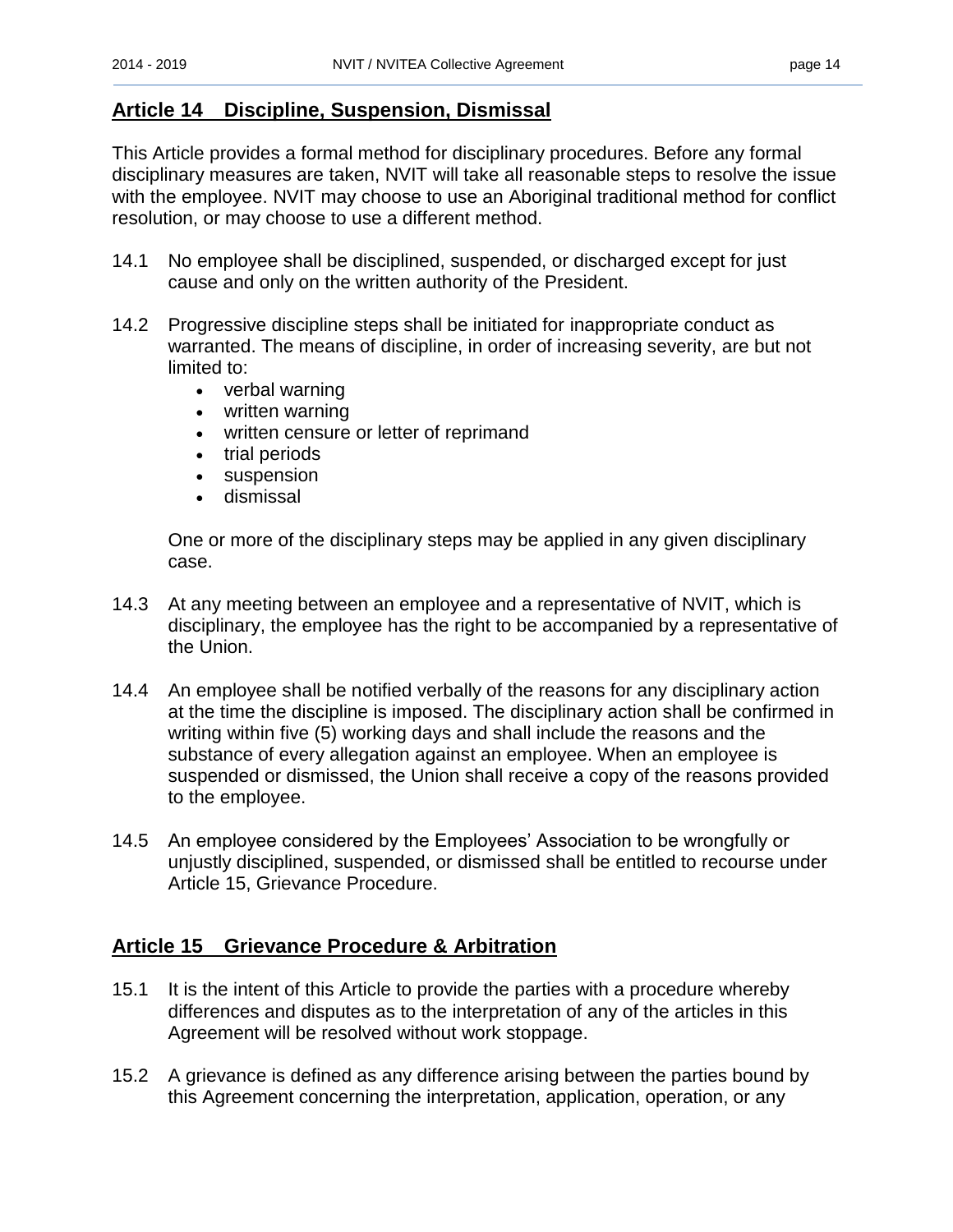alleged violation of a provision of this Agreement, including any question as to whether any matter is arbitrable.

- 15.3 Every effort shall be made to resolve problems through informal channels before using the formal process. The affected employee must request a meeting with the appropriate supervisor in an attempt to discuss and resolve the issue before a grievance is initiated. Evidence of the use of this informal process shall be provided to the Union President and the Manager of Human Resources and Facilities.
- 15.4 All formal grievances filed on behalf of employees must be initiated by the Union.
- 15.5 Except where specifically provided by other provisions of this Agreement, all grievances will commence at Step One. Thereafter, the subsequent steps will be followed sequentially unless a grievance is resolved, withdrawn, or otherwise disposed of, or unless the parties otherwise specifically agree to handle a particular grievance in a different manner.

## <span id="page-18-0"></span>**15.6 Step One**

15.6.1 In the first step of the grievance procedure, the Shop Steward shall initiate a meeting, within ten (10) working days of the alleged violation, between the person who feels he/she has cause to grieve, and his/her immediate excluded supervisor. A decision shall be rendered within forty eight (48) hours.

A sincere effort shall be made to resolve the matter at this stage.

- 15.6.2 Step One will end in one of the following ways:
	- the dispute is resolved between the Union and the appropriate supervisor,
	- the dispute is not resolved and the Union submits the grievance in writing to Step Two of the grievance procedure, or
	- the Union decides not to pursue the grievance any further.
- 15.6.3 In the event of a grievance involving the dismissal or suspension of an employee, Step One may be omitted, and the grievance will commence at Step Two within ten (10) working days of the written notification to the employee of suspension or dismissal.

#### <span id="page-18-1"></span>**15.7 Step Two**

15.7.1 Failing a satisfactory settlement at Step One, the Shop Steward will, within five (5) working days of the Step One decision, submit the alleged grievance in writing to the appropriate excluded supervisor, with a copy to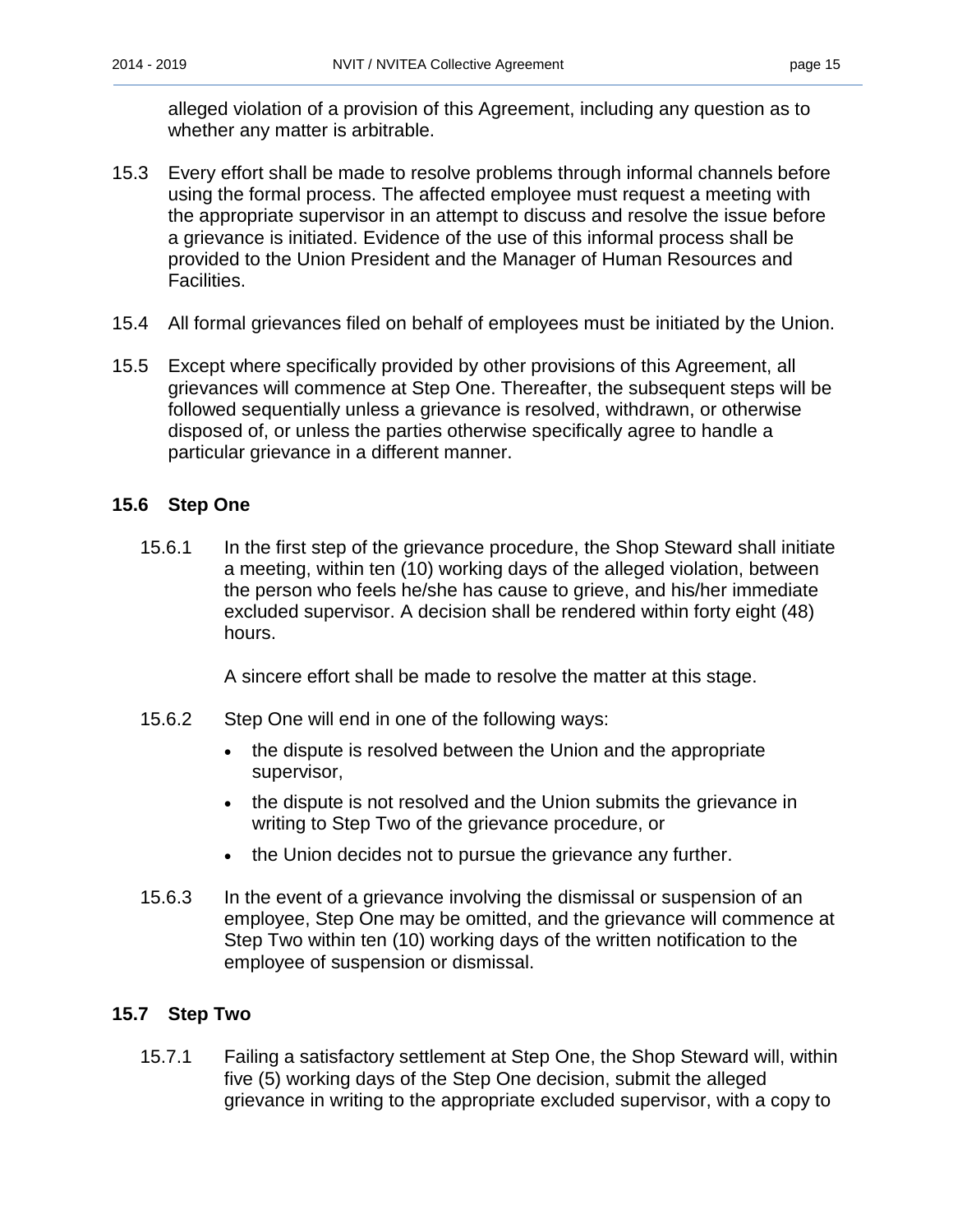the Manager of Human Resources and Facilities, identifying the Article, violation, and resolution sought. A decision is to be rendered in writing within ten (10) working days.

#### <span id="page-19-0"></span>**15.8 Step Three**

15.8.1 Failing a satisfactory settlement at Step Two, the Union may initiate a meeting within five (5) working days of the Employer's Step Two response between the grievor, the Steward, and the Employer representatives. The Employer representatives must include the Manager of Human Resources and Facilities, and may include other senior administrators, excluded supervisors and/or Elders. A written decision is to be rendered by the Employer, within five (5) working days. The Union may also include at this meeting the FPSE representative.

#### <span id="page-19-1"></span>**15.9 Step Four (Mediation)**

- 15.9.1 Failing a satisfactory settlement at Step Three, either party may notify the other party in writing within five (5) working days of the Employer's Step Three response, of its desire to submit the differences to mediation.
- 15.9.2 Within a further five (5) working days of the notice to proceed to mediation, the parties shall mutually agree upon an impartial mediator, or may request the appointment of a Settlement Officer by the Collective Agreement Arbitration Bureau.
- 15.9.3 The mediator shall begin proceedings within twenty-eight (28) days of being appointed.
- 15.9.4 The mediator shall endeavour to assist the parties to settle the grievance by mediation. The mediator shall not interpret the Collective Agreement, instruct the parties on action to take, or determine a decision on the alleged violation, unless the parties mutually agree to do so. The discussions in mediation are held "without prejudice" and cannot be disclosed.
- 15.9.5 If the parties are unable to settle the difference, either party may end mediation by written notice to the mediator and the other party.
- 15.9.6 Any expenses and compensation of the mediator shall be shared equally between the parties.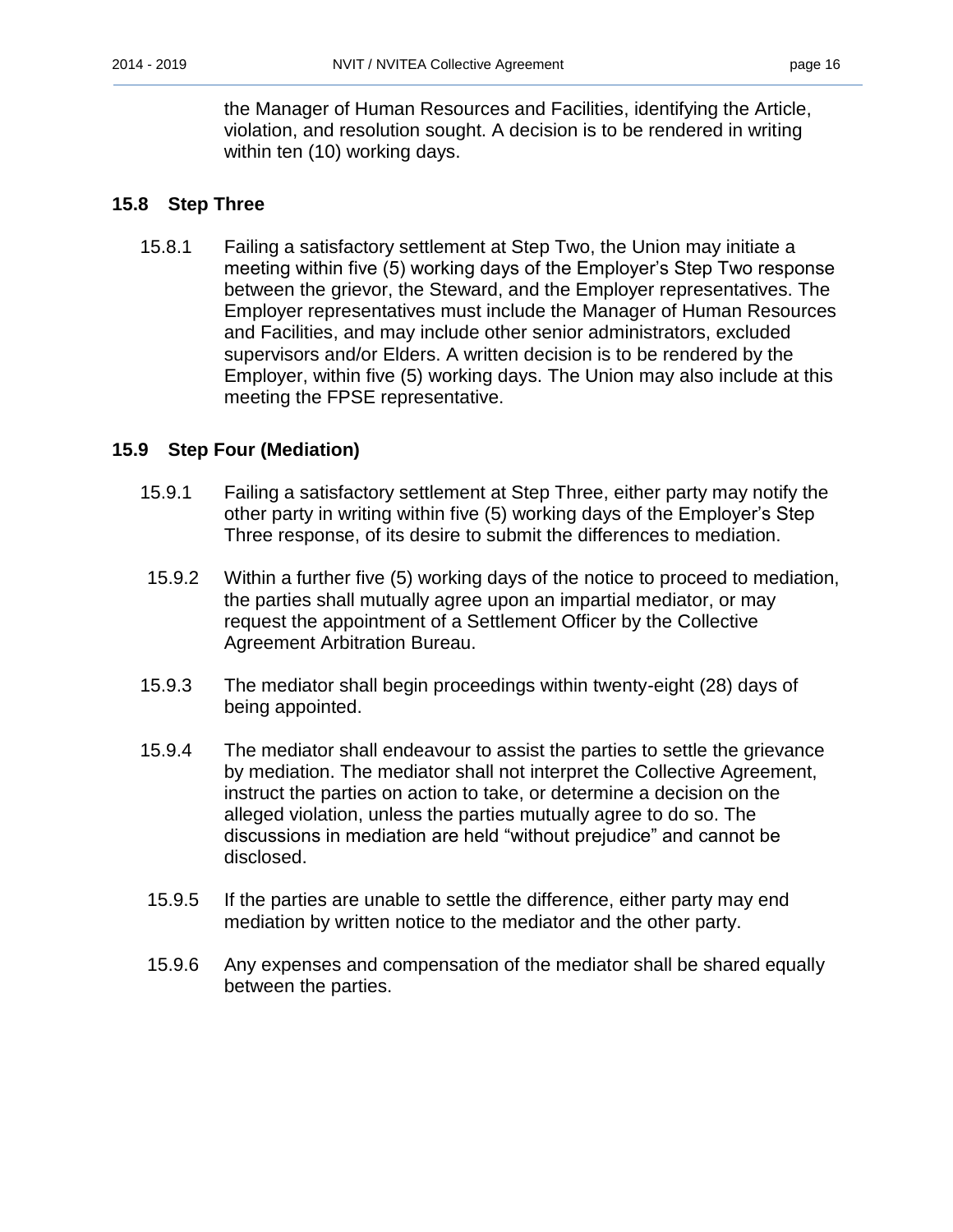#### <span id="page-20-0"></span>**15.10 Step Five (Arbitration)**

- 15.10.1 Failing satisfactory settlement at Step Four mediation, the grievance may be submitted within ten (10) days by either party to binding arbitration. The parties shall endeavour to agree on a sole arbitrator.
- 15.10.2 In the event that mutual agreement cannot be reached, either party may, upon five (5) working days written notice to the other party, request the Minister of Labour of the Province of British Columbia to appoint an arbitrator.
- 15.10.3 It is distinctly understood that an arbitrator is not vested with the power to change, modify, or alter any provisions of this Agreement. The arbitrator shall only have the authority to apply, or to determine compliance with, the provisions of this Agreement.
- 15.10.4 The decision arrived at by the arbitrator shall be final and binding on the parties.
- 15.10.5 Each party shall pay the expenses incurred in connection with preparation and presentation of its own case to the arbitrator. The parties shall share equally the expenses of the arbitrator.

#### <span id="page-20-1"></span>**15.11 Abandonment of Grievance**

15.11.1 If an unresolved grievance is not advanced to the next stage within the specified time limits, the grievance shall be deemed to have been abandoned.

#### <span id="page-20-2"></span>**15.12 Policy Grievance**

15.12.1 Should either the Employer or the Union have reason to grieve the actions of the other, or the provisions of this Collective Agreement, then they shall do so within 60 days of the alleged violation. The grievance shall be submitted as a Policy Grievance and the following initiating procedures shall be undertaken:

> If the Union wishes to grieve then they will submit the grievance directly to the President, with a copy to the Manager of Human Resources and Facilities.

 If the Employer wishes to grieve then they will submit the grievance directly to the President of the Union, with a copy to the Chief Shop Steward.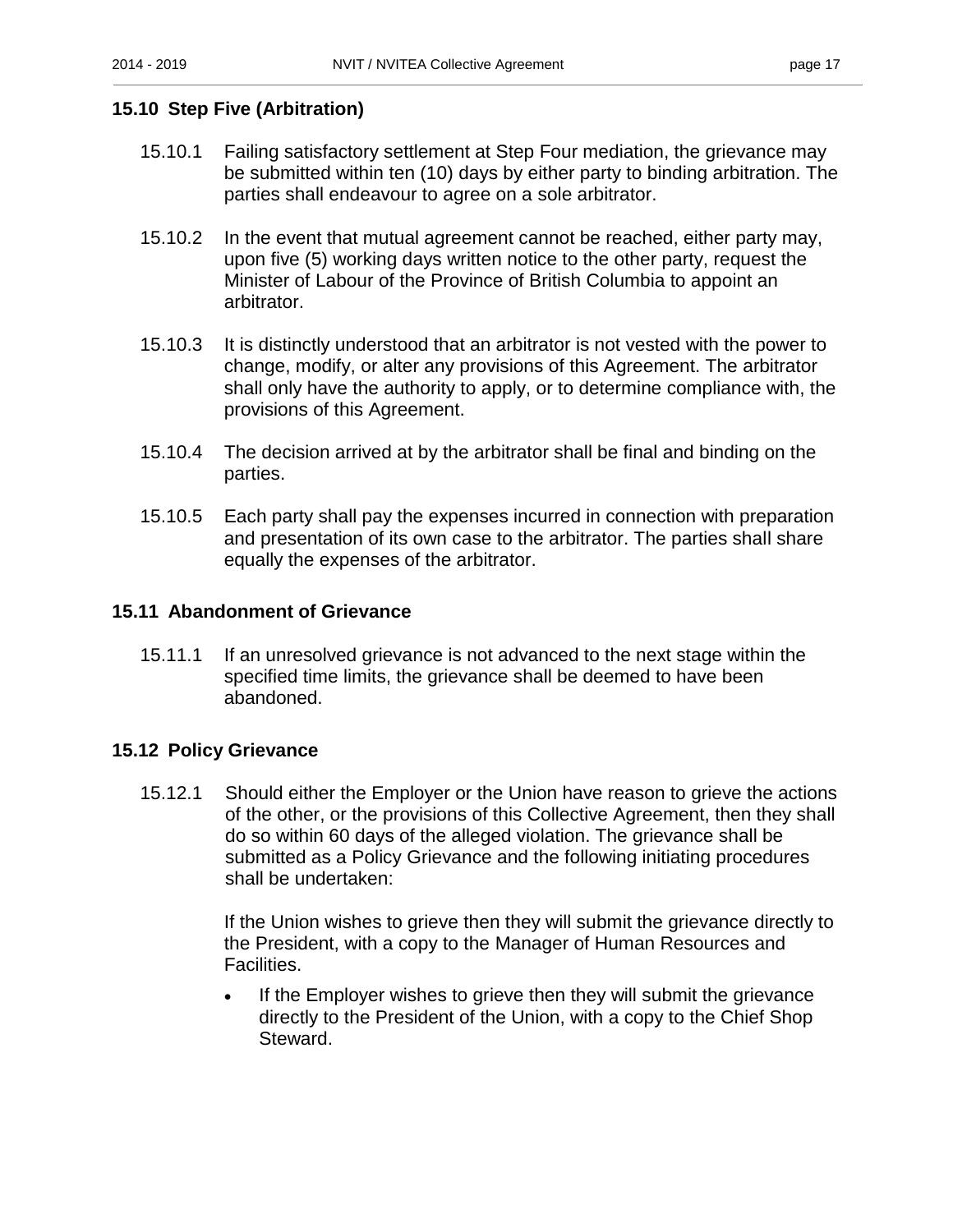#### 15.12.2 The following process will apply:

- 15.12.2.1 A meeting with the parties concerned will occur within ten (10) working days of receipt of the grievance and a written response will be provided within a further ten (10) working days.
- 15.12.2.2 If the written response is not to the satisfaction of the aggrieved party, then the grievance may be advanced to Step Four (Mediation) or Step Five (Arbitration). Notice of intent to advance to arbitration will be in writing to the other party within fifteen (15) working days of the date of the written response.
- 15.12.2.3 Within a further thirty (30) working days of the notice to proceed to mediation or arbitration, the parties shall mutually agree upon a mediator or arbitrator, or may request the appointment of a Settlement Officer by the Collective Agreement Arbitration Bureau.
- 15.12.2.4 Each party shall pay the expenses incurred in connection with preparation and presentation of its own case to the arbitrator. The parties shall share equally the expenses of the arbitrator.

#### <span id="page-21-0"></span>**Article 16 Job Postings & Vacancies**

#### <span id="page-21-1"></span>**16.1 Posting**

Notices of bargaining unit vacancies shall be dated and posted on a designated bulletin board, circulated via staff email to the Union executive, and posted on the NVIT website for a minimum of ten (10) working days. Employees wishing to apply for the vacancy shall submit a resume within the time period as described in the posting.

- 16.1.1 The job posting will contain the title for the position and a brief description of the duties, qualifications, skills, ability and experience required, as well as the salary. The posting will also indicate whether the position is continuing, or term, the resume review date, the expected start date, and any other pertinent information.
- 16.1.2 Qualified employees who are on a continuing appointment and who apply for a posted position may be granted an interview. NVIT will offer the position to the most suitable candidate so long as that person meets the qualifications required.
- 16.1.3 The BC Human Rights Code permits NVIT to prefer persons of Aboriginal ancestry in hiring and promotion. NVIT is committed to hiring and promoting suitably qualified Aboriginal people.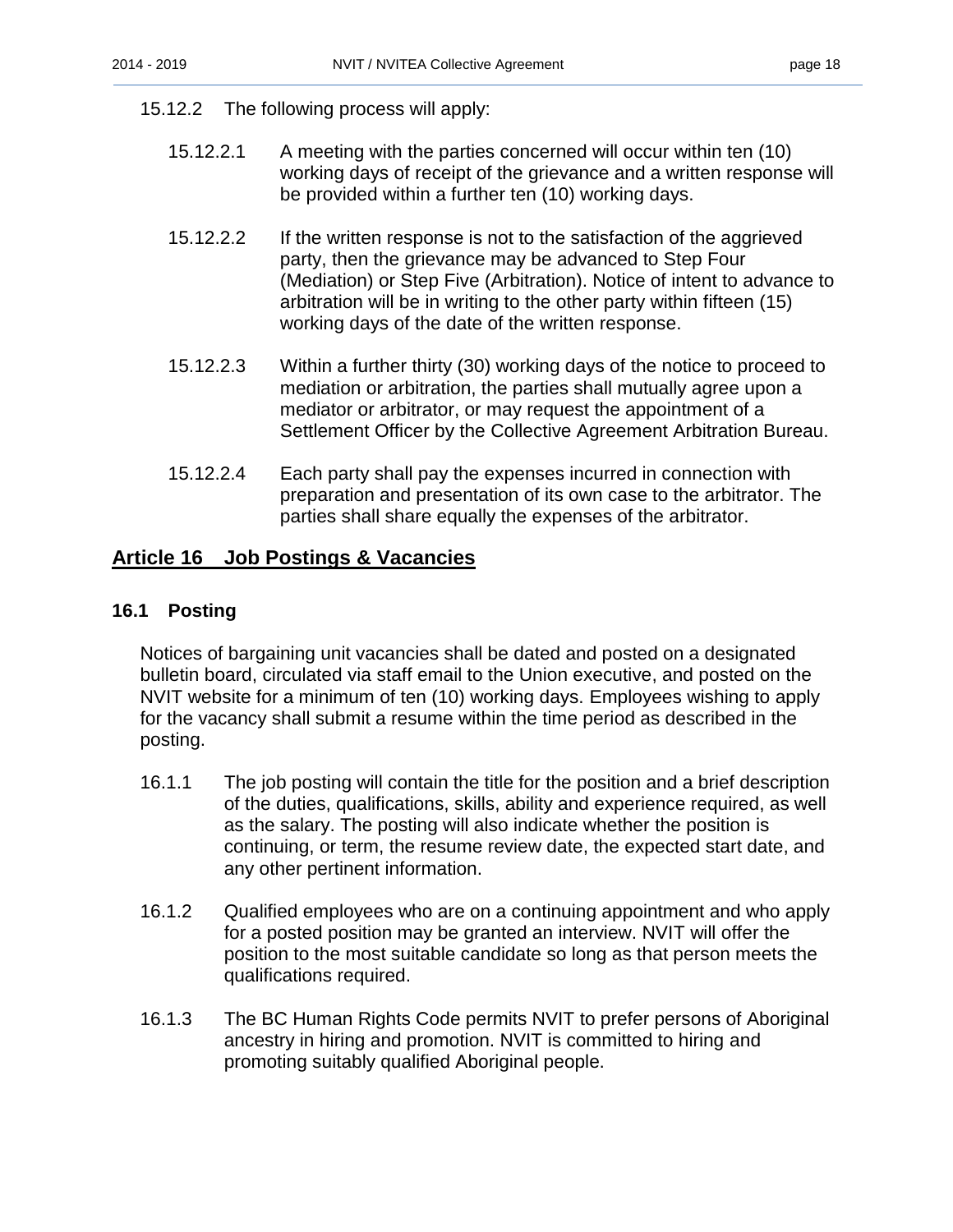#### 16.1.4 A posting is not required when:

- 1. An immediate need for a term employee is identified due to circumstances beyond the control of NVIT, and
- 2. the Union consents.

The consent of the Union will not be unreasonably withheld.

#### <span id="page-22-0"></span>**16.2 Selection Committee**

16.2.1 Time Limit

A Selection Committee shall be struck within ten (10) working days of notice or information that a vacancy will occur.

16.2.2 Composition

#### 16.2.2.1 Faculty

The Selection Committee shall normally have equal representation from Management and Union. The Union representatives shall consist of the Department Head and faculty within a program/program grouping appointed by the Union. The Union maintains the right to substitute Union members due to lack of availability of department faculty.

#### 16.2.2.2 Staff

The Selection Committee shall normally have equal representation from Management and Union. The Union representatives shall consist of support staff members that are familiar with the position, appointed by the Union. The Union maintains the right to substitute Union members due to lack of availability of support staff.

#### 16.2.2.3 Academic and Non-Academic Managers

With respect to selection committees for excluded managers, the employer will continue its practice of inviting participation of a representative or representatives selected by the Union.

- 16.2.3 The selection committee will meet to set the agenda, review applications and shortlist, determine questions to be asked during interviews, identify presentations to be made, and skills or features to be identified.
- 16.2.4 Other representatives that may be invited to sit on the selection committee may include a senior administrator, and/or other employees who are familiar with the vacant position. An Elder may also sit on the selection committee as a non-voting participant. The selection process shall not be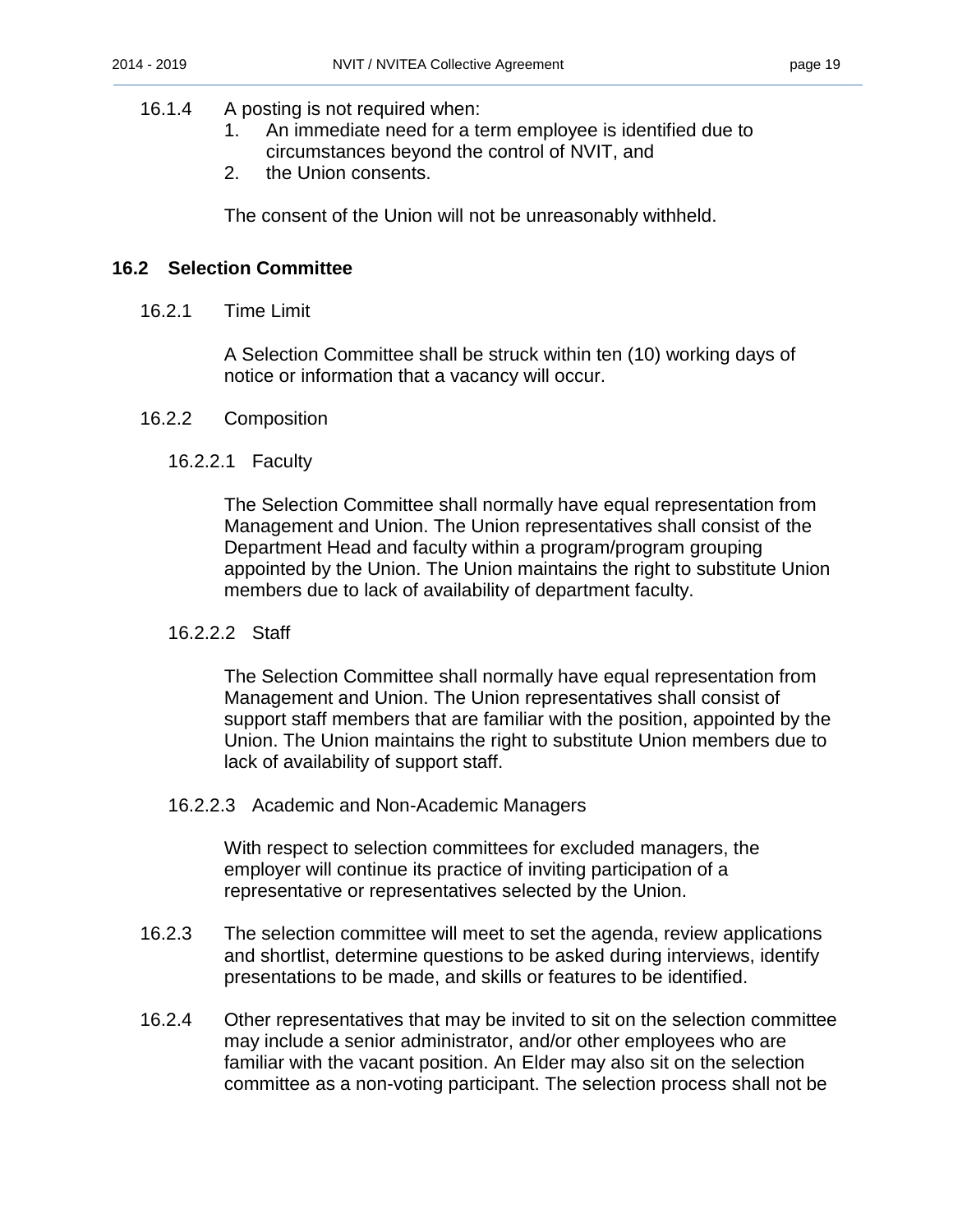impeded as a result of the lack of availability of individuals on the selection committee.

16.2.5 All time involved in the selection process shall be without loss of pay. The Selection Committee shall interview applicants for the vacant position taking into consideration the qualifications and experience demanded by the advertisement. The Selection Committee shall make their recommendation to the President. The President, or the President's delegate, makes the final decision on whether to make a job offer. These decisions shall not be grieved by the Union. The Selection Committee shall ensure that all applications are treated in a fair and equitable manner.

## <span id="page-23-0"></span>**Article 17 Probation**

#### <span id="page-23-1"></span>**17.1 Probation Period**

All employees appointed to a continuing position must satisfactorily complete a probationary period.

- 17.1.1 For faculty positions, both teaching and non teaching, the period will be the equivalent of working 12 months' full time. No faculty shall serve a probationary period greater than twenty four (24) calendar months.
- 17.1.2 The probationary period for support staff placed at Group 1, 2, or 3 on the support staff scale shall be the equivalent of full time work for six (6) months.

The probationary period for support staff placed at Group 4 or higher on the support staff scale shall be the equivalent of full time work for twelve (12) months.

No support staff shall serve a probationary period greater than twice the length of the original probationary period.

17.1.3 Any leave from the position for a period greater than twenty (20) days may, at NVIT's discretion, extend the probationary period by the equivalent length of that leave.

#### <span id="page-23-2"></span>**17.2 Probation Evaluation and Assessment**

17.2.1 Employee performance shall be monitored during the course of the probation period. Employees may be terminated for unsuitability where the employee's performance has been measured against reasonable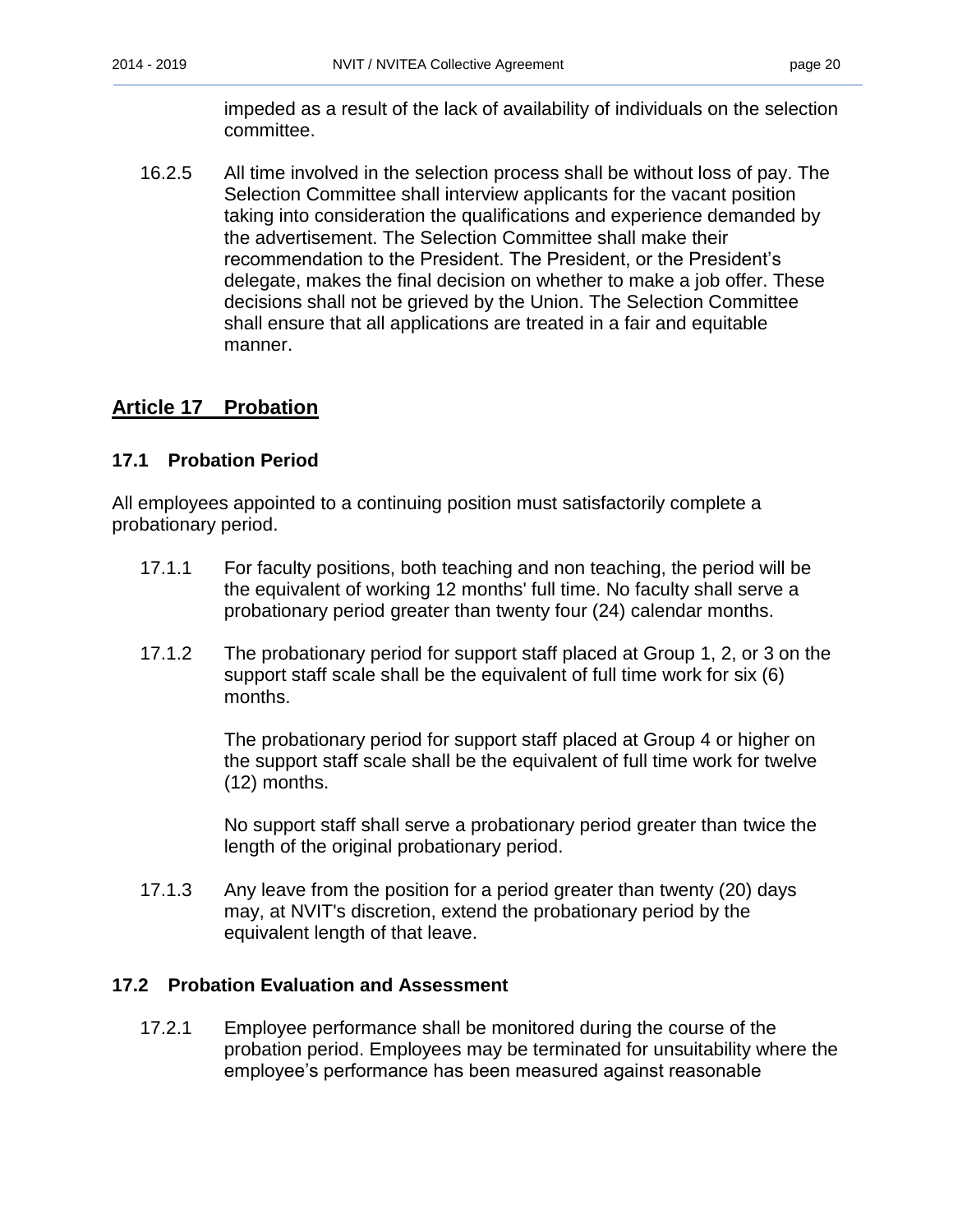standards and the employee has been advised of these standards and the performance expectations.

17.2.2 Term employees may be subject to assessment during the course of their term and may be terminated if their performance is deemed unsuitable. Term employees' performance will be measured against the same standards of performance as continuing employees.

## <span id="page-24-0"></span>**Article 18 Trial Periods**

- 18.1 At any time during a continuing appointment, if there is cause for concern about an employee's performance as a result of unfavourable evaluation reports or other just cause, the employee may be placed on a trial period not exceeding six months for staff, and two teaching semesters for faculty.
- 18.2 At the time of notification of placement on a trial period, the Employer shall provide written notice to the employee of the performance issues, the length of the trial period, the trial period interim evaluation date (pursuant to Article 18.3) and identify performance expectations. As such, the employee and appropriate exempt supervisor shall develop a written plan of action outlining the steps needed to address the area(s) of concern and/or actions needed to remedy the situation. Such a plan must be in writing, signed by both the employee and NVIT.
- 18.3 Half way through the trial period, the exempt supervisor shall conduct an evaluation with the employee to provide feedback on progress and an interim assessment.
- 18.4 Upon successful completion of the trial period, the employee shall return to a continuing appointment without term.
- 18.5 If the trial period is not completed successfully termination will occur as per Article 14, Discipline, Suspension, Dismissal. By mutual agreement between the employee and NVIT, a second trial period (not exceeding the time allowed in the first trial period) is considered an appropriate alternative to termination.
- 18.6 There shall be no more than one (1) trial period in succession, except as provided for in 18.5 above.
- 18.7 There shall be no more than two (2) trial periods within any two (2) year period.
- 18.8 An employee has the right to dispute NVIT's decision to terminate their employment after the trial period and may file a grievance at Step Three of the grievance procedure.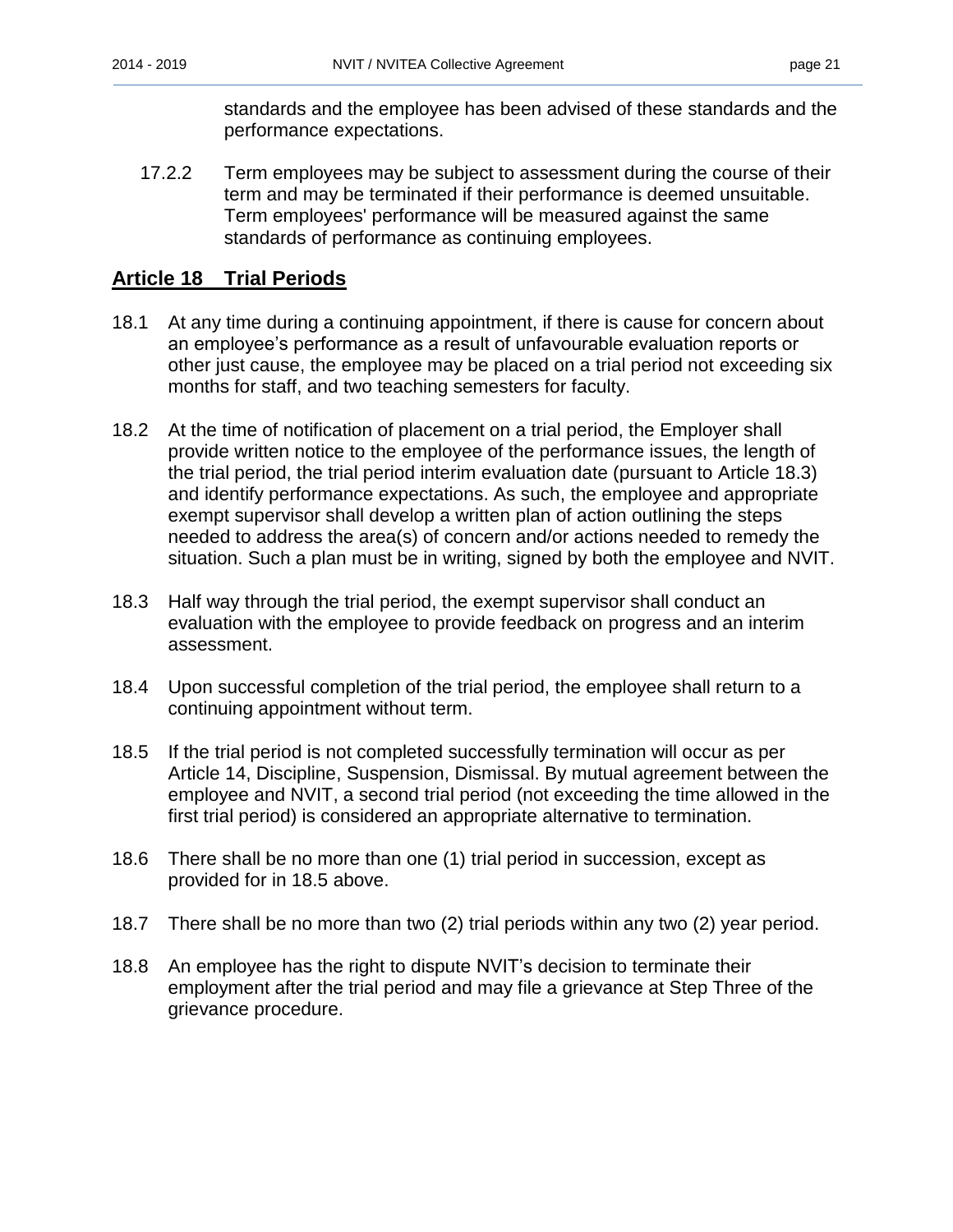#### <span id="page-25-0"></span>**Article 19 Department Heads**

- 19.1 The position of Department Head is defined as a faculty member who is given release time to perform departmental duties as defined by NVIT.
- 19.2 Department Head release will be posted and continuing faculty within the department may apply. An interview process with the Dean and department faculty will be held. The Department Head will be selected by mutual agreement between the department faculty and the Dean and shall serve at the pleasure of the Dean. NVIT has a preference for hiring and promoting suitably qualified Aboriginal people into the position of Department Head. Where mutual agreement is not achieved, the Dean and department faculty may seek alternative Department Head representation within NVIT from continuing faculty. In the event that mutual agreement still cannot be achieved, NVIT reserves the right to assign the release.
- 19.3 Department Head release will normally be for a three year term. Department Heads shall normally have no more than two consecutive appointments. Upon expiry of the appointment, the Dean, together with the department, will engage in the process of selecting a new Department Head. Where possible, this process shall normally be completed by March 1 of the last year of the current Department Head's appointment to allow for a period of transition. The new Department Head will normally start on May 1.
- 19.4 Department Heads shall not receive additional compensation.
- 19.5 Faculty accepting an appointment as Department Head shall have up to a 50% release from their normal full time workload. This release may vary during the term of the appointment.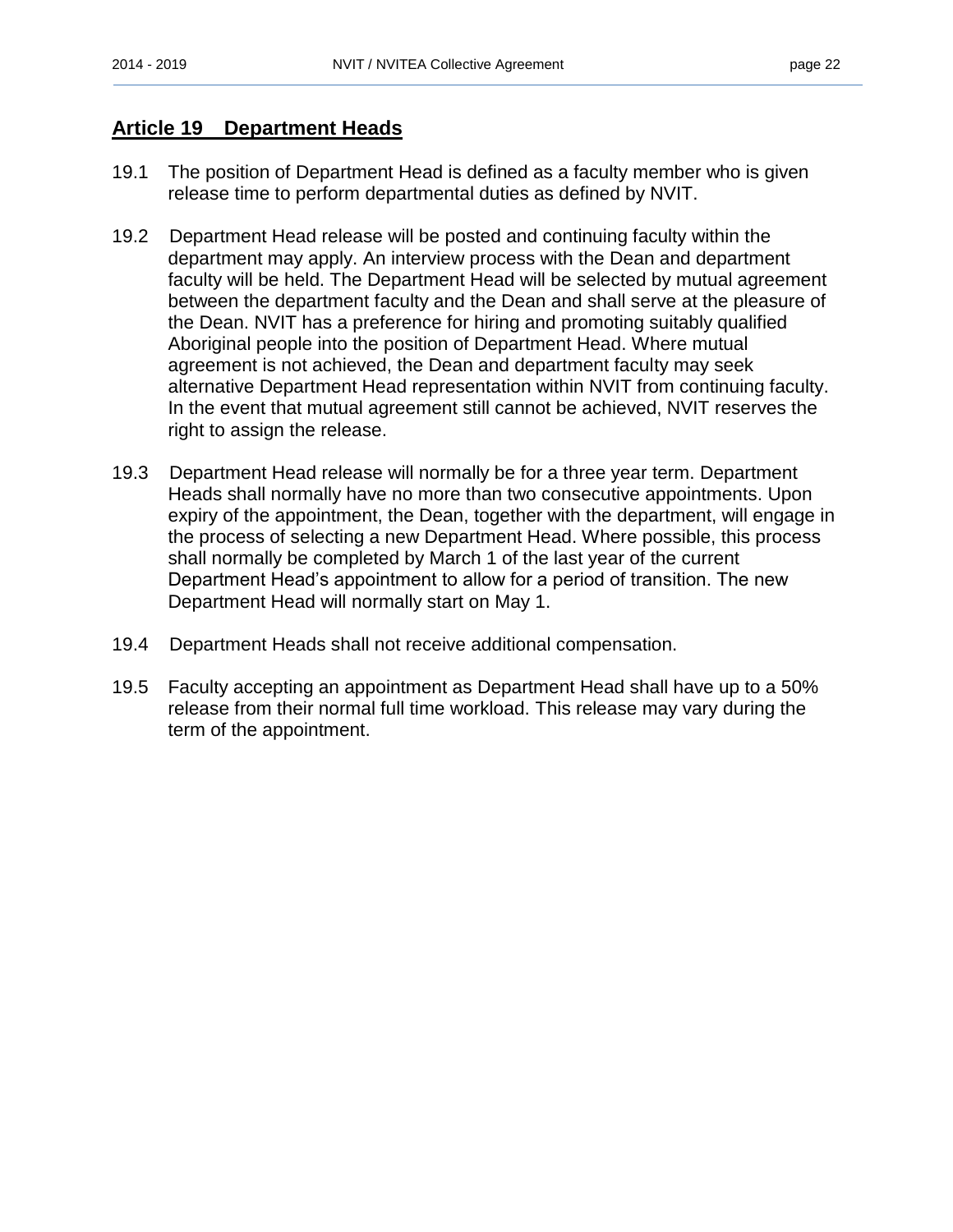## <span id="page-26-0"></span>**Article 20 Seniority**

#### <span id="page-26-1"></span>**20.1 Continuing Employees**

- 20.1.1 The seniority date for full time continuing employees will be established from their first day of hire as a continuing employee, commencing no earlier than May 22, 1998 and be calculated on the basis of completed years (12 months of full time). Part time continuing employees will be calculated pro rata. The seniority of continuing employees shall be based upon total duration of service within the bargaining unit, including vacations and approved paid leaves.
- 20.1.2 All full time continuing employees shall accrue seniority on the anniversary of their date of hire as a full time continuing employee. Part time continuing employees shall accrue seniority on the basis of number of months worked or equivalent at regular pay.
- 20.1.3 A continuing employee shall maintain and accrue seniority during absences due to occupational illness or accidents or injuries, provided that such an employee is receiving benefits from the Workers' Compensation Board as a result of such illnesses, accidents, or injuries.

#### <span id="page-26-2"></span>**20.2 Term Employees**

- 20.2.1 Term employees shall accrue seniority as term employees for purposes of layoff and recall as described in Article 21.
- 20.2.2 Calculation of Seniority for Term Employees:
	- 20.2.2.1 Term faculty employees accrue seniority based on the number of courses taught (not their section value).
	- 20.2.2.2 Term staff employees and non teaching faculty accrue seniority based on the number of completed months worked at regular pay.
- 20.2.3 When a term employee is appointed to a continuing position, their seniority earned to date shall be lost, and they will begin to accrue seniority as a continuing employee from their date of appointment.

Loss of seniority will occur as a result of any of the following:

- Voluntary resignation,
- Termination,
- Discharged for just and reasonable cause, and
- Loss of recall rights as per Article 21, Layoff and Recall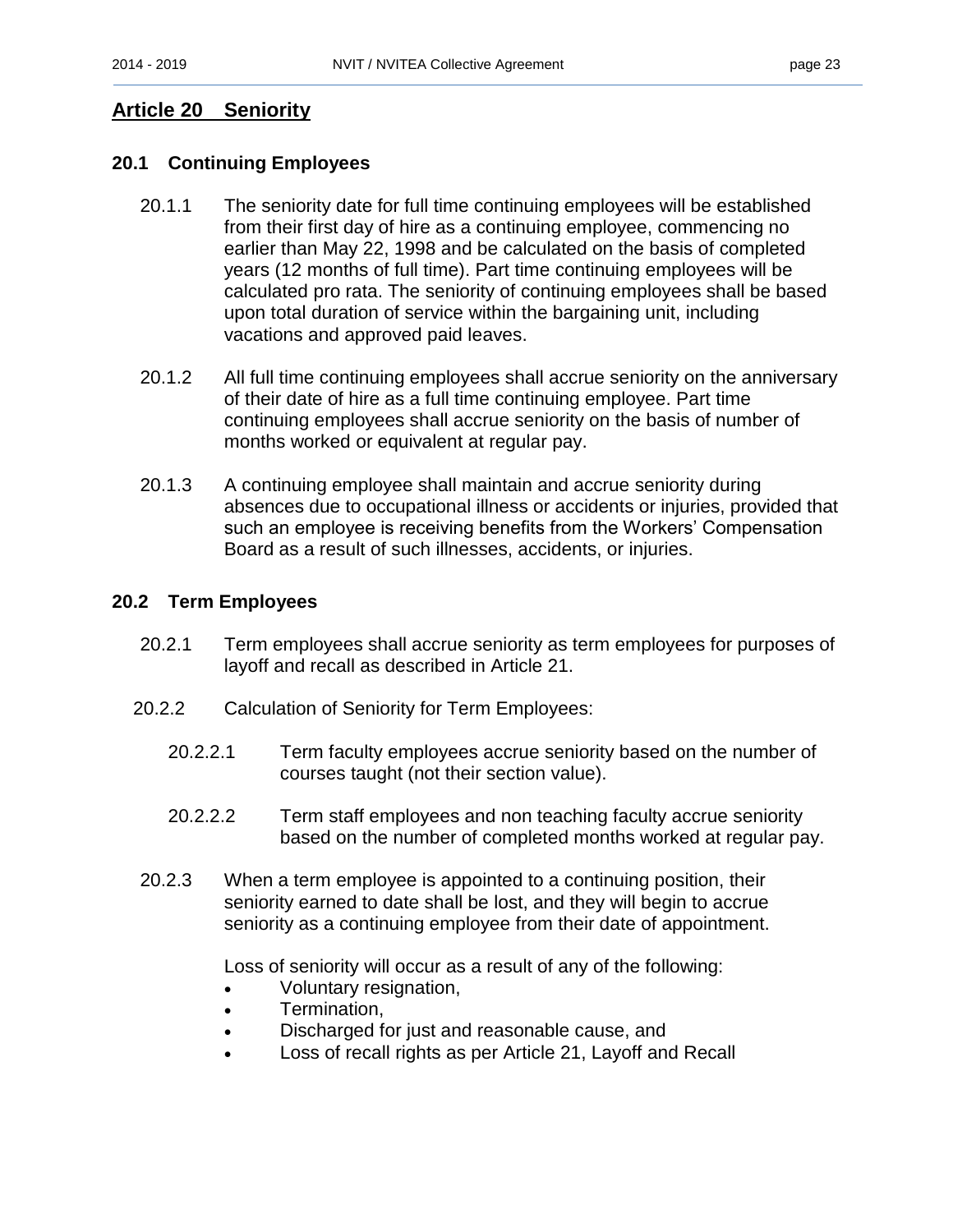#### <span id="page-27-0"></span>**20.3 Expertise in a Department/Program/Discipline**

- 20.3.1 If it becomes necessary to reduce the number of continuing employees in one or more departments/disciplines/program areas, the principle of seniority will be one of the determining factors.
- 20.3.2 In the event a continuing employee in a department/discipline/ program has been identified for layoff, he/she may displace an employee with less seniority within his/her area of expertise providing the employee exercising the right has equal or greater qualifications to perform the work of the employee with less seniority. The employee must give written notice within ten (10) working days of receipt of the layoff notice, of an intention to displace a specific employee with less seniority.
- 20.3.3 If a Union employee will be laid off, NVIT will notify the Union at least 30 days prior to the date that notice in Article 21.5 must be given. NVIT may, at its sole discretion, choose to inform the employee during this time, but may not inform the employee before notification to the Union. The parties shall meet and consider all options, in an attempt to avoid the lay off. Some of those options may be, but shall not be limited to, cross functional area appointments.

At the same time as an employee is given layoff notice, an updated seniority list will be provided.

- 20.3.4 Not withstanding the above, NVIT reserves the right to favour persons of Aboriginal ancestry.
- 20.3.5 If employees change jobs either from a job within the bargaining unit to an excluded position, or from an excluded position to a job in the bargaining unit, their total accumulated seniority shall be maintained.

#### <span id="page-27-1"></span>**20.4 Seniority List**

NVIT will maintain a seniority list and update it annually in January by posting on the bulletin board and emailing to the Union.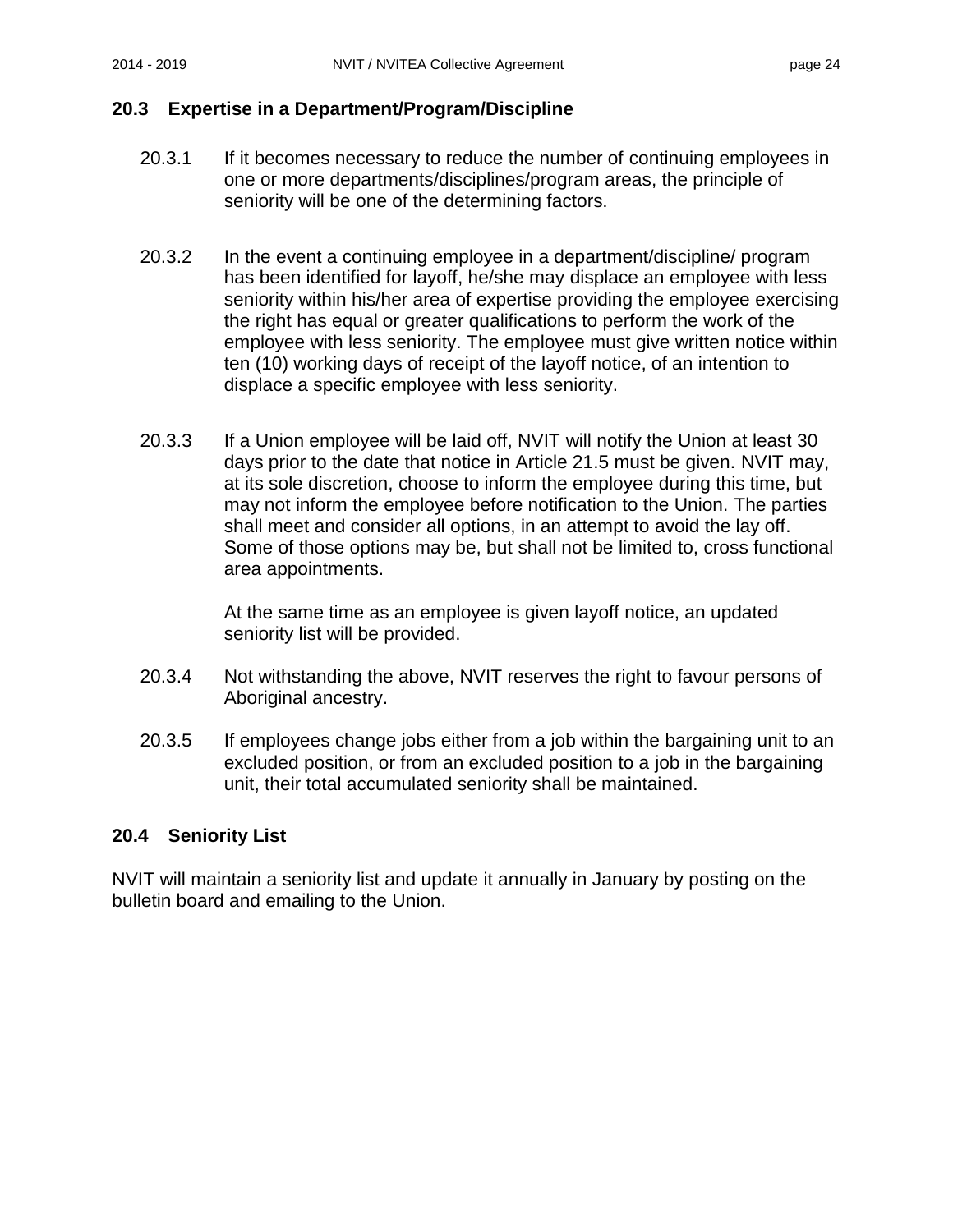## <span id="page-28-0"></span>**Article 21 Lay-Off**

- 21.1 Layoff means an involuntary loss of employment that affects employees as a result of, but not limited to, decreased or insufficient enrolment, elimination of or a reduction of programs, courses, and activities, and/or a shortage of funds.
- 21.2 Where such event(s) occur, NVIT may consider it necessary to reduce the number of employees through layoff.
- 21.3 Given that NVIT maintains the right to favour persons of Aboriginal ancestry, seniority is one of the deciding factors governing layoffs and recall after layoff.

#### <span id="page-28-1"></span>**21.4 Faculty Layoff**

- 21.4.1 If it becomes necessary to reduce the number of faculty employees in one (1) or more departments/disciplines/program areas, the sequence of layoff within each of the functional areas shall be as follows:
	- 1) Term and casual faculty employees (Non Aboriginal) with less than or equal to six months' seniority.
	- 2) Term and casual faculty employees (Aboriginal) with less than or equal to six months' seniority.
	- 3) Term and casual faculty employees (Non Aboriginal) with more than six months' and less than two years' seniority.
	- 4) Term and casual faculty employees (Aboriginal) with more than six months' and less than two years' seniority.
	- 5) Term and casual faculty employees (Aboriginal and Non Aboriginal) with two or more years' seniority based on seniority date.
	- 6) Probationary continuing faculty employees.
	- 7) Continuing faculty employees (Non Aboriginal with less than or equal to six months' seniority).
	- 8) Continuing faculty employees (Aboriginal with less than or equal to six months' seniority).
	- 9) Continuing faculty employees (Non Aboriginal with more than six months' and less than two years' seniority).
	- 10) Continuing faculty employees (Aboriginal with more than six months' and less than two years' seniority).
	- 11) Continuing faculty employees (Aboriginal and Non Aboriginal) with two or more year's seniority based on seniority date.
- 21.4.2 Any references or personnel records pertaining to a continuing faculty who has been laid off under the above Article shall clearly point out the reasons for the layoff.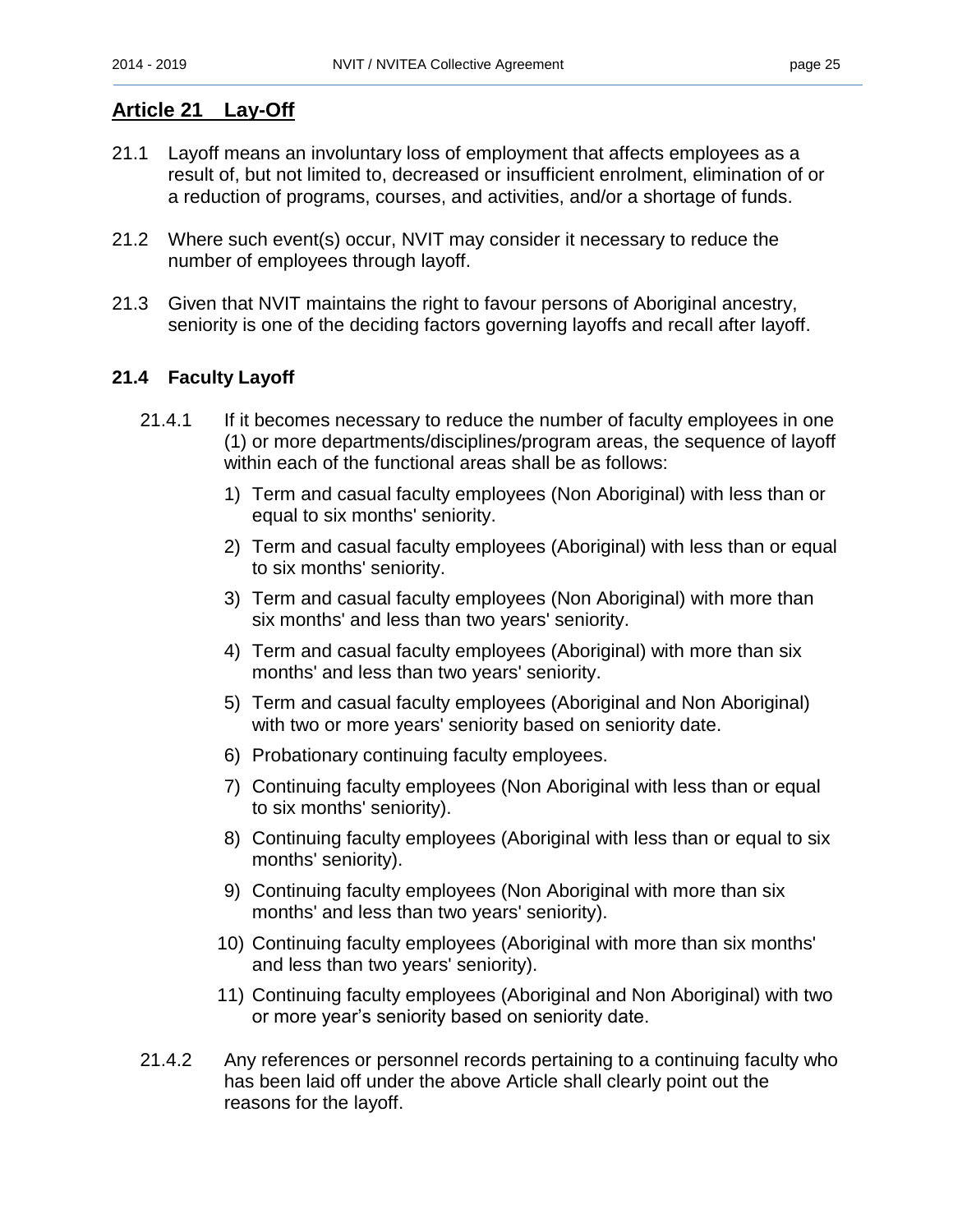#### <span id="page-29-0"></span>**21.5 Notice**

In the event of layoff, a minimum of three (3) months' written notice shall be given to the continuing faculty employee. Term employees will be given two weeks notice or as dictated in their employment agreement.

#### <span id="page-29-1"></span>**21.6 Severance**

- 21.6.1 In the event of a pending layoff, NVIT may negotiate a severance package with the employee.
- 21.6.2 In order to receive severance, the continuing faculty employee must not be employed in a different position within the Institute, and they must elect not to have their names placed on the recall list.
- 21.6.3 The amount of severance pay shall be calculated on the basis of the employee's normal rate of pay at the end of the layoff notice period and according to the number of completed years of service as follows:

| Severance Pay              |
|----------------------------|
| 1 year2 weeks              |
|                            |
|                            |
|                            |
| 5 years  10 weeks          |
| 6 years  12 weeks          |
| 7 years  14 weeks          |
| 8 years  16 weeks          |
| 9 years  18 weeks          |
| 10 years  20 weeks         |
| 11 years  22 weeks         |
| 12 years  24 weeks         |
| 13 years or more  26 weeks |
|                            |

- 21.6.4 If the employee elects to take severance pay, he or she thereby waives all other rights, claims or entitlements, and severs his or her relationship with the Institute.
- 21.6.5 Where layoffs are necessary in emergency circumstances, the advance notice provisions are not applicable. In such cases, continuing employees will receive payment in lieu of notice equal to the payment for the appropriate notice time. Payment in lieu of notice will be three months for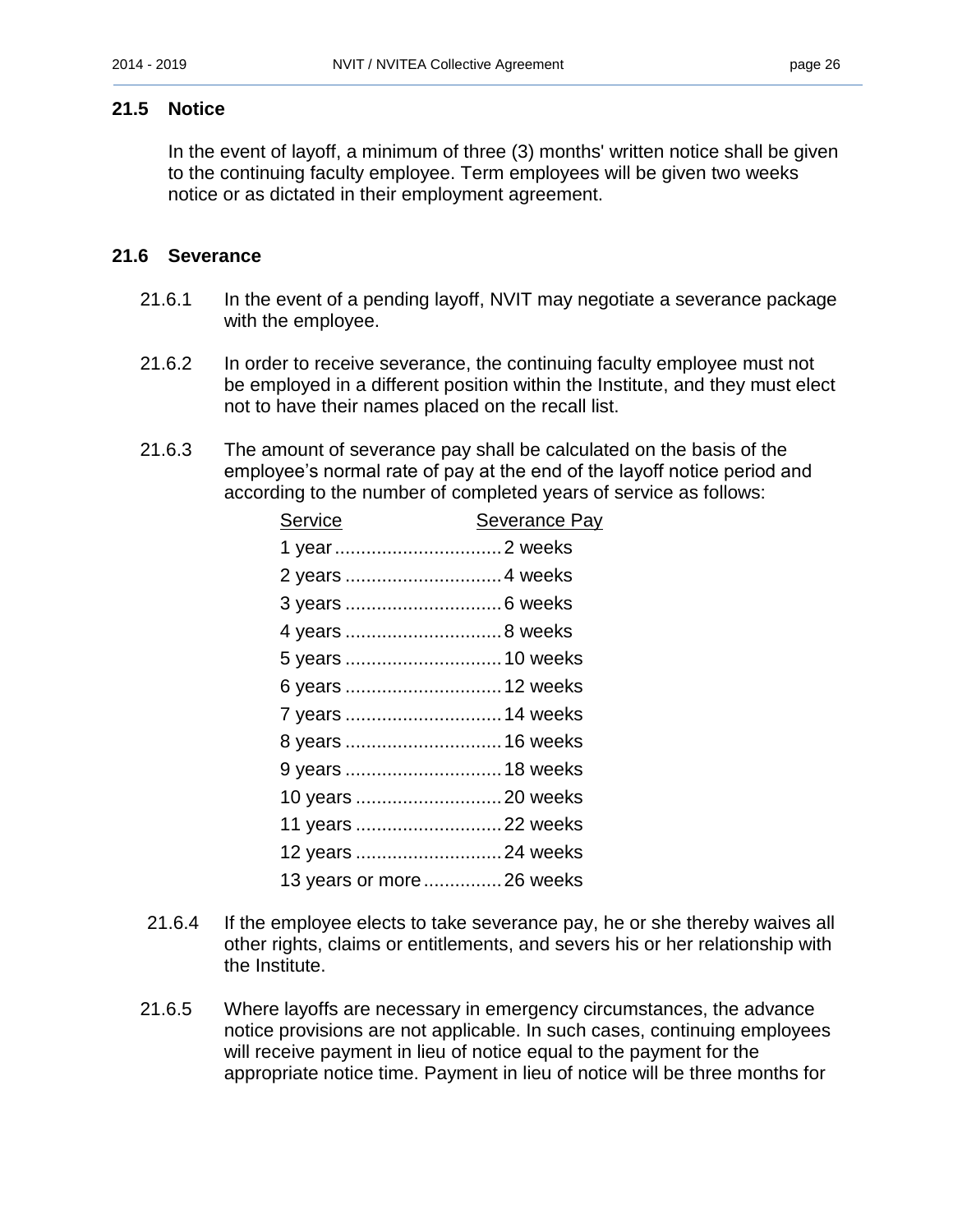those accepting the notice, or will be five days for those electing the severance option.

#### <span id="page-30-0"></span>**21.7 Faculty Recall**

- 21.7.1 Faculty employees shall remain on the recall list for one (1) year from date of layoff. If NVIT determines that the number of continuing or term faculty employees will be increased in a specific department/discipline/program, it shall recall in the reverse order of layoff (i.e. last out, first back) to those employees who were previously employed in this area and who had been laid off within the previous year. If no one is available who meets the above conditions, a short-listing and interview opportunity will be provided to those employees who are fully qualified in this area and who had been laid off within the last year.
- 21.7.2 Employees are required to notify the Employer of their current address and telephone number to maintain their status on the recall list.
- 21.7.3 No new continuing or term employees shall be hired until employees on the recall list with the minimum qualifications have been given first right of refusal. Term employees are not entitled to be recalled to continuing positions.
- 21.7.4 Upon being notified of the anticipated vacancy, the recalled employee has 14 calendar days in which to accept the position. If the employee fails to notify the Manager of Human Resources and Facilities in writing within the fourteen days, the employee will have been deemed to have refused the offered position.

#### <span id="page-30-1"></span>**21.8 Staff Layoff**

- 21.8.1 Staff employees shall receive notice of layoff or pay in lieu of notice, in accordance with the Employment Standards Act.
- 21.8.2 If it becomes necessary to reduce the number of staff employees, the sequence of layoff shall be as follows:
	- 1) Term and casual employees (Non Aboriginal) with less than or equal to six months' seniority.
	- 2) Term and casual employees (Aboriginal) with less than or equal to six months' seniority.
	- 3) Term and casual employees (Non Aboriginal) with more than six months' and less than two years' seniority.
	- 4) Term and casual employees (Aboriginal) with more than six months' and less than two years' seniority.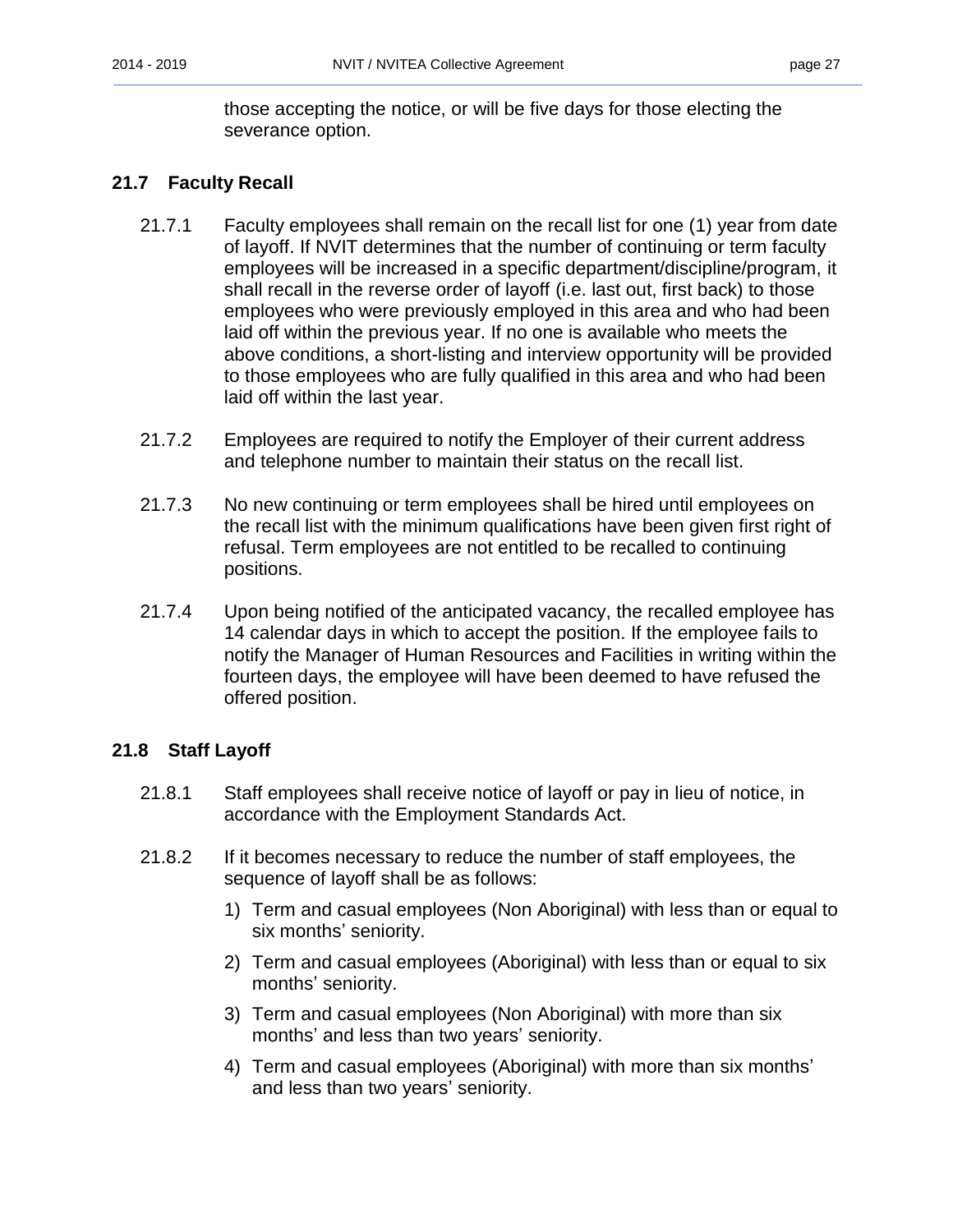- 5) Term and casual employees (Aboriginal and Non Aboriginal) with two or more years' seniority based on seniority date.
- 6) Probationary continuing employees.
- 7) Continuing employees (Non Aboriginal) with less than or equal to six months' seniority.
- 8) Continuing employees (Aboriginal) with less than or equal to six months' seniority.
- 9) Continuing employees (Non-Aboriginal) with more than six months' and up to two years' seniority.
- 10)Continuing employees (Aboriginal) with more than six months' and up to two years' seniority.
- 11)Continuing employees (Aboriginal and Non Aboriginal) with two or more years' seniority based on seniority date.
- 21.8.3 Any references or personnel records pertaining to a continuing staff employee who has been laid off under the above Article shall clearly point out the reasons for the layoff.

#### <span id="page-31-0"></span>**21.9 Staff Recall**

- 21.9.1 Staff employees shall remain on the recall list for six months from date of layoff. Recall shall occur in reverse order of layoff, provided the employee has the minimum qualifications to perform the duties of the vacant position. Term employees are not entitled to be recalled to continuing positions.
- 21.9.2 Employees are required to notify the Employer of their current address and telephone number to maintain their status on the recall list.
- 21.9.3 Staff employees may refuse recall to work if given less than one week to report to work.
- 21.9.4 Upon being notified of an anticipated vacancy, the recalled employee will have 14 calendar days in which to accept the position. If the employee fails to notify the Manager of Human Resources and Facilities in writing within the fourteen days of being notified, the employee will have been deemed to have refused the offered position.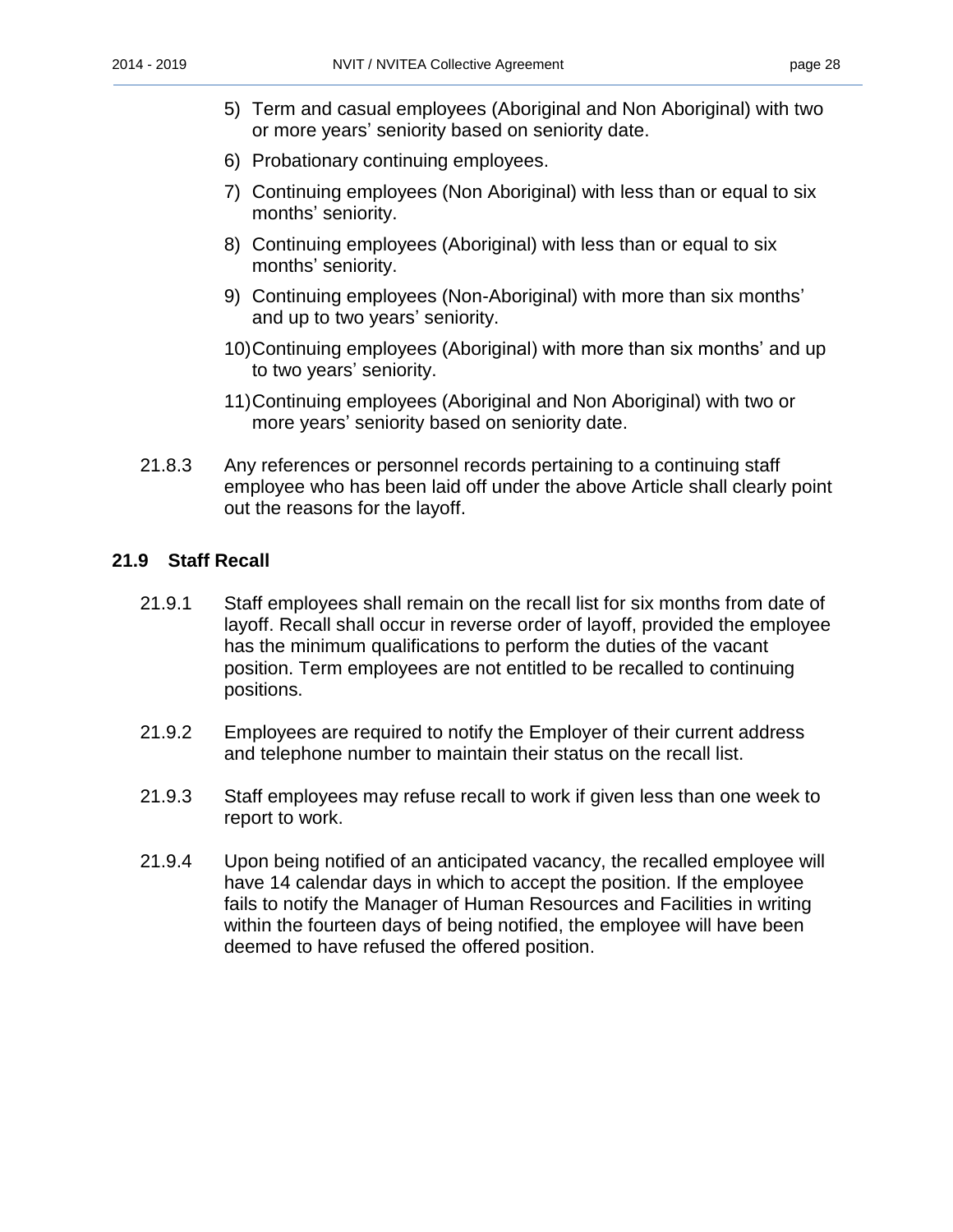## <span id="page-32-0"></span>**Article 22 Workload/Hours of Work**

#### <span id="page-32-1"></span>**22.1 Work Week**

The work week for full time continuing support staff and non teaching faculty shall normally be five (5) seven-hour (7-hr) days, thirty-five (35) hours per week.

#### <span id="page-32-2"></span>**22.2 Meal Periods**

Staff employees working greater than five hours and less than full time shall be entitled to a half-hour unpaid meal break. Staff employees working full time shall be entitled to a one hour unpaid meal break. If, as a result of an emergency, the employee is required to stay at his or her work station for the meal period, then the employee's work day shall be inclusive of that meal period.

#### <span id="page-32-3"></span>**22.3 Flexible Work Schedule**

NVIT supports a flexible work schedule that minimizes the amount of overtime pay. Employees are encouraged to bank time at a 1:1 ratio in the rare circumstance where they may be asked to work above the normal work schedule.

#### **22.4 Faculty Presence on Campus**

The parties agree that the NVIT community is enhanced through the presence of and participation by full time instructional faculty. Hence, full time instructional faculty will be encouraged by the parties to maintain a significant presence on campus.

#### <span id="page-32-4"></span>**22.5 Overtime**

All overtime must be authorized in advance by the Manager of Human Resources and Facilities, recorded on a time sheet, approved by the staff employee's immediate supervisor, and submitted to payroll. Overtime that is not approved through this process will not be honoured.

#### <span id="page-32-5"></span>**22.6 Overtime Rates**

One and one-half times the regular rate for the first three hours in excess of seven hours in a day, or first seven hours in excess of 35 hours in a week.

Two times the regular rate for hours worked in excess of ten hours in a day or 42 hours in a week.

This overtime may be taken as pay or banked as time to be taken at a time mutually agreed to.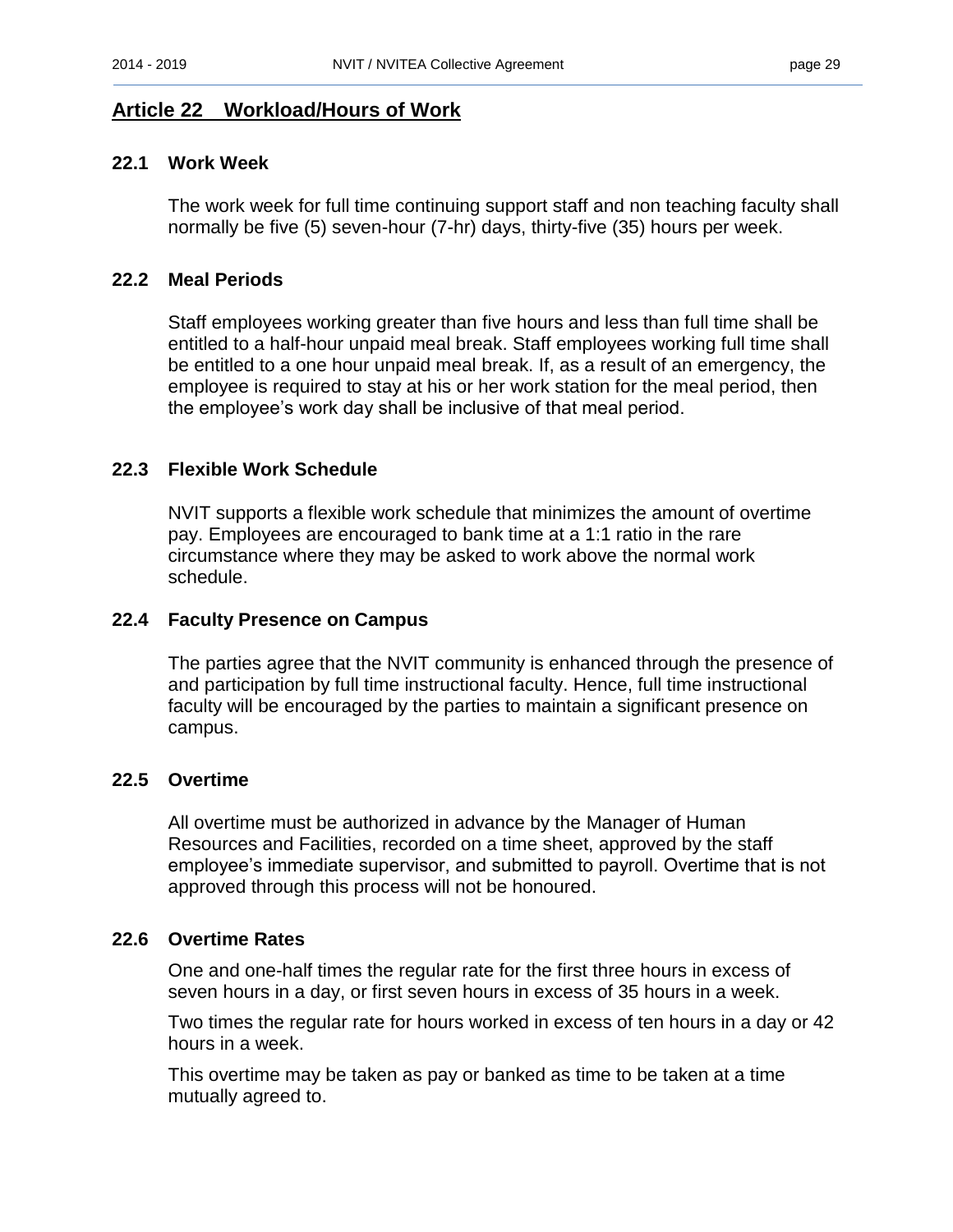## <span id="page-33-0"></span>**22.7 Instructional Faculty (Continuing and Term)**

It is recognized that faculty responsibilities may vary with respect to daily and weekly hours of work, depending on the nature of the course, and student needs. The normal work load for continuing and term full time faculty shall be subject to the following, unless mutually agreed to by the employee and Institute:

22.7.1 The normal teaching duties assigned to a full time continuing or term instructor shall be eight (8) sections or equivalent, with no more than the equivalent of 6 preps per academic year. The Academic Year is defined as May 1<sup>st</sup> to April 30<sup>th</sup> for the purposes of this article. If that assignment cannot be provided to a full time continuing or term instructor, then the maximum assignment shall be 7 sections, with 7 preps, or equivalent per academic year.

> Notwithstanding Article 22.7.8 Overload and the above, upon discussion with the relevant department NVIT may, with the employee's agreement, assign to the employee a workload of 8 sections and 7 preps or 8 sections and 8 preps during an Academic year. In recognition of a workload that exceeds the normal provisions of this Agreement, the employee will be paid the term rate.

- 22.7.2 In the case of an employee who has an assignment of 8 sections, an overload is not considered unless an employee works nine (9) sections or more.
- 22.7.3 In the case of an employee who has an assignment of 7 sections, as per 22.7.1 above, an overload is not considered unless an employee works eight (8) sections or more.
- 22.7.4 Instructional faculty shall not normally be required to have more than seven (7) class contact hours in any one (1) instructional day, and the length of the instructional day shall not normally exceed twelve (12) hours.
- 22.7.5 Class size is calculated whereas an instructor will not be assigned an average of more than one hundred thirty (130) students (registrants) per week in a lecture format averaged over the academic year. In the event the scheduled course is a non regular number of lecture hours per week, the calculation will be prorated. Not withstanding, individual instructors have the option of allowing additional students into their class.
- 22.7.6 Faculty shall post and be available in their offices for student consultation, 1.5 hours per week per course, which is the equivalent of six (6) hours a week for a full time load. The hours shall be posted and maintained for the whole term.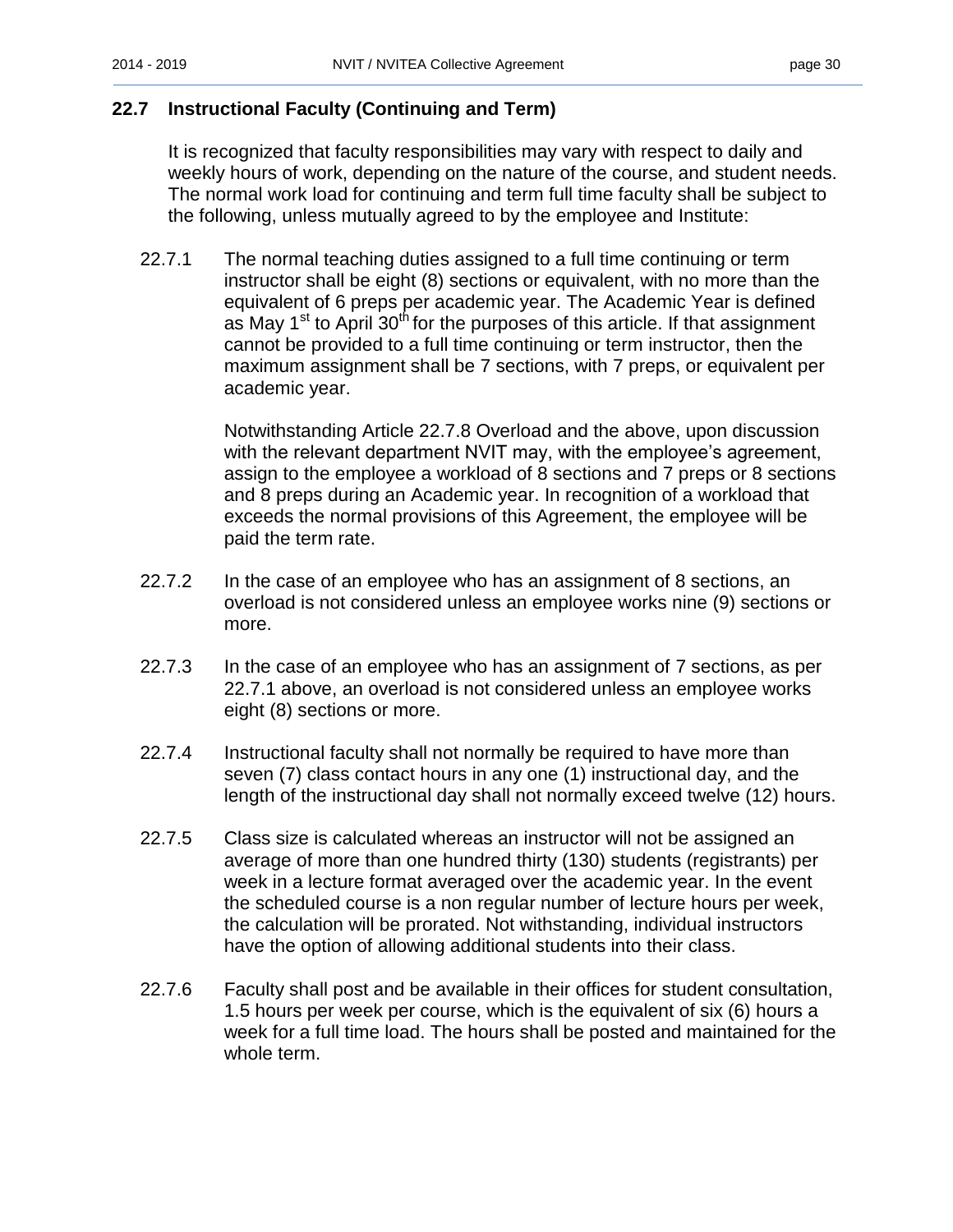22.7.7 In the event of a pending layoff of a continuing full time faculty member for whom a full workload is no longer available, the parties agree to meet to identify opportunities, including the scheduling of Community Education (CE) courses, to determine how the employer will load that faculty member with CE sections in order to prevent layoff.

> The parties agree that the utilization of CE work to prevent layoff is subject to:

- CE having a contractual arrangement to deliver courses, and
- the employee being qualified, and
- courses are scheduled to commence at least 30 days from notice of layoff.

The maximum number of non bargaining unit courses that can be utilized under this article is four (4) per academic year and will be subject to Article 22.10. No more than one half of an employee's workload can be loaded through this article. This article will not be applied when an entire program is no longer offered. Should the instructor refuse the appointment of CE courses, layoff will proceed as per Article 21.

#### **22.7.8 Overload (local provisions)**

- 22.7.8.1 If a member of the faculty responds to a posting by NVIT and is successful, the faculty member shall be paid the term rate. This overload may be taken as pay or banked as time to be taken at a time mutually agreed to.
- 22.7.8.2 If NVIT initiates an overload with a faculty member then article 12.5 of the 2012 – 2014 Common Agreement shall apply.
- 22.7.8.3 Sections assigned to a faculty member under this article will not normally exceed 2 in an academic year.

#### **22.7.9 Substitutions**

- 22.7.9.1 NVIT may request a substitute for another faculty employee who is temporarily absent.
- 22.7.9.2 When such substitution takes place over a period of one (1) calendar week or more, the faculty member shall be compensated at their regular hourly rate for each scheduled contact hour.

#### <span id="page-34-0"></span>**22.8 Workload Modification**

Upon the recommendation of the departments, and with the approval of the Dean, and subject to available resources, instructors may have a portion of their normal teaching load per semester reassigned to various tasks, including but not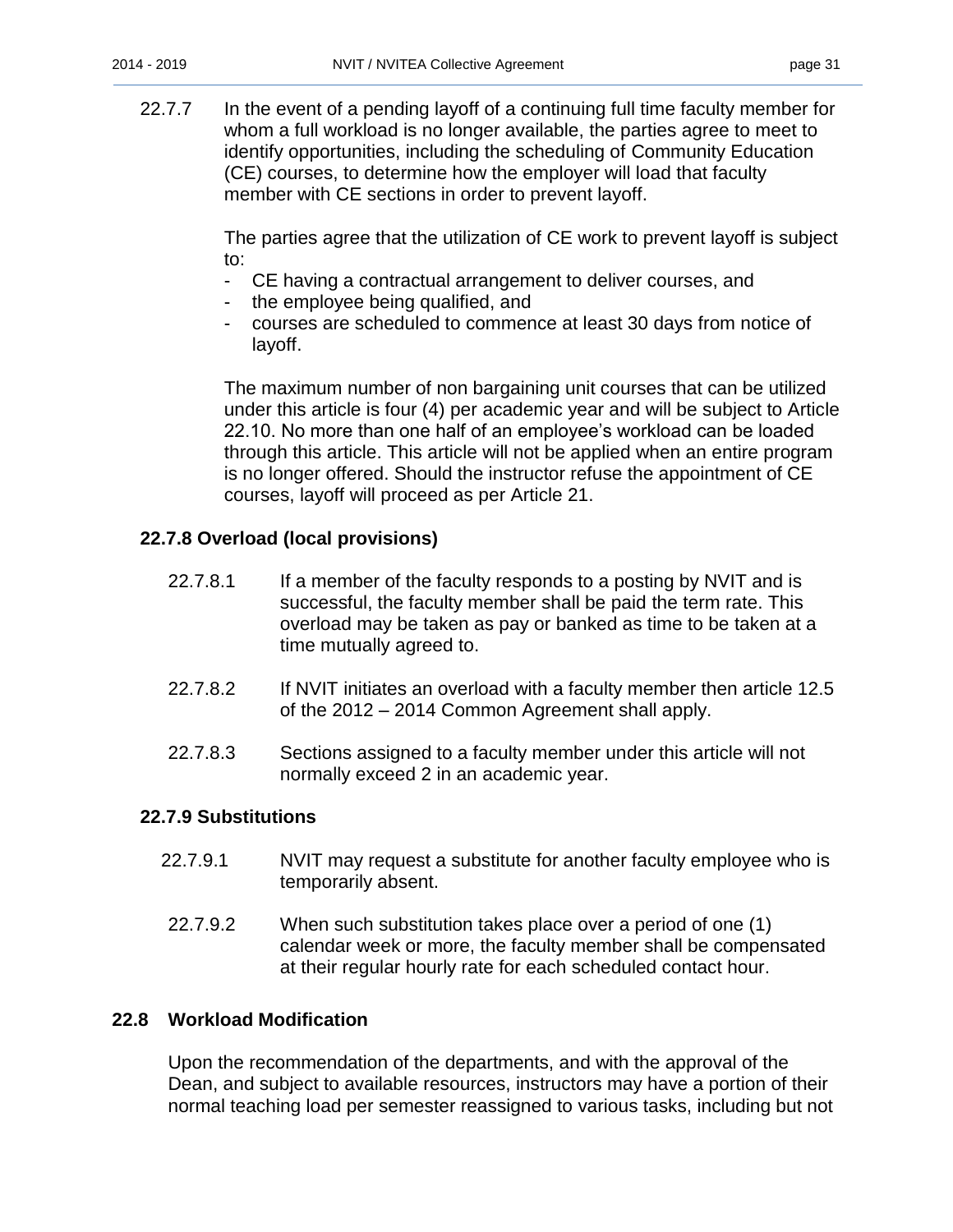limited to, curriculum development, and teaching courses new to the NVIT curriculum. Such reassignments must be in writing and a copy must be provided to the Union and the Department Head.

Faculty employees are encouraged to apply for research grants. Faculty employees who receive research grants that are beneficial to the Institution may request release time to complete the funded work. The use of research grants to provide this release time will be determined in consultation with the employee, relevant Dean, and the Manager of Human Resources and Facilities. Subject to the Institution's operational requirements this release time shall not be unreasonably withheld. Release time will be funded at replacement cost which will normally include salary, benefits and cost of recruitment of the individual who is carrying out the duties of the individual replaced.

Grants that are awarded directly to NVIT will be administered by the Institution.

#### <span id="page-35-0"></span>**22.9 Faculty Duties**

In addition to instructional duties, a teaching faculty employee's duties may include, but are not necessarily limited to, the following:

- approved professional development,
- course preparation and revision,
- student consultation and/or selection,
- participation on NVIT committees,
- compulsory attendance at department meetings,
- liaison with and supervision of NVIT employees,
- development of new programs, curriculum and teaching methods,
- scholarly activity,
- consultation and liaison with partner institutions in the preparation and offering of upper division courses,
- community services such as community education courses, public lectures and community advisement or research in the area of the instructor's discipline and/or expertise,
- attendance at articulation meetings, conferences, etc related to their work,
- orientation advising (such as liaison, mentorship and support for students), and
- other related duties.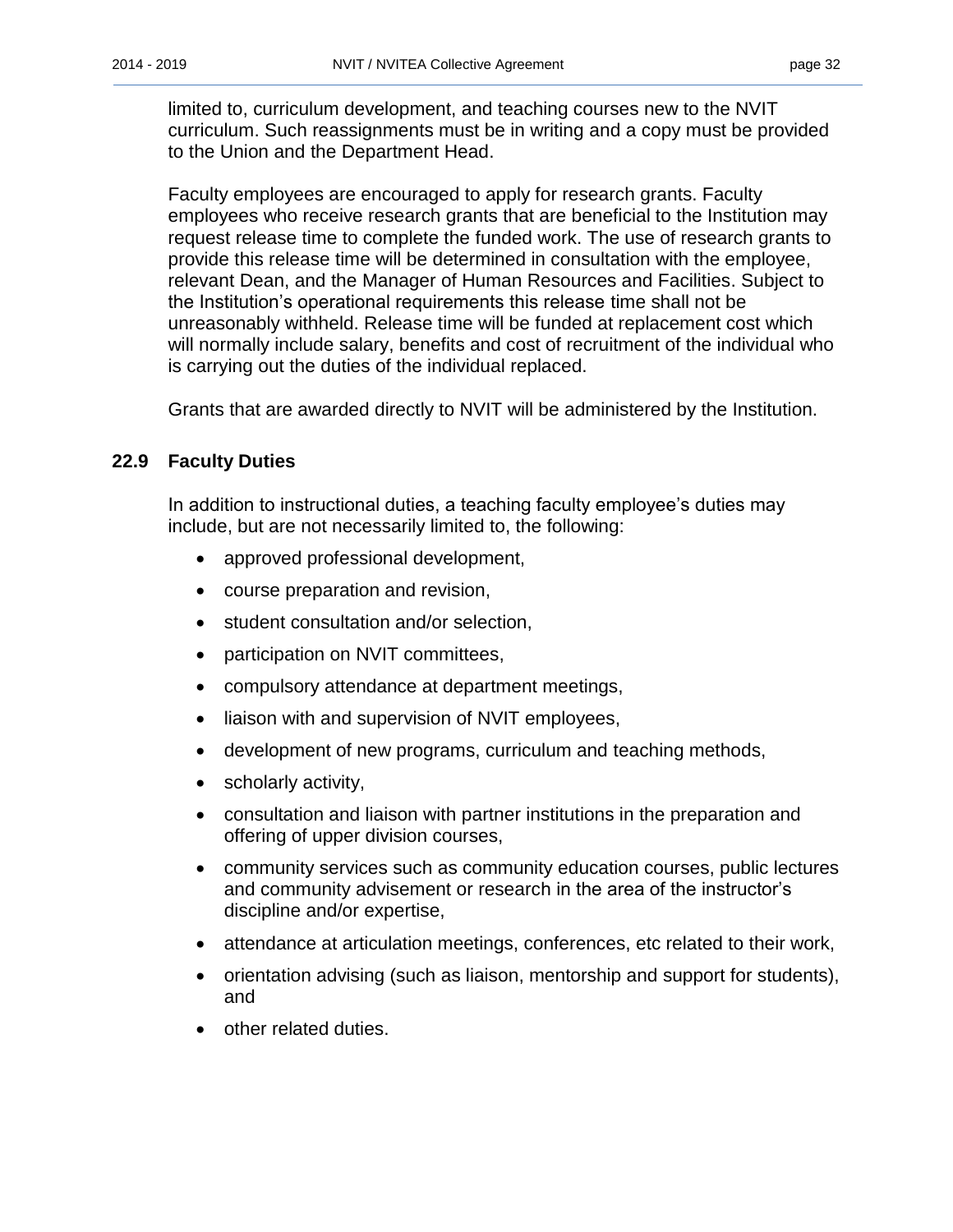#### <span id="page-36-0"></span>**22.10 Allocation of Work - Right of First Refusal**

Normally by March 31st of each year, the Dean, in consultation with the Department Heads, will determine the teaching assignments for the following academic year. Taking into consideration requests from faculty, the needs of the Institution, the Dean will consider qualifications and ability, seniority, and the opportunities for recruitment, prior to determining the teaching assignments. The decision of the Dean is final, and is not subject to the grievance procedure. Human Resources will normally issue teaching assignment letters to continuing faculty by May 15th of each year.

## <span id="page-36-1"></span>**Article 23 Leaves**

This article should be considered in conjunction with Article 7, Article 8 and LOU #5 of the 2012 – 2014 Common Agreement.

#### <span id="page-36-2"></span>**23.1 General Leave - Unpaid**

- 23.1.1 Except as otherwise specified in the Agreement, an employee may apply for and be granted general leave for good and sufficient reason acceptable to the Employer. Employees requesting such leave will file written application to the President who will determine, on the basis of the merits of the application and the Institute's operating situation, whether such leave will be granted.
- 23.1.5 An employee applying for such leave shall apply in writing to the President, with a copy to the Manager of Human Resources and Facilities, at least four (4) months prior to the date the leave is desired to commence.
- 23.1.6 An employee who is granted a leave may not return to work prior to her/his scheduled return date, unless it is agreed to by NVIT.
- 23.1.7 If an applicant is denied, the employee may request that the Union Management Committee consider possible solutions. The President will consider the recommendations of the Union Management Committee and make a final decision on applications for general leave. The final decision of the President on applications for general leave will be final and binding, and will not be subject to grievance procedure.

*(Note: Article numbering not consecutive – previous Collective Agreement numbers maintained to match LOU#5 of the 2012 – 2014 Common Agreement.)*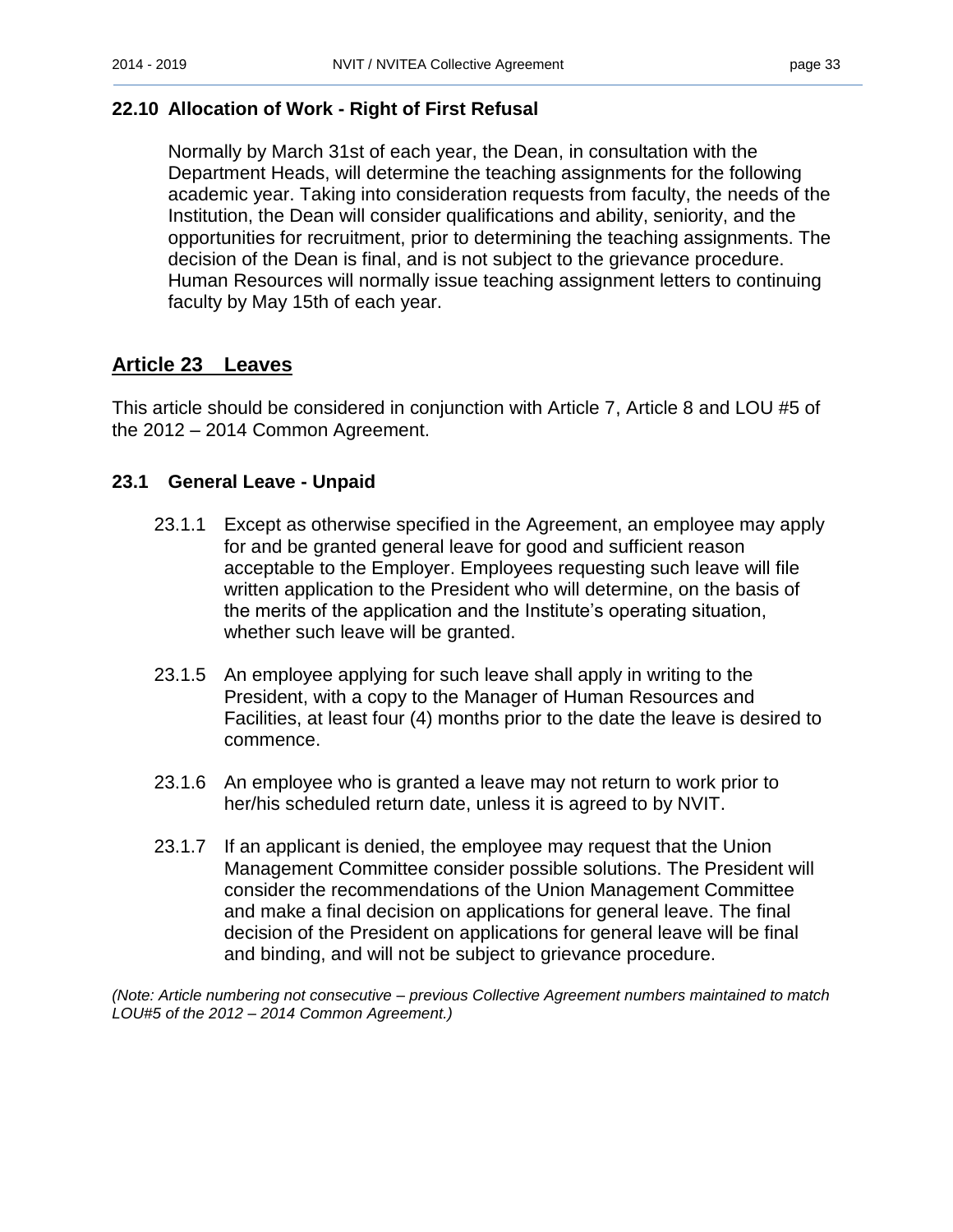#### <span id="page-37-0"></span>**23.5 Special Leave**

An employee may be granted leave of absence with pay for up to a total of ten (10) work days per calendar year for any one or a combination of the following reasons:

#### **23.5.1 Family Illness**

In the event of illness of a member of the immediate family of the employee, and where no one at home other than the employee can provide for the needs of the ill person, the employee is entitled to special leave. A medical certificate may be required in such instances.

#### **23.5.2 Cultural Leave**

An employee may request special leave for the purposes of cultural leave. The leave request must be submitted in writing to the Manager of Human Resources and Facilities a minimum of 1 month prior to the start of the leave, and must be approved by the appropriate senior manager.

#### **23.5.3 Bereavement Leave**

Special leave may be granted for bereavement leave.

#### **23.5.4 Birth Leave**

Upon written request, an employee shall be entitled to Special Leave to attend the birth of his/her child, or his/her spouse's child.

Where an employee has exhausted his/her Special Leave, application may be made under General Leave – Unpaid, or under Vacation if unused vacation days are available.

#### <span id="page-37-1"></span>**23.6 Education Leave**

Educational leave is a period of unpaid leave enabling an employee to be freed from regular responsibilities to enable pursuit of educational or professional development recognized as beneficial to NVIT.

The welfare of NVIT and the professional competence of the employees are among the prime considerations of the Department Head, the Dean and the employee when planning educational leave.

Education leave may be combined with earned professional development and vacation time.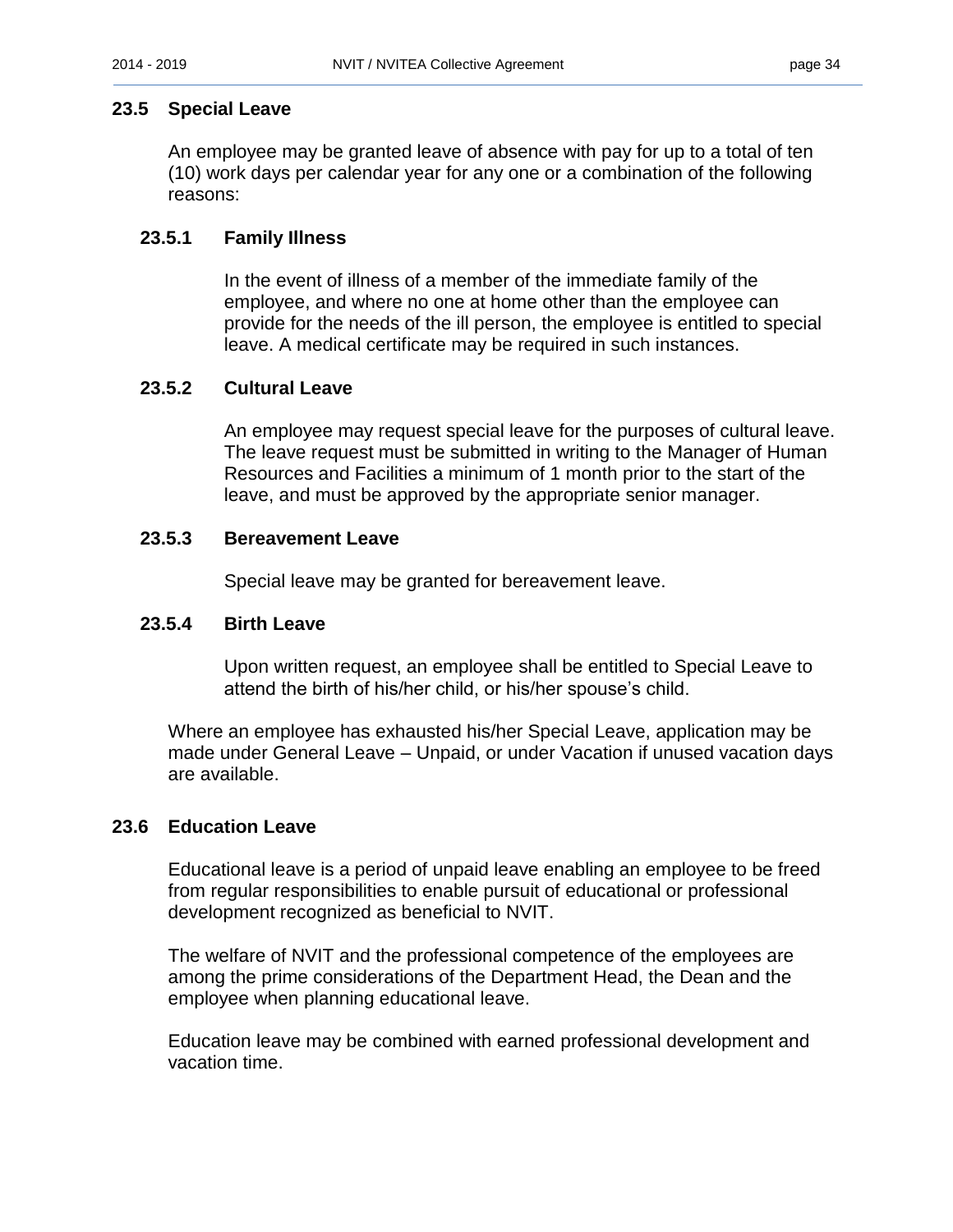Upon agreement between NVIT and the employee, an educational leave without pay may be granted for up to a maximum of 24 months. Any employee granted such leave shall arrange to maintain benefit coverage pursuant to Article 30 of this Agreement and Article 7.5 of the 2012 – 2014 Common Agreement.

An unpaid education leave may be taken as full time or part time.

Unpaid education leave shall not be unreasonably withheld.

#### <span id="page-38-0"></span>**23.7 Deferred Salary Leave Plan**

- 23.7.1 An employee desiring such leave shall make a written application to NVIT at least one (1) month prior to entry to the plan. Approval of entry to the Deferred Salary Leave Plan shall not be unreasonably withheld.
- 23.7.2 The maximum period for salary deferral is six (6) years. During this period, the maximum percentage of salary deferred shall not exceed the following:

| One year                      | 33 1/3% | Two years 33 1/3% |         |
|-------------------------------|---------|-------------------|---------|
| Three years $33\frac{1}{3\%}$ |         | Four years 25%    |         |
| <b>Five years</b>             | 20%     | Six years         | 16 2/3% |

The participant may alter the percentage amounts for the next or any subsequent year by providing written notice to NVIT one (1) month prior to the anniversary date of his/her participation in the plan.

- 23.7.3 NVIT will administer the plan in accordance with the required legislation pertaining to salary deferral plans, and will bear the administrative expenses of the plan.
- 23.7.4 The monies retained by NVIT for participants, including interest thereon, shall be invested and reinvested by NVIT in investments offered from time to time by an investor mutually agreeable to NVIT and the employee. All investments shall be deposited only in an institution covered by the Canada Deposit Insurance Corporation (CDIC). NVIT and the Union shall not be liable to any participant for investments made under this article.
- 23.7.5 NVIT shall annually inform each participant as to the amount of deferred salary together with interest accrued. This information shall be made not later than February 28 of any given year.
- 23.7.6 Taking of Leave of Absence

a) Participants in the plan shall give NVIT a minimum of six (6) months notice prior to taking of such leave, which shall not normally be less than four (4) months or greater than one (1) year. At the commencement of the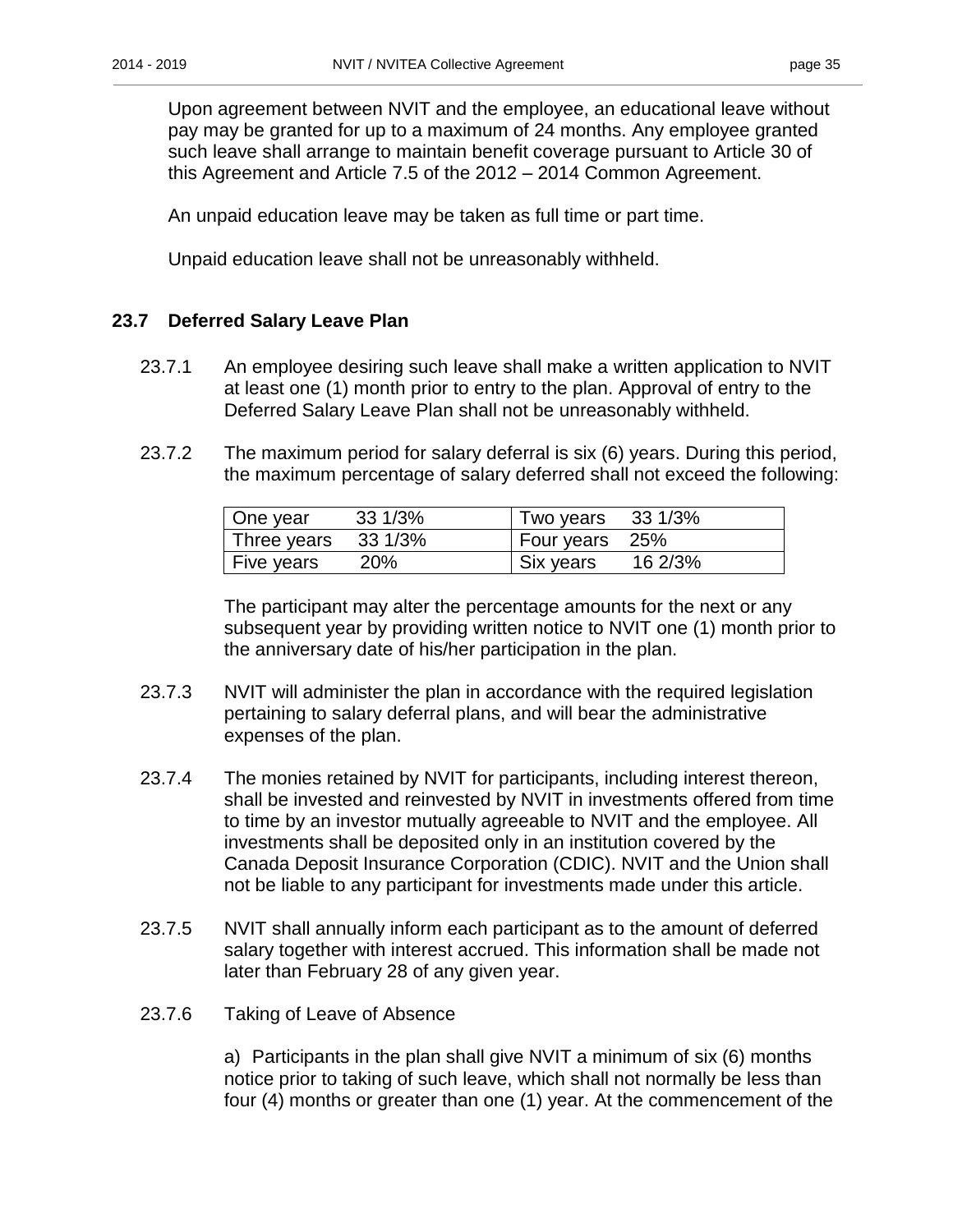leave, the participant will choose either a lump sum payment or will choose to receive regular semi-monthly salary payments.

b) The salary to be paid to the employee during the leave of absence shall be related to the monies retained by NVIT under this plan, less any deductions made by NVIT for health and welfare benefits, as identified in Article 30.

c) If NVIT is genuinely unable to obtain a suitable replacement, NVIT will notify the participant in writing, not less than four (4) months prior to the requested leave date that the leave is postponed. The deferred leave may be postponed by not more than one (1) year. In the event of a postponement, the participant may choose to remain in the plan or withdraw from it. In the latter case NVIT shall pay the participant the deferred compensation in one lump sum payment within sixty (60) days of such withdrawal.

d) Participants must take the deferred leave after a maximum of six (6) years within the plan or after salary deductions have totalled one hundred percent (100%). NVIT may, no later than six (6) months prior to this date, request a postponement of the commencement of their leave. This postponement shall not normally exceed twelve (12) months.

#### 23.7.7 Withdrawal from the Plan

a) A participant who ceases to be employed by NVIT must withdraw from the plan. Also, under extenuating circumstances, a participant may withdraw from the plan upon giving at least one (1) month's notice of intent to do so. In both cases, NVIT shall immediately seek redemption from the investor of all monies held on behalf of the participant, and upon receipt, shall remit the full amount to the participant.

b) In the event of the death of a participant and upon notice by the executor, NVIT shall pay to the participant's estate the full deferred compensation amount plus accrued interest, subject to NVIT receiving any necessary clearances and proofs normally required in such situations.

c) Prior to the commencement of the leave, participants may, on one occasion, suspend their participation in the plan for a period of not less than six (6) months, or not more than twelve (12) months. When the period of suspension ceases, the participant shall be reinstated in the plan on the first day of the following month.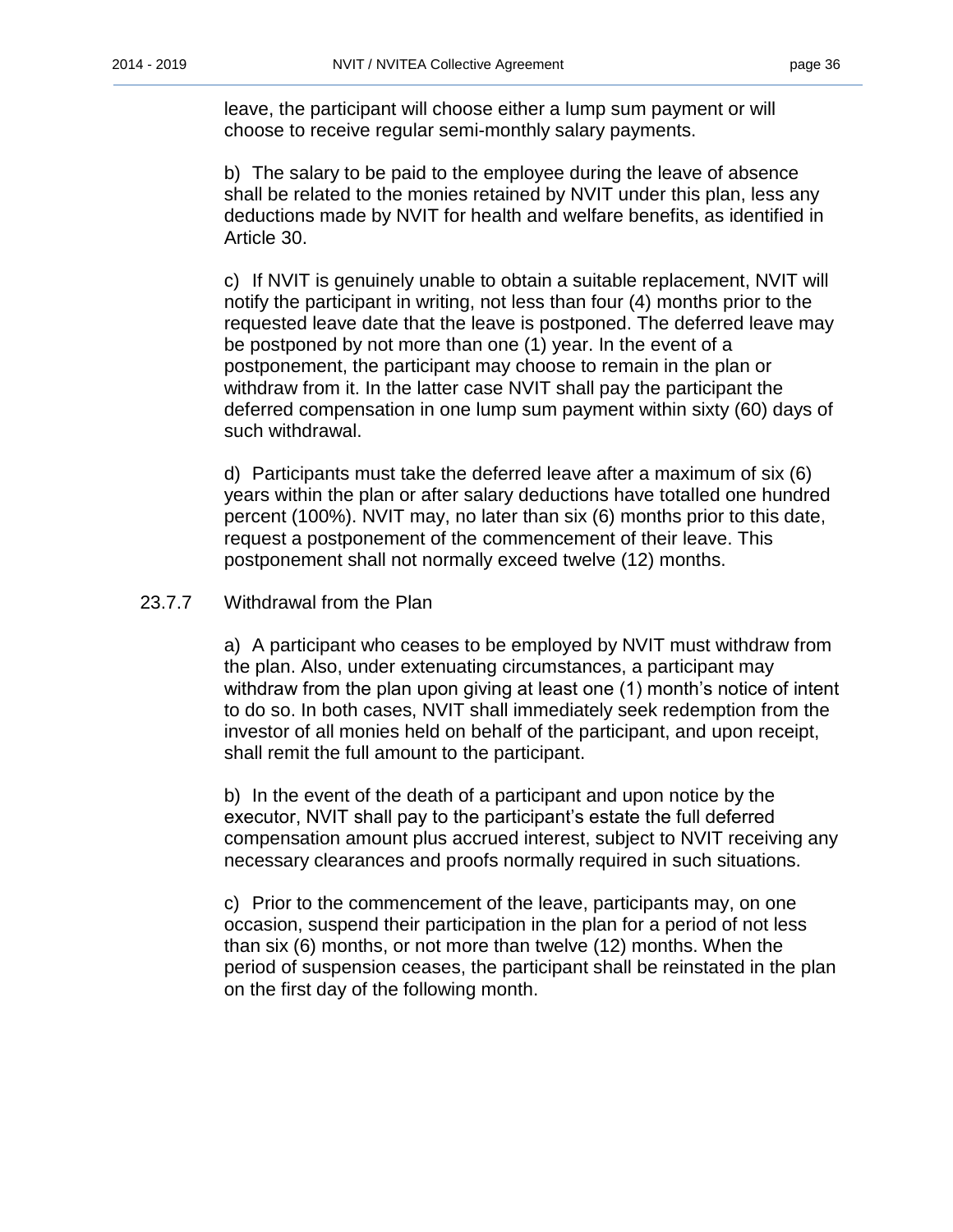#### <span id="page-40-0"></span>**23.8 Union Leave**

Application for funding under LOU #5, Article 1.1 of the 2012 – 2014 Common Agreement shall be undertaken as follows:

- 1. All leave requests shall be submitted in writing on a form mutually agreed to by NVIT and the Union.
- 2. Each request for leave will normally be made at least 10 working days prior to the first day of the leave requested.

## <span id="page-40-1"></span>**Article 24 Vacation & Statutory Holidays**

#### <span id="page-40-2"></span>**24.1 Vacation**

- 24.1.1 The annual vacation for a full time continuing faculty is forty (40) days.
- 24.1.2 The annual vacation for a full time continuing staff member is as follows:
	- Less than one year of continuous service: 1.25 days off for each completed month of service
	- One (1) completed year of continuous service through four (4) completed years of service: fifteen (15) work days annual vacation.
	- Five (5) completed years of continuous service: twenty (20) work days annual vacation.
	- Seven (7) completed years of continuous service: twenty three (23) work days annual vacation.
	- Ten (10) completed years of continuous service: twenty five (25) work days annual vacation.
	- Fifteen (15) completed years of continuous service: twenty eight (28) work days annual vacation.
	- Twenty (20) completed years of continuous service: thirty (30) work days annual vacation.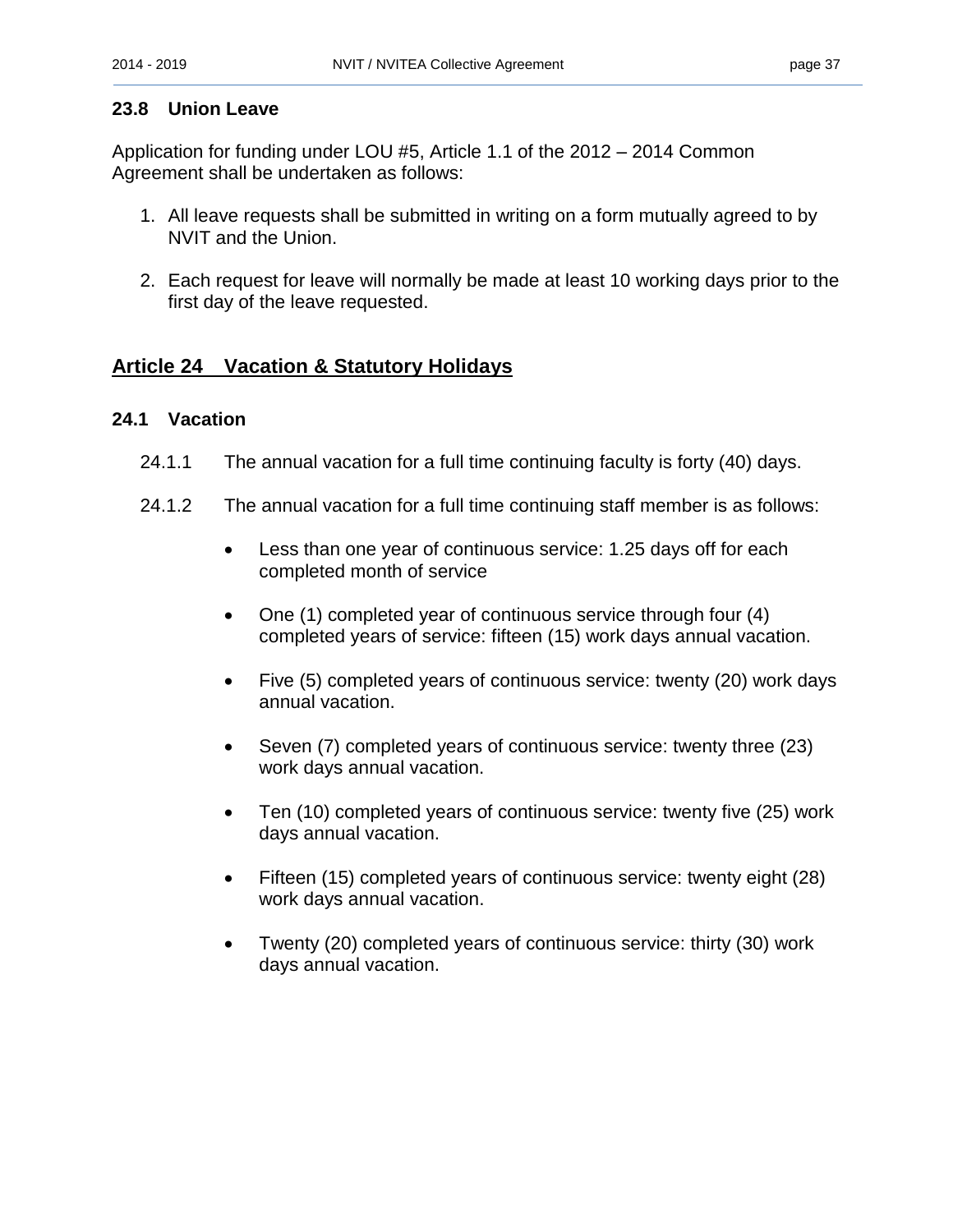The following summarizes the aforementioned entitlements:

| <b>Years Service</b> | <b>Vacation Days</b> |
|----------------------|----------------------|
|                      |                      |
|                      |                      |
|                      |                      |
|                      |                      |
|                      |                      |
|                      |                      |

Existing support staff will be red circled at their existing vacation entitlement until such time that it becomes beneficial to be placed on the new vacation entitlement.

- 24.1.3 Part time continuing faculty and staff shall be entitled to vacation days calculated on a pro rated basis to reflect the actual work load.
- 24.1.4 The following applies to continuing faculty and staff:
	- 24.1.4.1 Vacation will be taken at a time mutually agreed upon between the employee and the Employer. Requests for vacation leave shall be submitted for approval by May  $31<sup>st</sup>$  of each year.
	- 24.1.4.2 In the event an employee terminates employment, and has taken unearned vacation, the overpayment shall be deducted from the final paycheque or repaid by the employee on request by the Institute.
	- 24.1.4.3 Vacation entitlements are accrued on a monthly basis. Vacation will be prorated for less than a full month of employment.
	- 24.1.4.4 New employees are entitled to take accrued vacation after the first three months of employment
	- 24.1.4.5 All employees on appointments, which span the period of December 24th to January 1st, shall receive that period as time off with pay. If employees are required to work the non-statutory days in that period, the holidays will be scheduled at a later date.
	- 24.1.4.6 After completion of two (2) years of continuous service, a full time continuing employee may defer up to ten (10) days of vacation time upon written request to the Manager of Human Resources and Facilities (shall be pro rated for part-time continuing employees). The deferred time must be used by July 31st of the subsequent year. Such requests will not be unreasonably denied.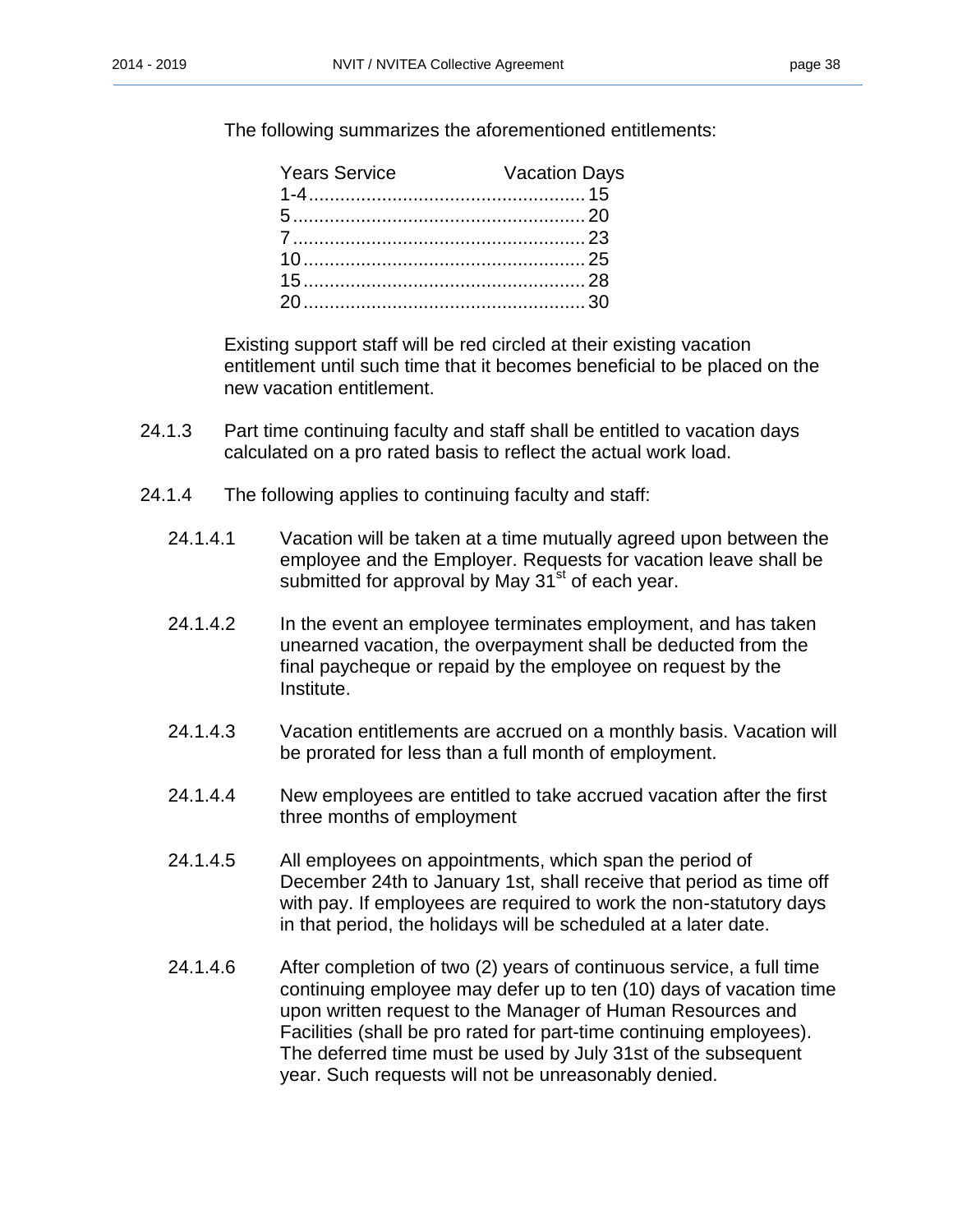Notwithstanding the above**,** the ten (10) day maximum carry over of vacation time will not apply in either of the following two situations:

- a) If an employee is off on extended sick leave (over 30 days), short term disability, long term disability, or Workers' Compensation in any given year; or
- b) In the first year of hiring an employee.

If either of the above cases applies, then the employee may choose, in consultation with the Manager of Human Resources and Facilities, to carry over all of their remaining eligible vacation time into the following year.

It is expected that the carry over will be fully expended in that following year.

24.1.5 Term and casual employees shall receive vacation pay of 4% calculated on each paycheque.

#### <span id="page-42-0"></span>**24.2 Statutory Holidays**

- 24.2.1 Employees shall receive the following statutory holidays:
	- New Year's Day
	- BC Family Day
	- Good Friday
	- Victoria Dav
	- Canada Day
	- BC Day
	- Labour Day
	- Thanksgiving Day
	- Remembrance Day
	- Christmas Day

and any other day declared a statutory holiday by the Federal or Provincial government.

#### 24.2.2 Statutory Holiday Pay

Continuing employees are entitled to statutory holidays with pay. Sessional and part time employees will be paid in accordance with the Employment Standards Act of British Columbia.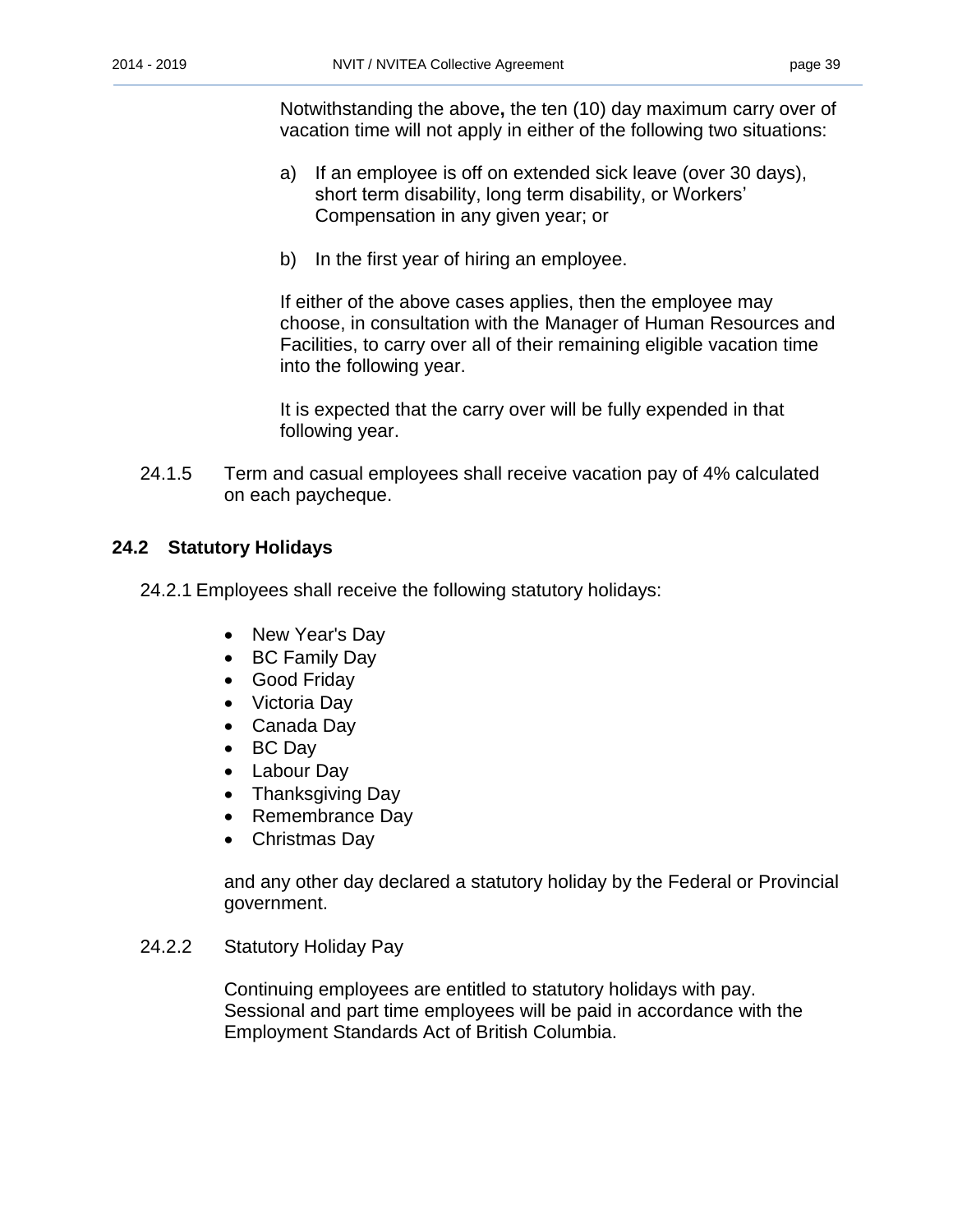#### 24.2.3 Easter Monday

Easter Monday shall be recognized as a holiday. Continuing and term employees scheduled to work on that day will be entitled to a day off with pay.

#### 24.2.4 Aboriginal Day

National Aboriginal Day, June 21, is not a statutory holiday. NVIT believes it is extremely important that it shows support for this National holiday. In celebration of NVIT's Aboriginal mandate, all bargaining unit members scheduled to work on that day will be released from their regular duties to participate in local or regional Aboriginal day festivities.

24.2.5 Vacation and Statutory Day

On the day that an employee is on approved vacation or professional development leave and a statutory holiday occurs, no vacation or professional development leave shall be charged for that day.

If, during any particular year, New Year's day falls on a Saturday or a Sunday, then NVIT shall be closed on the following Monday, and the following Monday shall be deemed to be the statutory holiday.

## <span id="page-43-0"></span>**Article 25 Allowances**

- 25.1 An employee required to travel on Institute business outside of their home campus area will be reimbursed for reasonable expenses for meals, accommodation and transportation. Travel shall be pre-approved by the Institute. Receipts must accompany claims, other than for meals and mileage, which will be at a prescribed rate.
- 25.2 Allowances will be reimbursed as per the Travel Approval and Reimbursement Policy.

#### <span id="page-43-1"></span>**Article 26 Health and Safety**

- 26.1 The Institute agrees to make reasonable and proper provision for the maintenance of high standards of health and safety in the workplace.
- 26.2 The Union and the Institute agree to comply with all regulations made pursuant to the Workers' Compensation Act, or any other statute of the Province of BC pertaining to the working environment.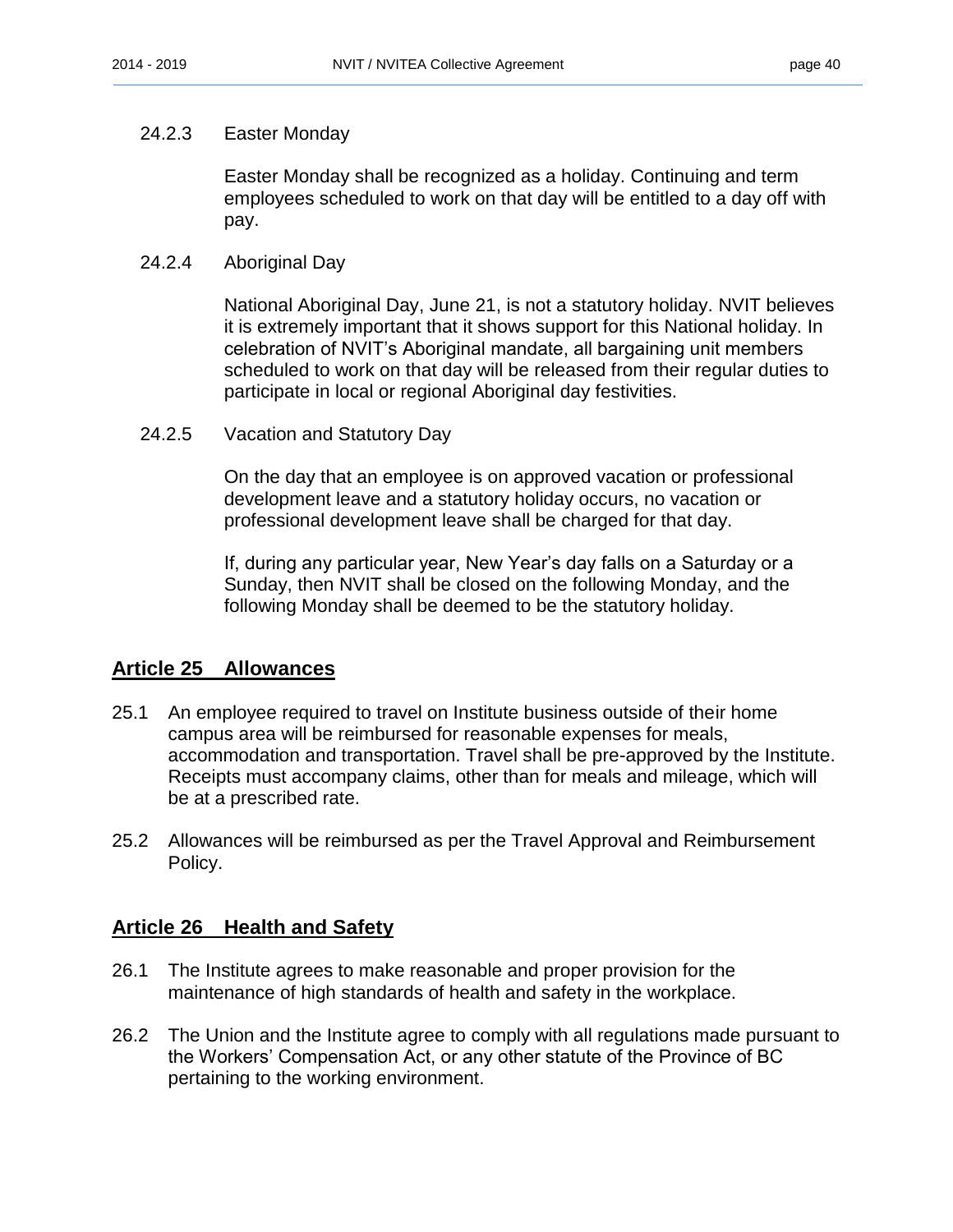#### <span id="page-44-0"></span>**26.3 Occupational Health and Safety Committee**

- 26.3.1 The Institute shall maintain an Occupational Health and Safety Committee in keeping with the Industrial Health and Safety Regulations of the Workers' Compensation Board and ensure such committees carry out all the duties and responsibilities in accordance with the regulations.
- 26.3.2 The Occupational Health and Safety Committee shall assist in creating a safe place of work, shall recommend actions that will improve the effectiveness of the occupational health and safety program, and shall promote compliance with the Industrial Health and Safety Regulations.

## <span id="page-44-1"></span>**Article 27 Harassment and Standards of Conduct**

Refer to 2012-2014 Common Agreement.

- 27.1 The parties are committed to providing a secure and safe working and learning environment and agree that such an environment can be enhanced if employees:
	- 1. Become familiar with the 2012-2014 Common Agreement harassment language;
	- 2. Review all safety and emergency procedures annually or as amended;
	- 3. Complete NVIT's bullying & harassment training annually or as amended;
	- 4. Become familiar with NVIT policies; and
	- 5. Become familiar with the NVIT Code of Conduct.

## <span id="page-44-2"></span>**Article 28 Personal Harassment**

- 28.1 For the purposes of this Article, personal harassment includes:
	- physical threat, intimidation, or assault,
	- unwelcome behaviour or comment that is directed at, or offensive to any employee that demeans, belittles, causes personal humiliation or embarrassment to the employee, or any employees, or
	- the improper use of power and authority inherent in the position held.
- 28.2 Personal harassment does not include the appropriate exercise of management's right to direct the work force, evaluate employees, or take where warranted appropriate progressive discipline steps up-to and including termination for just and reasonable cause.
- 28.3 Employees are encouraged to process complaints using traditional aboriginal methods of conflict resolution. Alternatively, an employee may follow the process of mediation and/or investigation as set out in Article 2.3 of the 2012 – 2014 Common Agreement, excluding the option of proceeding to third party arbitration.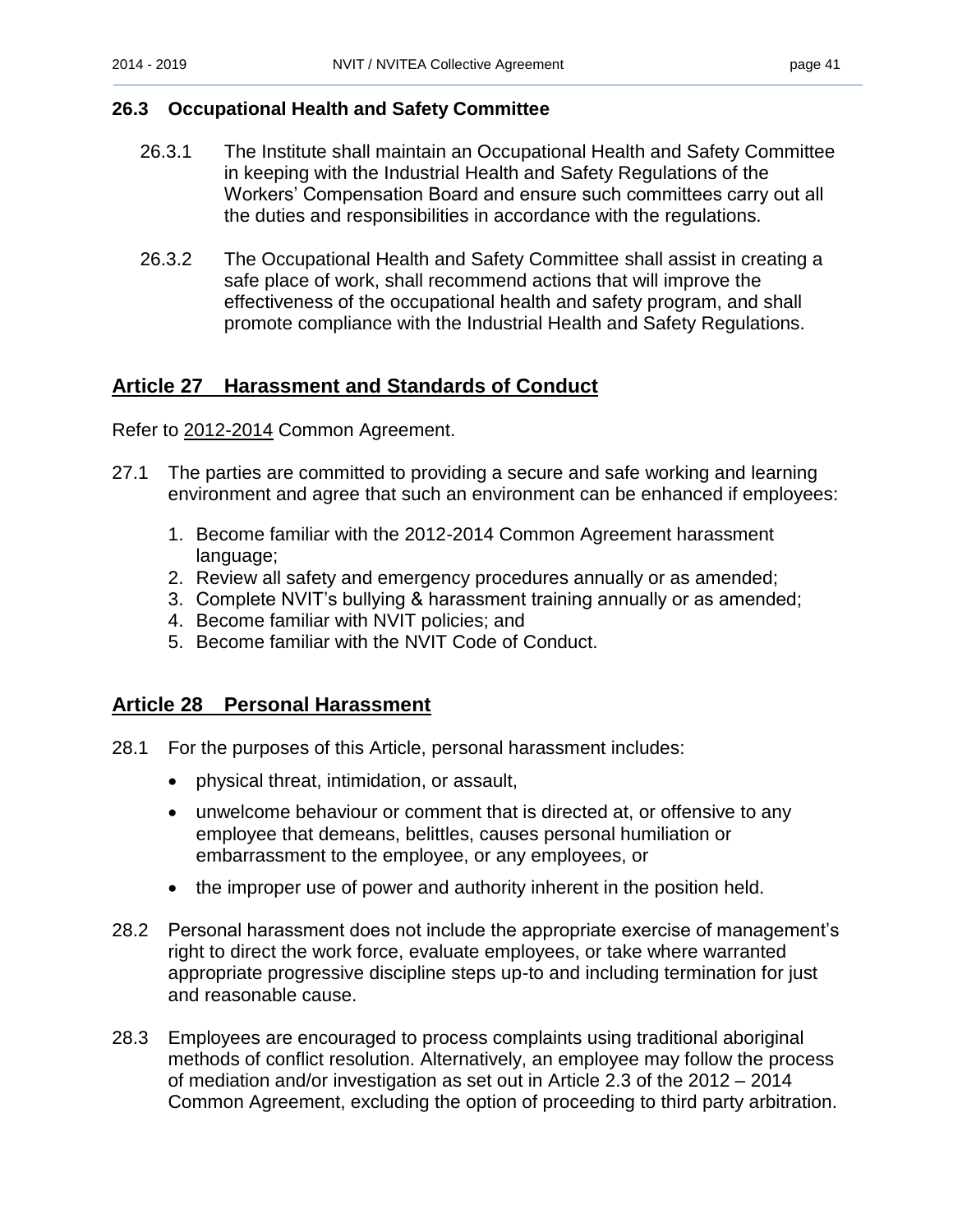28.4 Where a person who is the subject of the complaint is the management representative at any step of the grievance procedure then the Union will present the grievance to the President, or in the case of the subject being the President, a nominee of the Board Chair.

## <span id="page-45-0"></span>**Article 29 Copyright and Intellectual Property**

Refer to 2012 – 2014 Common Agreement.

#### <span id="page-45-1"></span>**Article 30 Health and Welfare Benefits**

Refer to 2012 – 2014 Common Agreement.

The benefits outlined below will be provided to all eligible employees. All active regular employees and active non-regular employees who are employed on a continuing basis for at least a four (4) month period with fifty percent (50%) or more of a full-time workload shall participate in the Weekly Disability Income and Long Term Disability plans. A full time continuing employee who has INAC health and dental coverage may decline to be enrolled in the Extended Health and Emergency Travel Assistance, and the Dental plans, and in so choosing, must indicate in writing by signing a waiver form. Employees who are in a position to opt out of the three plans shall receive 2% of their gross earnings on each paycheque in lieu of those benefits.

The benefits coverage is dictated by the terms of the contract (currently with Manulife Financial Company). The general provisions outlined below and the Employee Benefit Booklet are guides. In the case of any discrepancy, the Manulife contract will prevail.

- 1. Group Life Insurance and Dependent Life Insurance
	- All full time continuing employees will become eligible for this benefit on the date following 3 months of continuous, active employment.
	- Group Life coverage is three (3) times annual salary to a maximum of \$800,000.
- 2. Extended Health and Emergency Travel Assistance (Excluding Weekly Disability Income, AD&D & LTD)
	- All full time continuing employees will become eligible for these benefits on the date following 3 months of continuous, active employment.
- 3. Weekly Disability Income and Long Term Disability
	- All active regular employee and active non-regular employee who are employed on a continuing basis for at least a four (4) month period with fifty percent (50%) or more of a full-time workload shall participate in the plan.
	- An active employee shall become eligible for Weekly Disability Income coverage and Long Term Disability coverage on the first day of the month coincident with or next following the date of employment with NVIT. Enrolment is mandatory.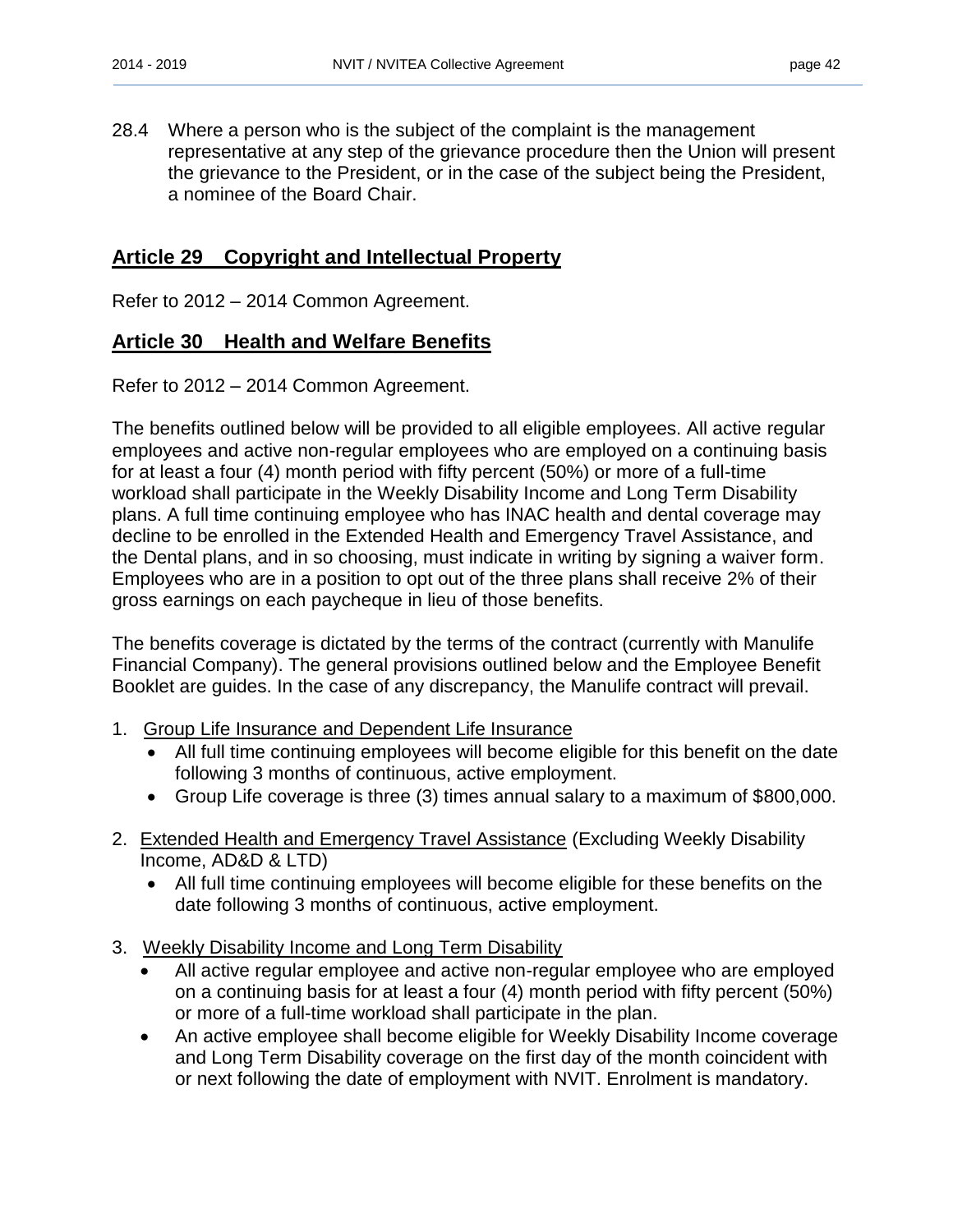Weekly Disability Income (70% benefit level following a 30 calendar day sick leave period for a 21 week benefit period) and Long Term Disability benefits (70% benefit level) will be taxable.

Use of Sick Leave Bank

NVIT employees accrued sick leave up until March 31, 2002 and that leave was "banked". In the event of disability, an employee with banked sick leave has the option to utilize that leave following the 30-day sick leave period instead of applying for weekly disability income benefits (at a 70% benefit level) subject to adjudication by the benefits carrier. The sick leave bank will be reduced by one full day of replacement for each full day of weekly disability income benefits beyond the 30-day sick leave period. Banked sick leave may be used only to replace weekly disability income benefits and not to replace long term disability benefits.

- 4. AD & D Benefits
	- All full time continuing employees will become eligible for AD & D benefits on the date following 3 months of continuous, active employment.
- 5. Dental Plan
	- All full time continuing employees will become eligible for dental benefits on the date following 3 months of continuous, active employment.

#### <span id="page-46-0"></span>**30.1 Retiree Benefits**

Upon request, the Employer may provide retired employees access to computers and the library at no charge. If access is approved, retired employees will be issued a library and/or identity card.

#### <span id="page-46-1"></span>**30.2 Workers' Compensation**

- 30.2.1 All employees shall be covered by the Workers' Compensation Act. No employees shall have their employment terminated as a result of absence from work due to a compensable accident.
- 30.2.2 During the period an employee is in receipt of Workers' Compensation benefits, the Employer will stop paying the salary to the employee. If the employee chooses to pay their share of the required premiums for pension, and group benefits, the Employer will continue to pay their share.
- 30.2.3 The Union and the Institute agree to comply with all regulations made pursuant to the Workers' Compensation Act, or any other statute of the province of British Columbia pertaining to the working environment.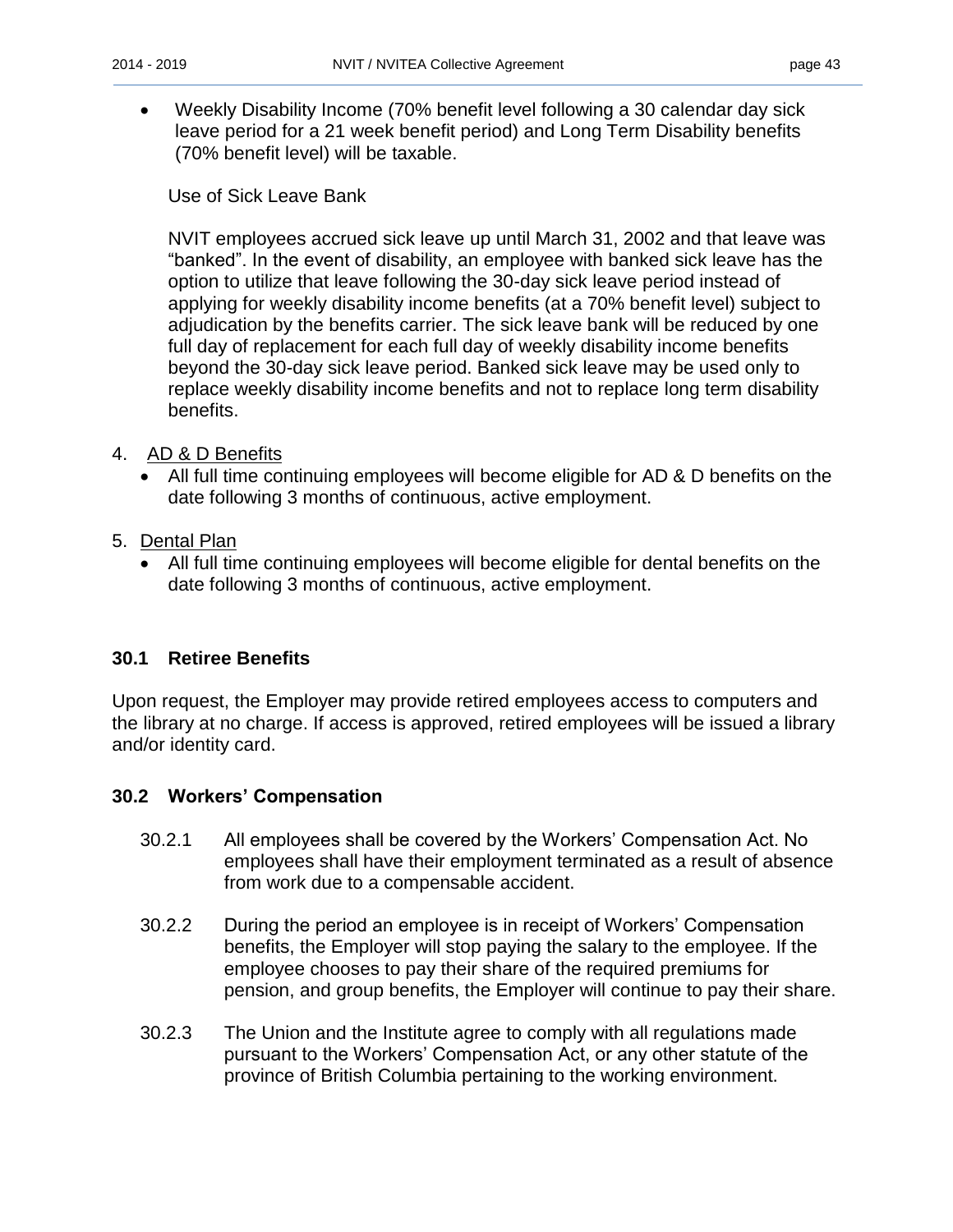#### <span id="page-47-0"></span>**30.3 Pay in Lieu of Benefits**

All part time continuing, and full time term employees, following three consecutive calendar months of employment, will receive 2% of their gross earnings on each pay cheque in lieu of benefits.

## <span id="page-47-1"></span>**Article 31 Increments**

- 31.1 Subject to satisfactory service and other provisions of this Agreement, a continuing employee will advance one (1) step on the salary schedule (up to the maximum on their pay scale) on his/her increment date.
- 31.2 The increment date is the first day of the pay period following twelve months' full time work.
- 31.3 Service as a term employee may result in a delay and alteration of the increment dates so that the employee receives his/her increment at the beginning of the month following the month in which the equivalent of twelve months of full time employment have been accumulated.
- 31.4 Increment dates shall be delayed, and altered accordingly, if an employee is absent from duty without pay except as per Article 8 of the 2012 – 2014 Common Agreement (Parental Leave).

## <span id="page-47-2"></span>**Article 32 Support Staff Salaries**

NVIT support staff shall receive compensation increases as per Appendix 1.

#### <span id="page-47-3"></span>**32.1 Placement Guidelines**

The placement guidelines for new continuing support staff will be as follows:

- 32.2.1 Minimum qualifications are defined for each position as per the job posting. Initial placement on the scale with these qualifications will be at Step 1 of the appropriate scale.
- 32.2.2 One additional step for each additional two years of NVIT approved relevant formal educational qualifications.
- 32.2.3 One step for every two years of relevant work experience. The maximum number of steps that can be used through relevant work experience is four. NVIT reserves the right to place individuals at a higher placement on the scale.
- 32.2.4 Work experience at NVIT one step for each full year of work.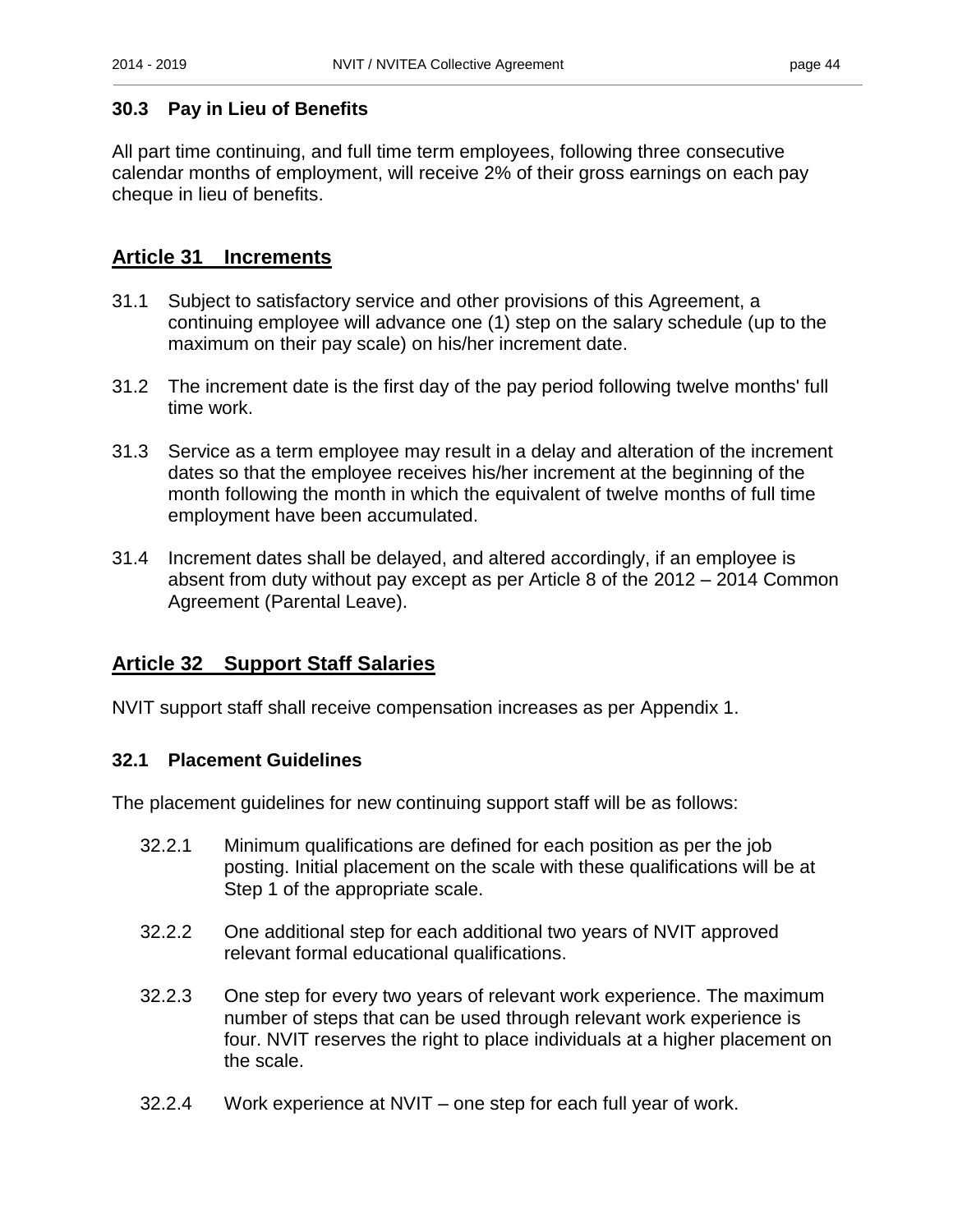## <span id="page-48-0"></span>**Article 33 Faculty Salaries**

#### <span id="page-48-1"></span>**33.1 Compensation**

Refer to Appendix 2 Faculty Salary Scales.

#### <span id="page-48-2"></span>**33.2 Placement Guidelines**

The placement guidelines for new continuing faculty will be as follows:

Qualifications at an NVIT approved institution

Two year Diploma –1st Step Bachelors Degree – 2nd Step Master's Degree – 3rd Step Doctorate Degree – 5th Step Relevant post secondary teaching experience / professional experience 1:1 Relevant work experience (Grade 11 & 12 teaching) 1:1 Relevant work experience (Including  $K -$  Grade 10 teaching) 3:1

- 33.2.1.2 The maximum number of steps that can be used through "relevant work experience" is three. NVIT reserves the right to place individuals at a higher placement on the scale.
- 33.2.1.3 The institute reserves the right to determine whether diploma and degree qualifications presented by employees will be recognized for employment and/or pay purposes.
- 33.2.1.4 For the purposes of this Article, 12 months full time equals one year.
- 33.2.1.5 Term faculty teaching less than or equal to 2 courses will not be placed on the scale. They will be compensated at the applicable term rate. Term faculty teaching greater than 2 courses will be placed on scale.

## <span id="page-48-3"></span>**Article 34 Faculty Role in Curriculum and Program Development**

It is recognized that faculty involvement in curriculum and program development is vital for the maintenance of the quality of instruction at NVIT. Further, those faculty members are expected to maintain currency within areas of expertise and are provided opportunity to do so. Faculty members are recognized as key players in both curriculum and program change and development.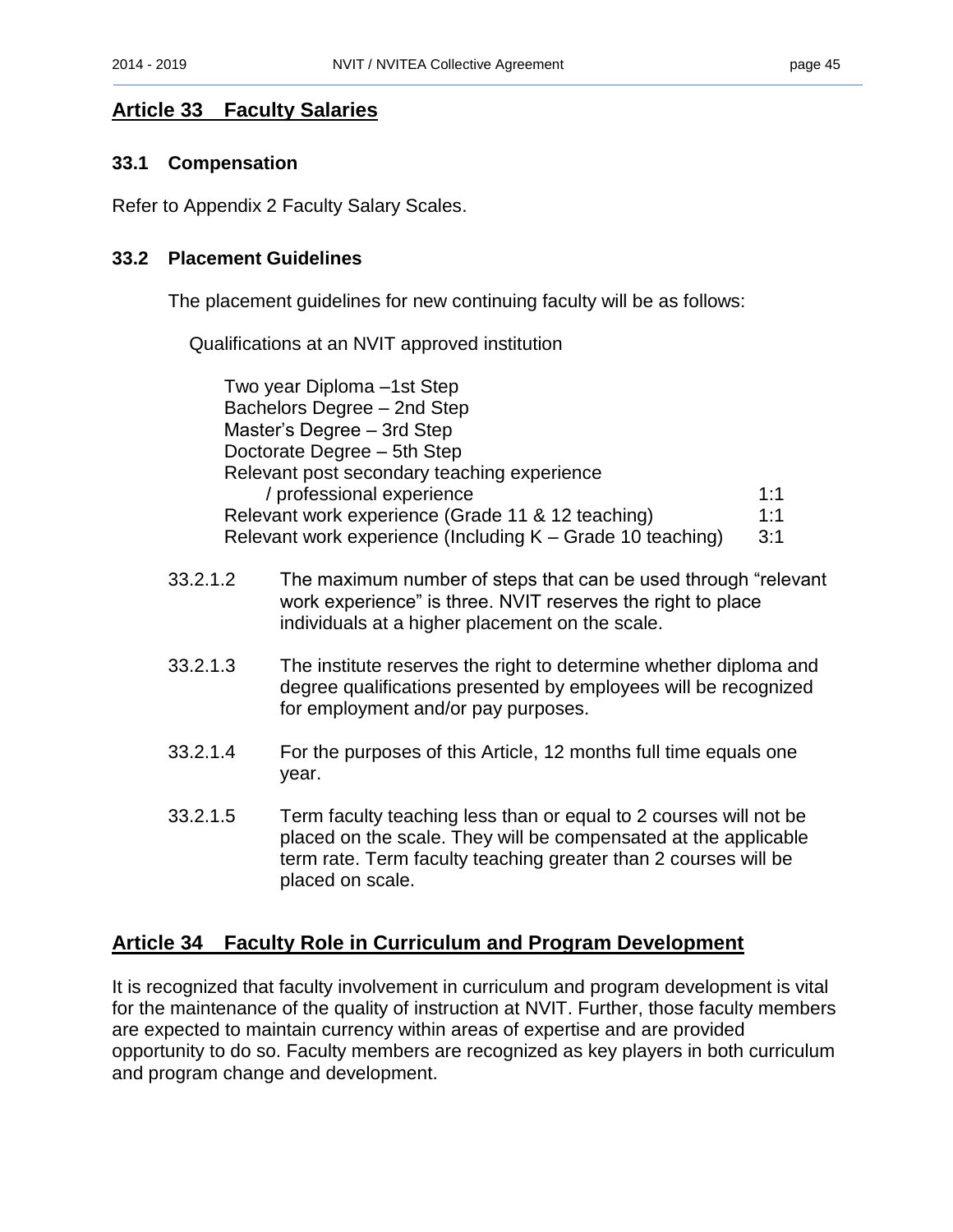The process of curriculum and program changes and development will involve faculty, the Department Head and the Dean of Instruction within each program group.

## <span id="page-49-0"></span>**Article 35 Indemnification**

In accordance with provisions of the self-insured Comprehensive General Liability Coverage of the University College & Institute Protection Program the Employer shall hold and save harmless each employee from any legal action arising from the proper performance of their duties for the Employer.

## <span id="page-49-1"></span>**Article 36 Retroactivity**

Terms and conditions of this Agreement shall become effective only on and from the date of execution of this Agreement, except where the terms and conditions are clearly identified in the Agreement as being effective on a different date.

## <span id="page-49-2"></span>**Article 37 Term of Agreement**

- 37.1 The term of this Agreement shall be from April 1, 2014 to March 31, 2019 and the provisions shall remain in force and effect after that date, until a new Agreement has been settled.
- 37.2 The Institute and Union agree that there will be no strikes or lock-outs during the term of this Agreement.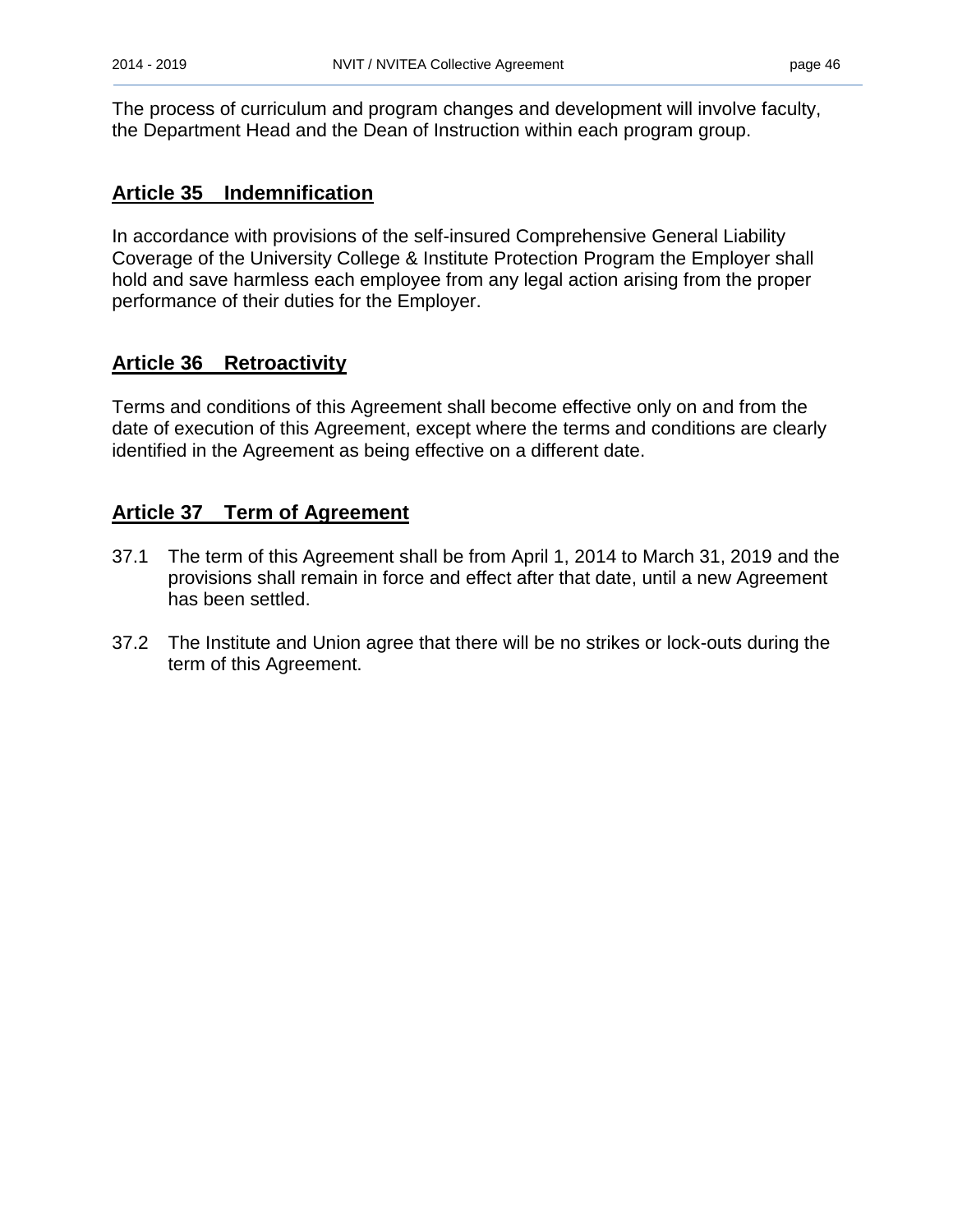## <span id="page-50-0"></span>**Definitions**

**Academic year** is defined as May 1<sup>st</sup> to April 30<sup>th</sup> for the purposes of this agreement.

**Bargaining Unit** shall have the meaning set out in Article 7.1.

**Casual Employee** shall have the meaning set out in Article 8.1.

**Collective Agreement** means the combination of provisions of the 2012 – 2014 Common Agreement with local provisions that constitute a collective agreement between an institution and a local union.

**Continuing Employee** shall have the meaning set out in Article 8.1.

**Department Head** shall have the meaning set out in Article 19.1.

**Employer** means Nicola Valley Institute of Technology.

**Exempt employees** are those employees not included in the bargaining unit.

**JPDC** means Joint Professional Development Committee.

**Professional Development** shall have the meaning set out in Article 11.

**Program** is defined as an organized distinct group of related courses.

**Senior Manager** is defined as a Director, Dean, Associate Vice President, or Vice President.

**Technological Change** shall have the meaning as set out in Article 12.1.1.

**Term Employee** shall have the meaning set out in Article 8.1.

**Union** means NVITEA.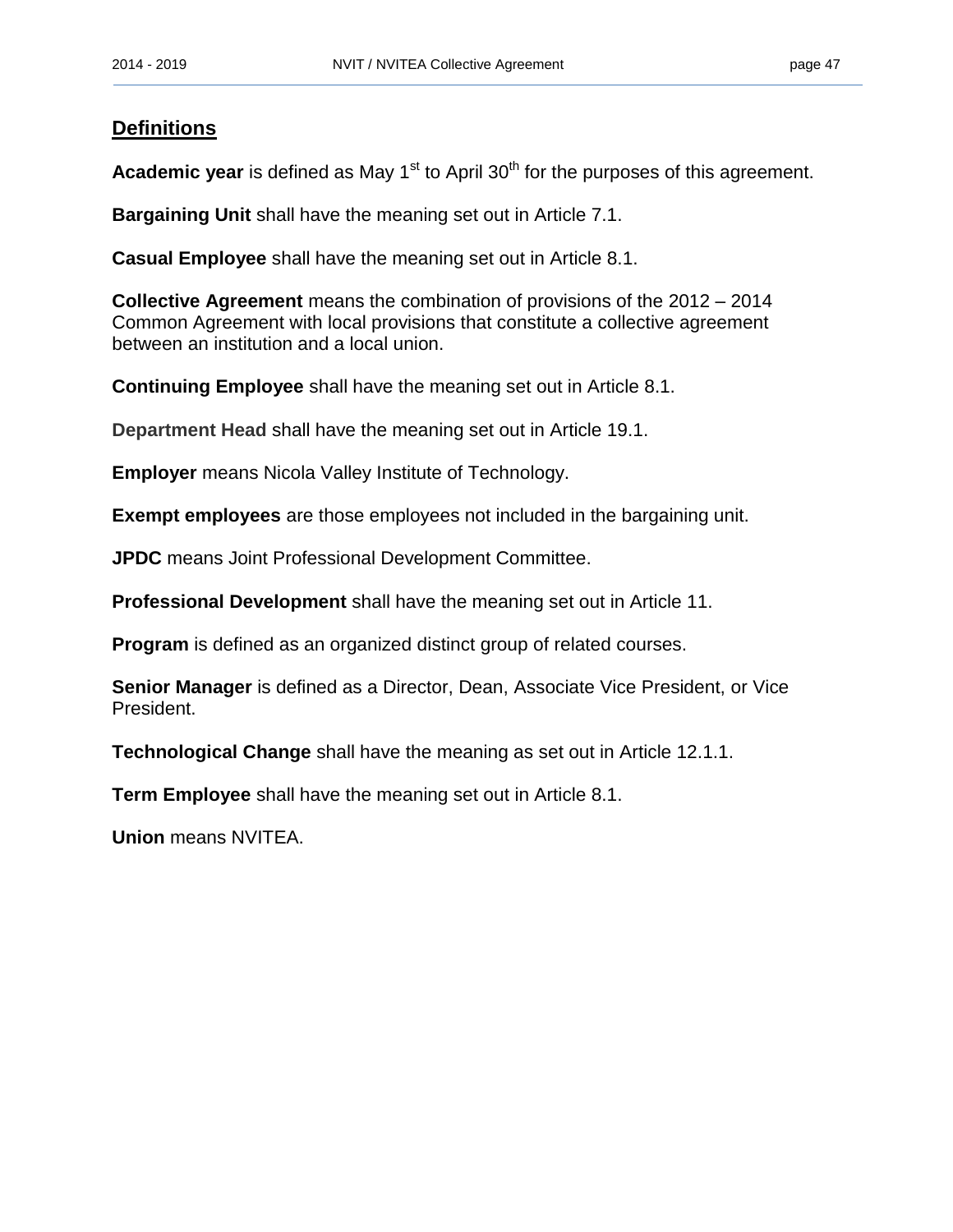The parties hereto have executed this Agreement. Nicola Valley Institute of Technology Nicola Valley Institute of Technology Employees' Association \_\_\_\_\_\_\_\_\_\_\_\_\_\_\_\_\_\_\_\_\_\_\_\_\_\_\_\_\_\_\_\_ \_\_\_\_\_\_\_\_\_\_\_\_\_\_\_\_\_\_\_\_\_\_\_\_\_\_\_\_\_\_ \_\_\_\_\_\_\_\_\_\_\_\_\_\_\_\_\_\_\_\_\_\_\_\_\_\_\_\_\_\_\_\_ \_\_\_\_\_\_\_\_\_\_\_\_\_\_\_\_\_\_\_\_\_\_\_\_\_\_\_\_\_\_ Signed by the parties in Merritt, BC on the \_\_\_\_ day of \_\_\_\_\_\_\_\_\_\_\_\_\_\_\_, 2015

Signed for the Post Secondary Employers' Association

Roy Daykin, PSEA Chair, Board of Directors

 $\overline{\phantom{a}}$  , and the contract of the contract of the contract of the contract of the contract of the contract of the contract of the contract of the contract of the contract of the contract of the contract of the contrac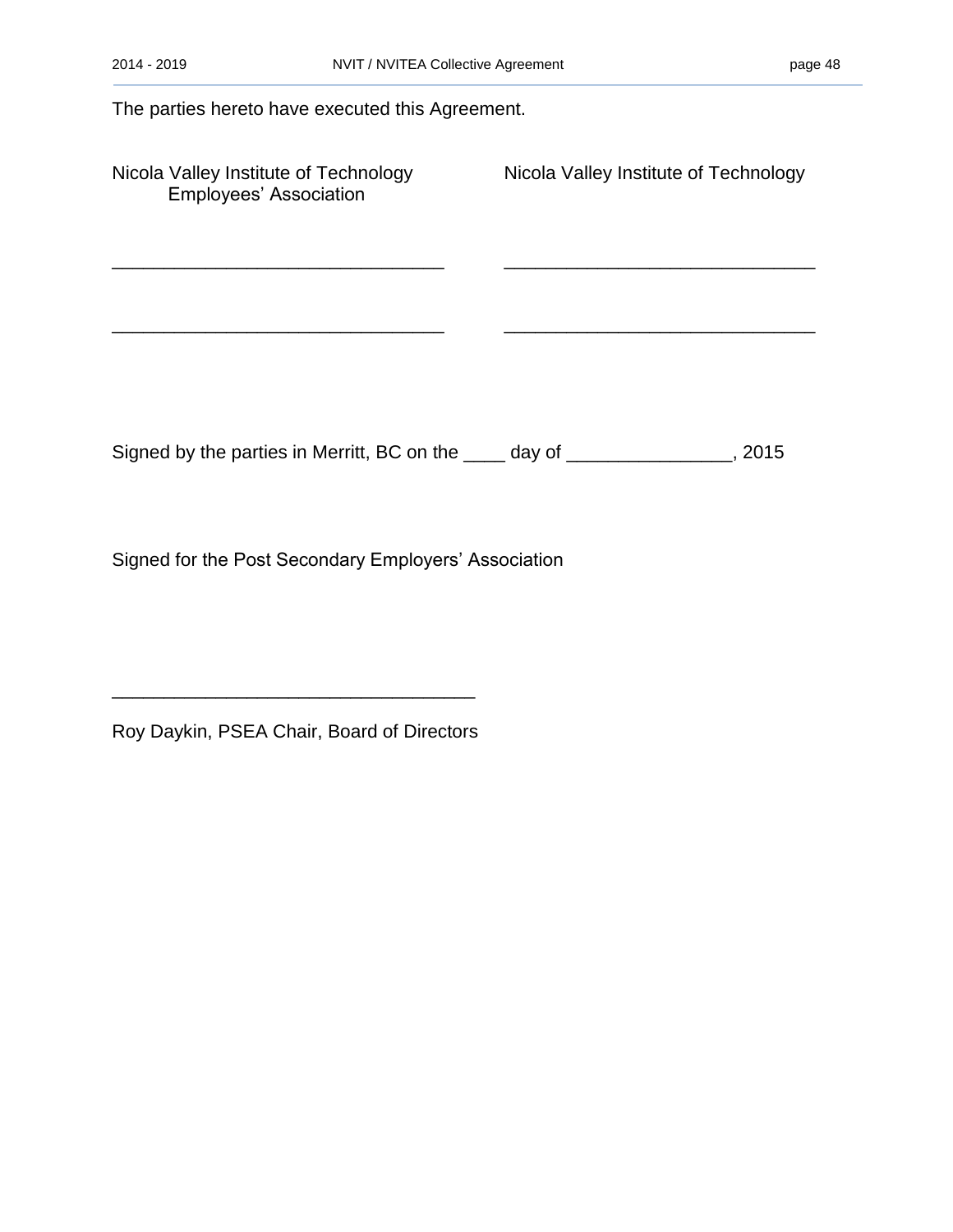## <span id="page-52-0"></span>**Letter of Understanding #1 – Union Management Committee Agenda**

The parties agree that the following issues will be added to the agenda of the first Union Management Committee meeting following ratification of this Agreement:

- Aboriginal Traditional Methods for Conflict Resolution
- LTD Replacement
- Grievance Procedure
- Support Staff Layoff
- Course / Employee Evaluations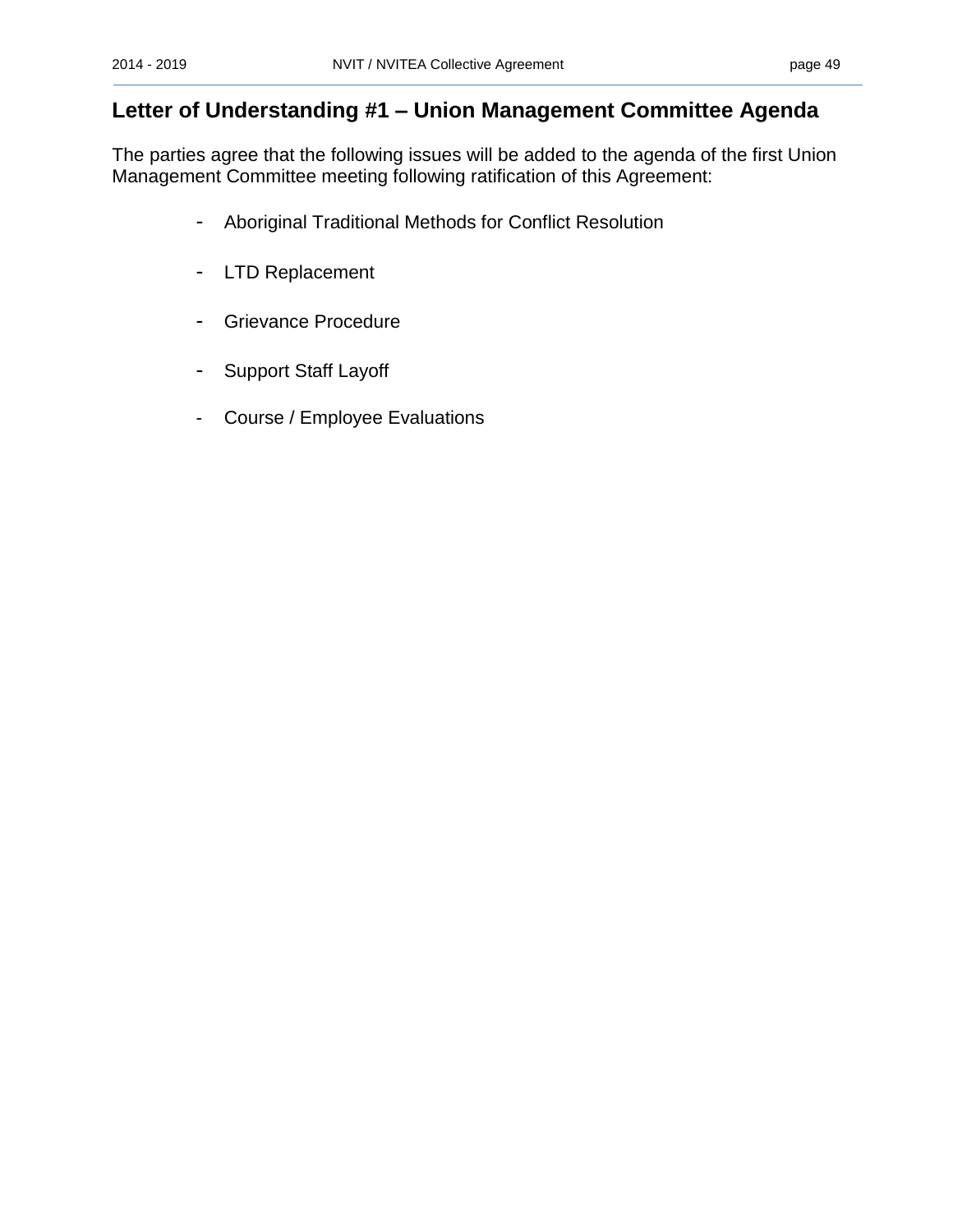## <span id="page-53-0"></span>**Letter of Understanding #2 – Academic Issues**

- 1. The parties agree that defining the academic components of the institution is critical to the long-term success of NVIT. Academic integrity, accountability and fairness are required when dealing with the academics of the Institution.
- 2. The parties agree that at the signing of this Agreement some work is required around the definition of a section, the value of a section, the definition of a lab, the section value of a lab, and various other academic components at NVIT.
- 3. The parties also agree that it is the responsibility of the Deans to ensure that the academic integrity of the Institution is maintained.
- 4. The parties further agree that a committee will be formed within 90 days of the signing of this agreement, with the following composition and mandate:
	- 4.1 The committee will be comprised of equal representation from the Union and management, with at least two members from each side.
	- 4.2 Without limiting the generality of the following, the committee shall have the responsibility for defining a section, the equivalent value of a section, the value of labs, seminars, and other non-lecture formats, and other academic components as required.
	- 4.3 This task shall be completed within six months of the meeting of the committee, or any other date as may be agreed to by the parties.
	- 4.4 Once the work has been completed, the process and any language that has been agreed to will be incorporated into the Collective Agreement by a letter of understanding.
	- 4.5 In the event that the parties are unable to reach agreement on any of the issues that arise from the mandate of the committee, they will then be referred to the President for resolution. In the event that there is no resolution, either party may refer the outstanding issues to a third party for final arbitration.
- 5. Provided the above process is successful, the parties agree to explore the use of this process for other similar outstanding academic issues/definitions.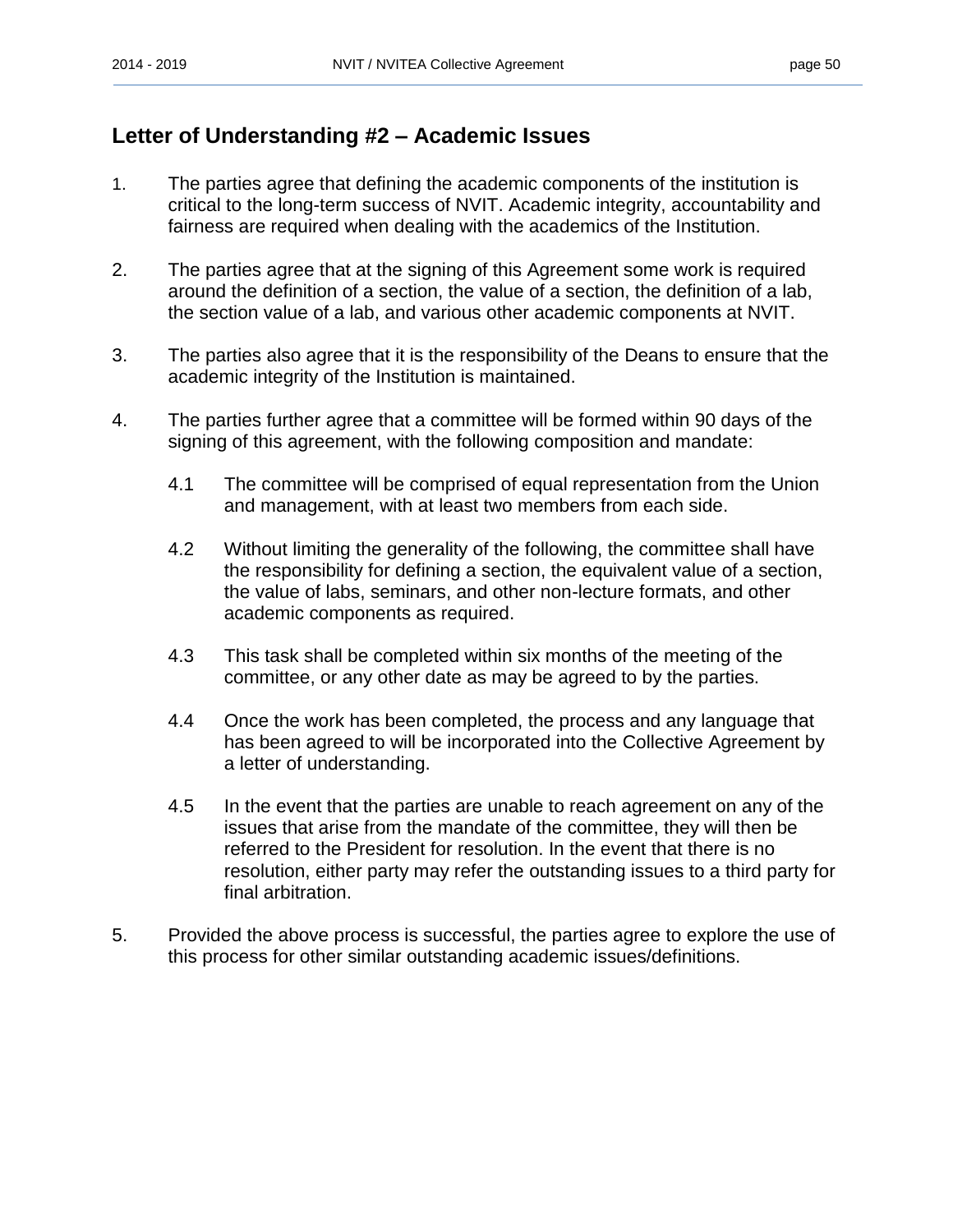## <span id="page-54-0"></span>**Letter of Understanding #3 – Use of Office Space**

The Employer will provide to the Union, for a fixed monthly fee of \$100, the use of an office inclusive of heat, power and Internet access. Reasonable telephone use and photo copying will be included unless, from NVIT's point of view, the cost associated with those two items becomes unreasonable. Should that occur, NVIT retains the right to renegotiate the rental amount in such circumstances.

At any time during the term of this Agreement, either party may terminate this LOU after the provision of 60-calendar day's notice in writing.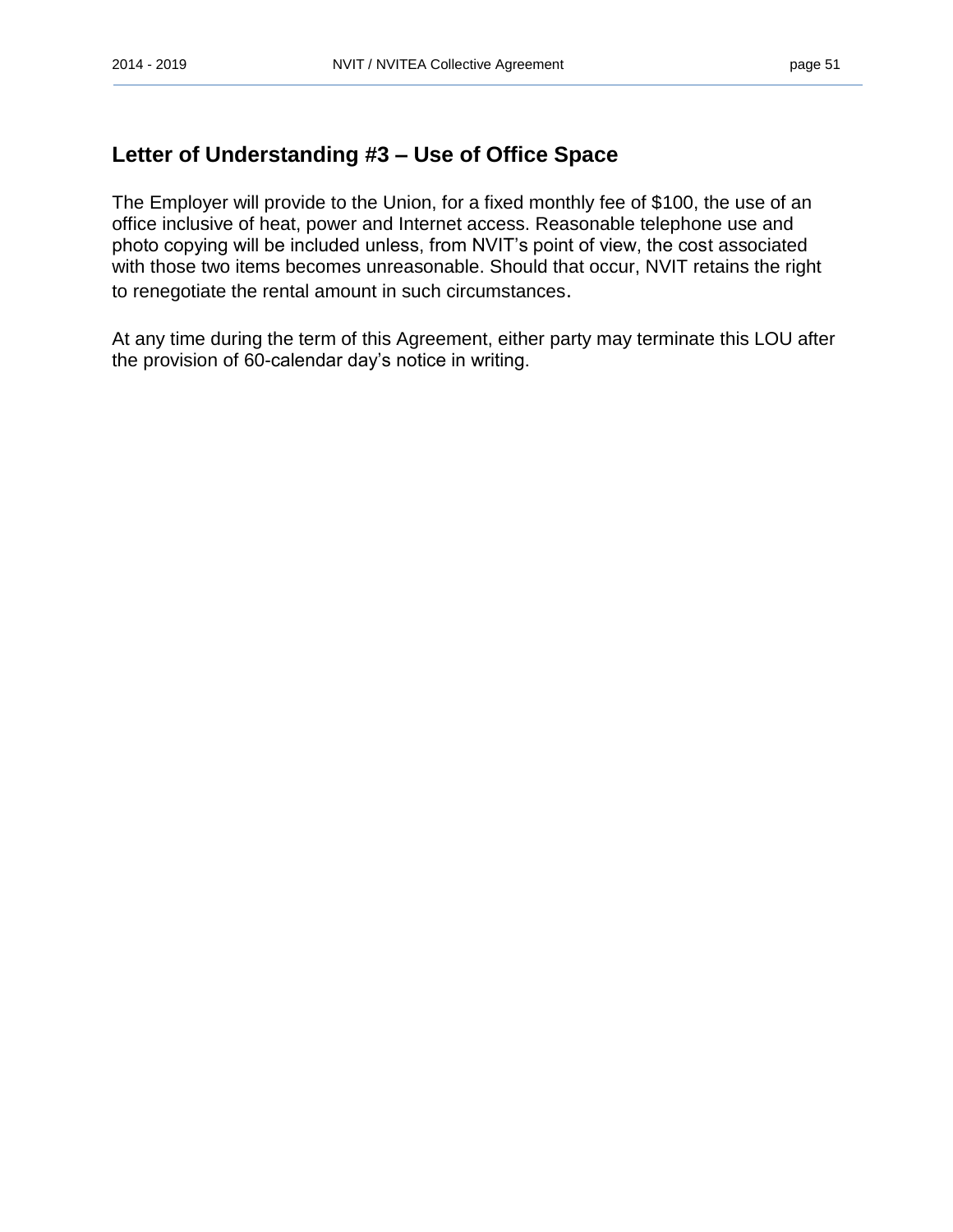## <span id="page-55-0"></span>**Letter of Understanding #4 – Support Staff Issues**

The NVITEA and Management shall agree to create a joint committee to address the following:

- Support staff temporarily reassigned to higher or lower positions;
- Staff taking over additional responsibilities due to emergency absence of another support staff employee; and
- Staff promoted to a higher position.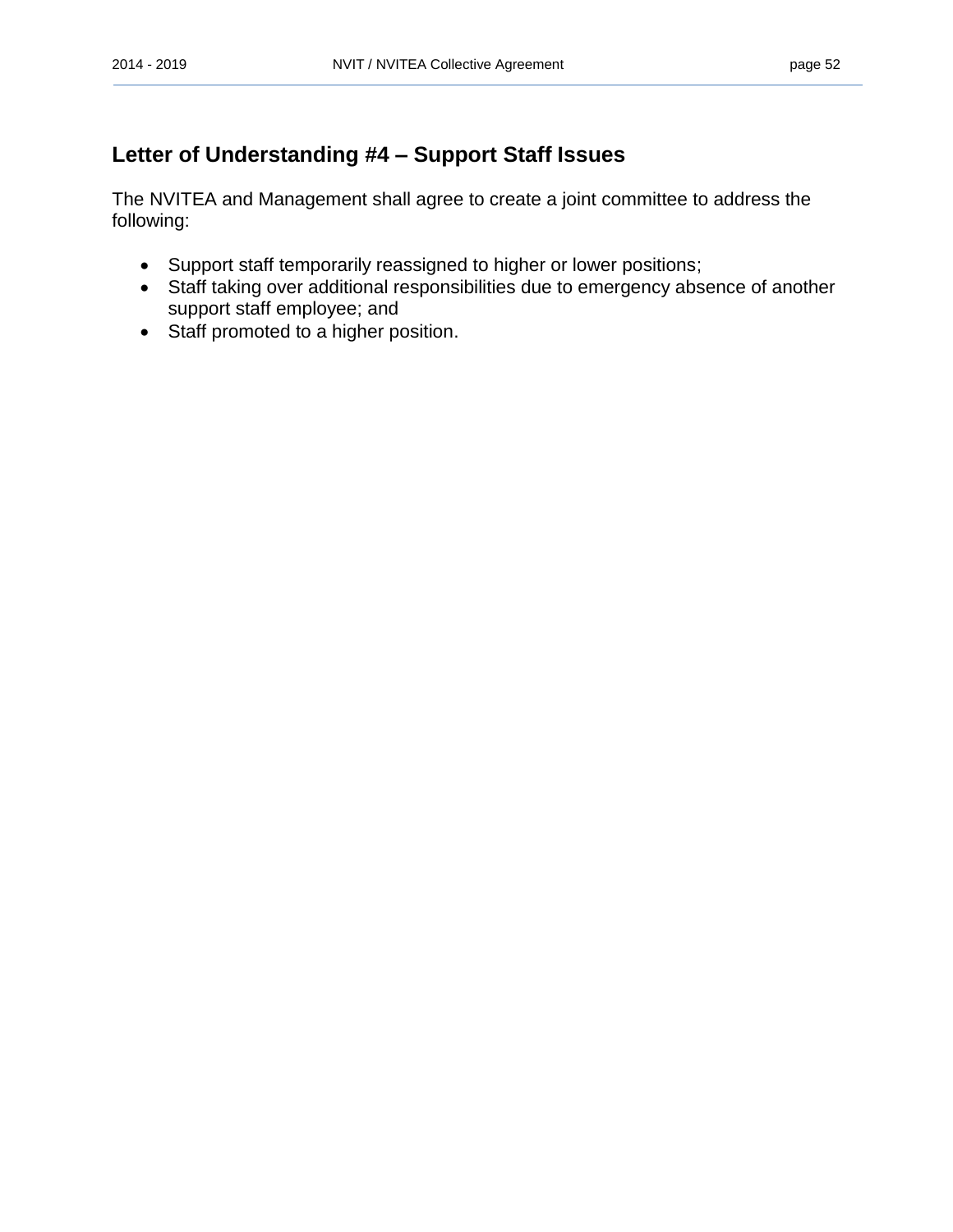## <span id="page-56-0"></span>**Letter of Understanding #5 – Instructional Faculty Vocational Programming**

The parties agree that certain programs, as well as certain courses within programs, use a vocational type of learning that emphasizes a hands-on practical approach to learning. The following vocational section loading guidelines shall be used:

- i) Full time Access to Practical Nursing (APN) instructors will instruct 700 contact hours in each Academic Year. This level will be deemed to be 8 sections. There is no limit to the number of preps. The salary for a term APN instructor will be calculated and paid rateably in accordance with the calculation of this full time workload.
- ii) Full time Health Care Assistant (HCA) instructors will instruct 724 contact hours in each Academic Year. This level will be deemed to be 8 sections. There is no limit to the number of preps. The salary for a term HCA instructor will be calculated and paid rateably in accordance with the calculation of this full time workload.
- iii) Full time Trades instructors will instruct 960 contact hours in each Academic Year. This level will be deemed to be 8 sections. There is no limit to the number of preps. The salary for a term trades instructor will be calculated and paid rateably in accordance with the calculation of this full time workload.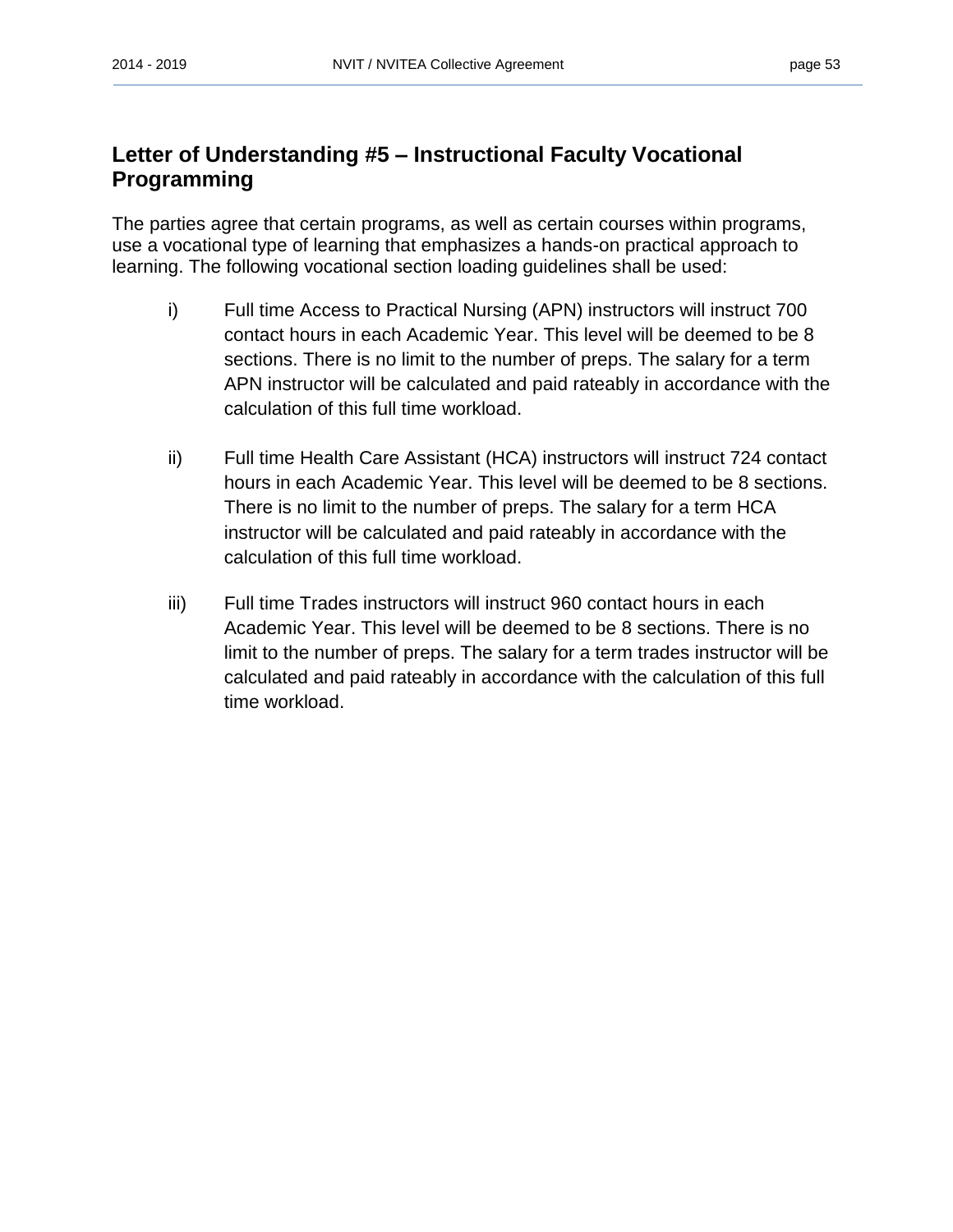## <span id="page-57-0"></span>**Appendix 1 – Support Staff Salary Scales**

#### **Support Staff Salary Scales – April 1, 2015 to January 31, 2016**

|             | Level 1   |           | Level 2   |           |                              |           |           |
|-------------|-----------|-----------|-----------|-----------|------------------------------|-----------|-----------|
| <b>Step</b> |           |           |           |           |                              |           |           |
| 10:         | 37,670.57 |           | 45,939.18 |           | (Red Circled Employees Only) |           |           |
|             |           |           |           |           |                              |           |           |
| Group       | Step 1    | Step 2    | Step 3    | Step 4    | Step 5                       | Step 6    | Step 7    |
| 1           | 31,374.58 | 32,132.40 | 32,933.56 | 33,756.36 | 34,557.49                    | 36,159.80 | 37,063.79 |
| 2           | 32,933.56 | 33,756.36 | 34,557.49 | 35,423.59 | 36,462.92                    | 38,108.54 | 39,061.23 |
| 3           | 34,557.49 | 35,423.59 | 36,462.92 | 37,372.32 | 38,649.84                    | 40,338.72 | 41,347.19 |
| 4           | 37,372.32 | 38,649.84 | 39,602.52 | 40,360.41 | 41,356.42                    | 43,110.26 | 44,188.02 |
| 5           | 39,602.52 | 40,360.41 | 41,356.42 | 42,374.08 | 44,084.83                    | 45,903.45 | 47,051.02 |
| 6           | 41,356.42 | 42,374.08 | 44,084.62 | 45,167.25 | 46,791.18                    | 48,696.62 | 49,914.06 |
| 7           | 44,084.62 | 45,167.25 | 46,791.18 | 47,960.44 | 49,497.75                    | 51,468.16 | 52,754.85 |
| 8           | 49,497.76 | 50,731.97 | 52,918.87 | 54,239.69 | 55,582.14                    | 57,682.45 | 59,124.52 |
| 9           | 52,918.87 | 54,239.69 | 55,582.14 | 56,946.26 | 58,526.89                    | 60,713.80 | 62,231.65 |
| 10          | 55,582.14 | 56,946.26 | 58,526.89 | 59,977.62 | 61,493.29                    | 63,745.16 | 65,338.79 |
| 11          | 58,526.89 | 59,977.62 | 61,493.29 | 63,008.98 | 64,438.04                    | 66,776.51 | 65,775.18 |
| 12          | 61,493.29 | 63,008.98 | 64,438.04 | 66,040.33 | 67,382.80                    | 69,786.23 | 71,530.88 |
| 13          | 64,438.04 | 66,040.33 | 67,382.80 | 69,050.05 | 70,349.20                    | 72,817.60 | 74,638.03 |
| 14          | 67,382.80 | 69,050.05 | 70,349.20 | 72,081.41 | 73,293.96                    | 75,848.95 | 77,745.18 |

Effective the date of ratification, the Employer and the Association agree to the following:

All base wages of the collective agreement shall be increased by the following percentages effective on the dates indicated:

- (a) Effective the first day of the first full pay period after April 01, 2015, all annual rates of pay which were in effect on March 31, 2015 shall be increased by one percent  $(1\%)$ .
- (b) Effective the first day of the first full pay period after February 01, 2016, all annual rates of which were in effect on January 31, 2016 shall be increased by the Economic Stability Dividend\*.
- (c) Effective the first day of the first full pay period after April 01, 2016, all annual rates of pay which were in effect on March 31, 2016 shall be increased by one-half of one percent (0.5%).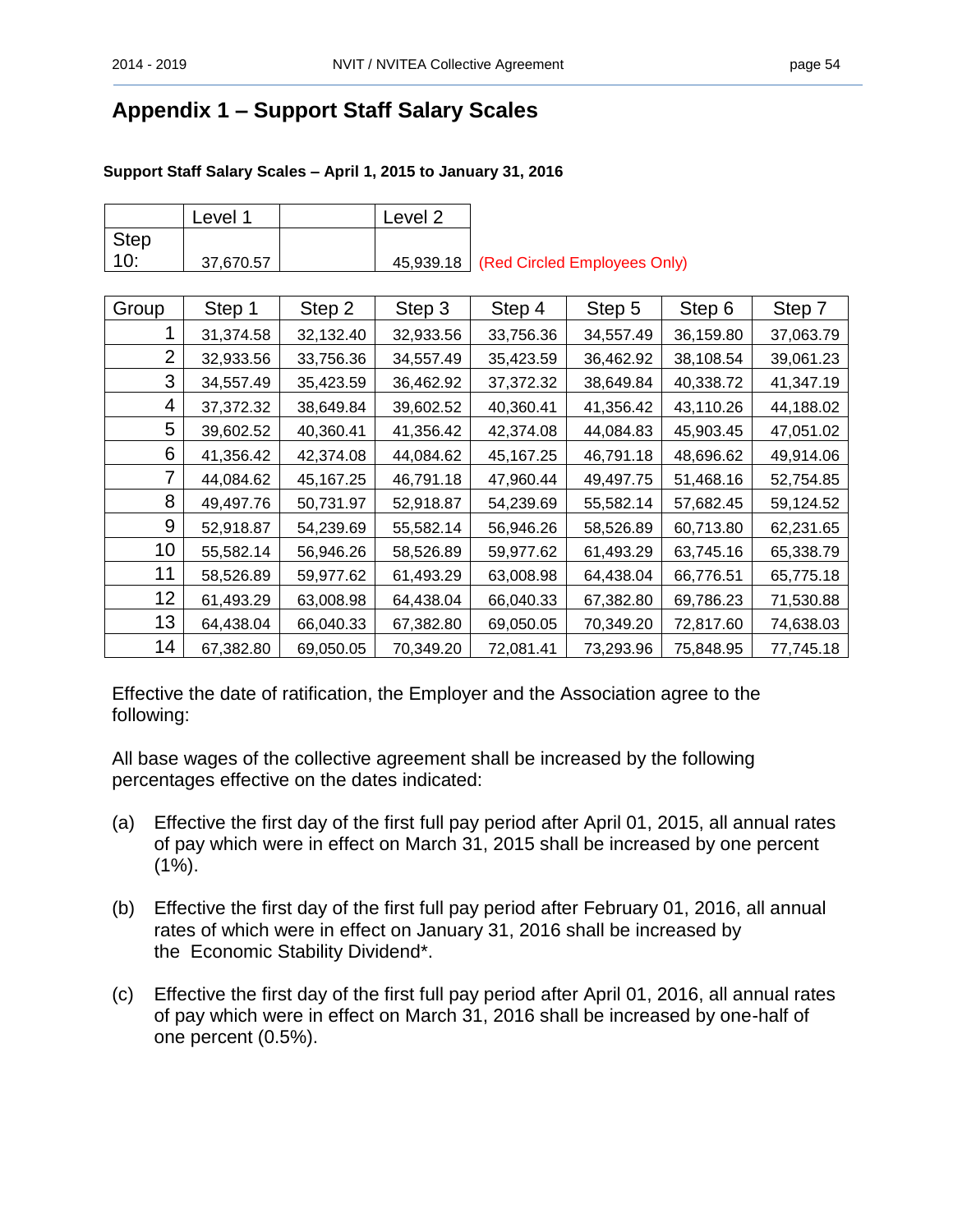- (d) Effective the first day of the first full pay period after February 01, 2017, all annual rates of pay which were in effect on January 31, 2017 shall be increased by shall be increased by one percent (1%) plus the Economic Stability Dividend\*.
- (e) Effective the first day of the first full pay period after April 01, 2017, all annual rates of pay which were in effect on March 31, 2017 shall be increased by one-half of one percent (0.5%).
- (f) Effective the first day of the first full pay period after February 01, 2018, all annual rates of pay which were in effect on January 31, 2018 shall be increased by one percent (1%) plus the Economic Stability Dividend\*.
- (g) Effective the first day of the first full pay period after April 01, 2018, all annual rates of pay which were in effect on March 31, 2018 shall be increased by one-half of one percent (0.5%).
- (h) Effective the first day of the first full pay period after February 01, 2019, all annual rates of pay which were in effect on January 31, 2019 shall be increased by one percent (1%) plus the Economic Stability Dividend\*.

The new rates shall be rounded to the nearest whole cent or dollar as applicable. These wage increases shall apply to all current employees who are members of the bargaining unit.

\* See "Appendix 3 for the Memorandum of Understanding on the Economic Stability Dividend (ESD).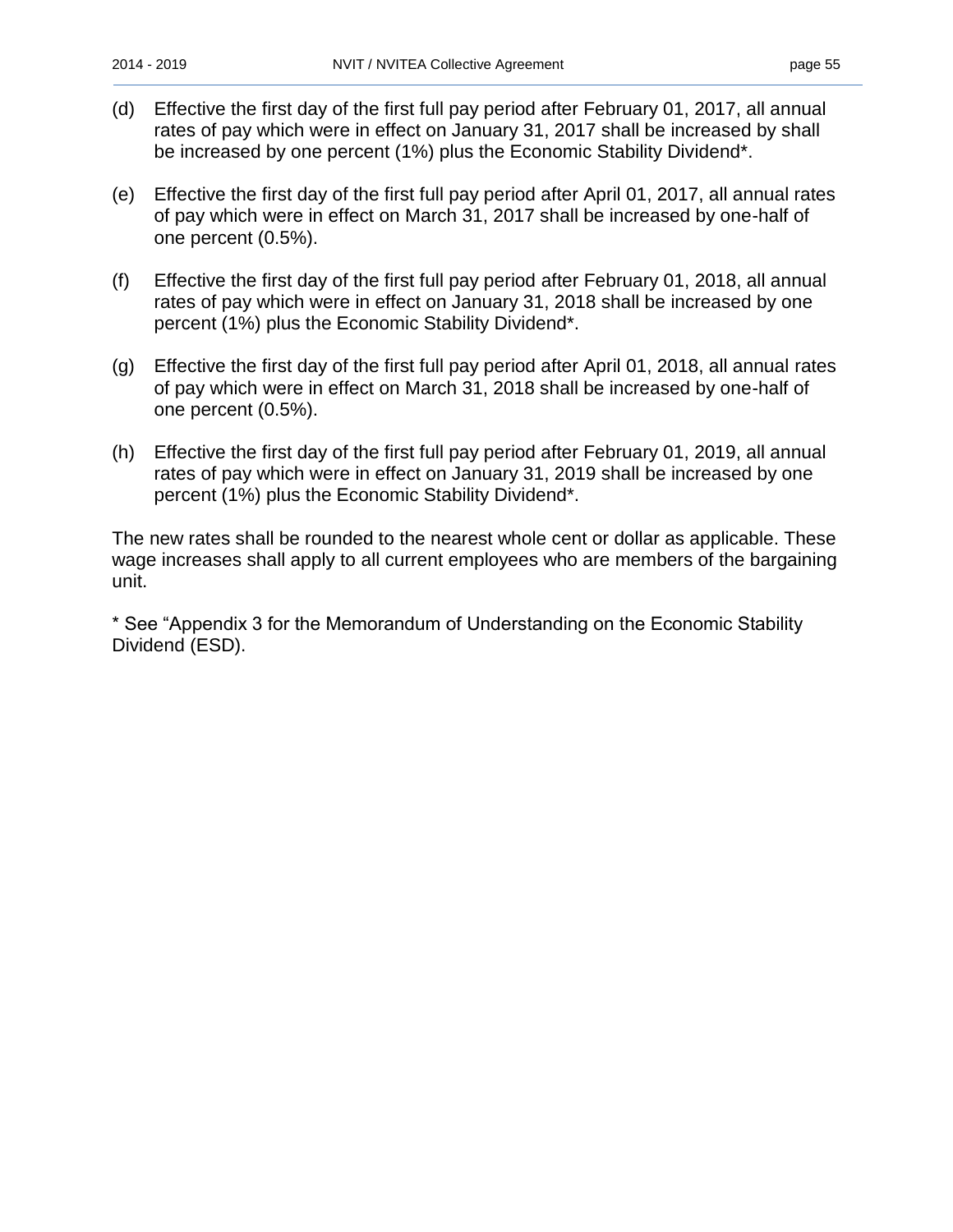## <span id="page-59-0"></span>**Appendix 2 – Faculty Salary Scale (Provincial Salary Scale)**

| <b>STEP</b>  | $1-Apr-14$<br>to<br>$31-Mar-$<br>15 | $1-Apr-15$<br>to<br>$31 - Jan-$<br>16 | 1<br>$1-Feb-16$<br>to<br>31-Mar-16 | $1-Apr-16$<br>to<br>$31 - Jan-$<br>17 | 1,2,3<br>1-Feb-17<br>to<br>$31$ -Mar-<br>17 | 1,3<br>$1-Apr-17$<br>to<br>$31 - Jan-$<br>18 | 1,2,3<br>$1-Feb-18$<br>to<br>$31$ -Mar-<br>18 | 1,3<br>$1-Apr-18$<br>to<br>$31 - Jan-$<br>19 | 1,2,3<br>1-Feb-19<br>to<br>31-Mar-19 |
|--------------|-------------------------------------|---------------------------------------|------------------------------------|---------------------------------------|---------------------------------------------|----------------------------------------------|-----------------------------------------------|----------------------------------------------|--------------------------------------|
| 1            | \$86,611                            | \$87,477                              | \$87,871                           | \$88,310                              | \$89,193                                    | \$89,639                                     | \$90,535                                      | \$90,988                                     | \$91,898                             |
| $\mathbf{2}$ | \$81,136                            | \$81,947                              | \$82,316                           | \$82,727                              | \$83,555                                    | \$83,972                                     | \$84,812                                      | \$85,236                                     | \$86,089                             |
| 3            | \$75,577                            | \$76,333                              | \$76,676                           | \$77,060                              | \$77,830                                    | \$78,220                                     | \$79,002                                      | \$79,397                                     | \$80,191                             |
| 4            | \$72,485                            | \$73,210                              | \$73,539                           | \$73,907                              | \$74,646                                    | \$75,019                                     | \$75,770                                      | \$76,148                                     | \$76,910                             |
| 5            | \$69,829                            | \$70,527                              | \$70,844                           | \$71,199                              | \$71,911                                    | \$72,270                                     | \$72,993                                      | \$73,358                                     | \$74,091                             |
| 6            | \$67,175                            | \$67,847                              | \$68,152                           | \$68,493                              | \$69,178                                    | \$69,524                                     | \$70,219                                      | \$70,570                                     | \$71,276                             |
| 7            | \$64,519                            | \$65,164                              | \$65,457                           | \$65,785                              | \$66,442                                    | \$66,775                                     | \$67,442                                      | \$67,780                                     | \$68,457                             |
| 8            | \$61,864                            | \$62,483                              | \$62,764                           | \$63,078                              | \$63,709                                    | \$64,027                                     | \$64,668                                      | \$64,991                                     | \$65,641                             |
| 9            | \$59,209                            | \$59,801                              | \$60,070                           | \$60,370                              | \$60,974                                    | \$61,279                                     | \$61,892                                      | \$62,201                                     | \$62,823                             |
| 10           | \$56,554                            | \$57,120                              | \$57,377                           | \$57,664                              | \$58,241                                    | \$58,532                                     | \$59,117                                      | \$59,413                                     | \$60,007                             |
| 11           | \$53,900                            | \$54,439                              | \$54,684                           | \$54,957                              | \$55,507                                    | \$55,785                                     | \$56,342                                      | \$56,624                                     | \$57,190                             |

## Sessional Faculty Scales

| Category       | $1-Apr-14$<br>to<br>31-Mar-15 | $1-Apr-15$<br>to<br>$31 - Jan-$<br>16 | $1-Feb-16$<br>to<br>31-Mar-<br>16 | $1-Apr-16$<br>to<br>$31 - Jan-$<br>17 | 1,2,3<br>1-Feb-17<br>to<br>$31 -$ Mar-<br>17 | 1,3<br>$1-Apr-17$<br>to<br>$31 - Jan-$<br>18 | 1,2,3<br>$1-Feb-18$<br>to<br>31-Mar-<br>18 | 1.3<br>$1-Apr-18$<br>to<br>$31 - Jan-$<br>19 | 1,2,3<br>1-Feb-19<br>to<br>31-Mar-19 |
|----------------|-------------------------------|---------------------------------------|-----------------------------------|---------------------------------------|----------------------------------------------|----------------------------------------------|--------------------------------------------|----------------------------------------------|--------------------------------------|
| 1A             | 6,081.90                      | 6,142.72                              | 6,170.36                          | 6,201.21                              | 6,263.23                                     | 6,294.54                                     | 6,357.49                                   | 6,389.27                                     | 6,453.17                             |
| 1В             | 6.914.39                      | 6,983.53                              | 7.014.96                          | 7,050.03                              | 7,120.53                                     | 7,156.14                                     | 7,227.70                                   | 7.263.84                                     | 7,336.48                             |
| 1 <sup>C</sup> | 7,330.63                      | 7,403.94                              | 7,437.25                          | 7,474.44                              | 7,549.18                                     | 7,586.93                                     | 7,662.80                                   | 7,701.11                                     | 7,778.13                             |
|                |                               |                                       |                                   |                                       |                                              |                                              |                                            |                                              |                                      |
| 2A             | 6,243.62                      | 6,306.06                              | 6,334.43                          | 6,366.11                              | 6,429.77                                     | 6,461.92                                     | 6,526.53                                   | 6,559.17                                     | 6,624.76                             |
| 2B             | 7,076.11                      | 7,146.87                              | 7,179.03                          | 7,214.93                              | 7.287.08                                     | 7,323.51                                     | 7,396.75                                   | 7,433.73                                     | 7,508.07                             |
| 2 <sub>C</sub> | 7,700.47                      | 7,777.47                              | 7,812.47                          | 7,851.54                              | 7,930.05                                     | 7,969.70                                     | 8,049.40                                   | 8,089.65                                     | 8,170.54                             |

| 3-4 hours / week<br>А. |                            |  |  |  |  |
|------------------------|----------------------------|--|--|--|--|
| В.                     | $\vert$ 5 - 6 hours / week |  |  |  |  |
|                        | 3 - 4 hours /week & lab    |  |  |  |  |

**1** Probationary 1 – 8 sections

**2** 9 or more sections taught at NVIT since January 2007

Rates inclusive of vacation pay and benefit allowance.

**1** The first day of the first full pay period after this date.

**<sup>2</sup>**See Appendix 3 - Memorandum of Understanding on the Economic Stability Dividend (ESD). Annual wage rate may be adjusted depending on the ESD.

 $3$ Annual wage rates to be determined depending on the ESD.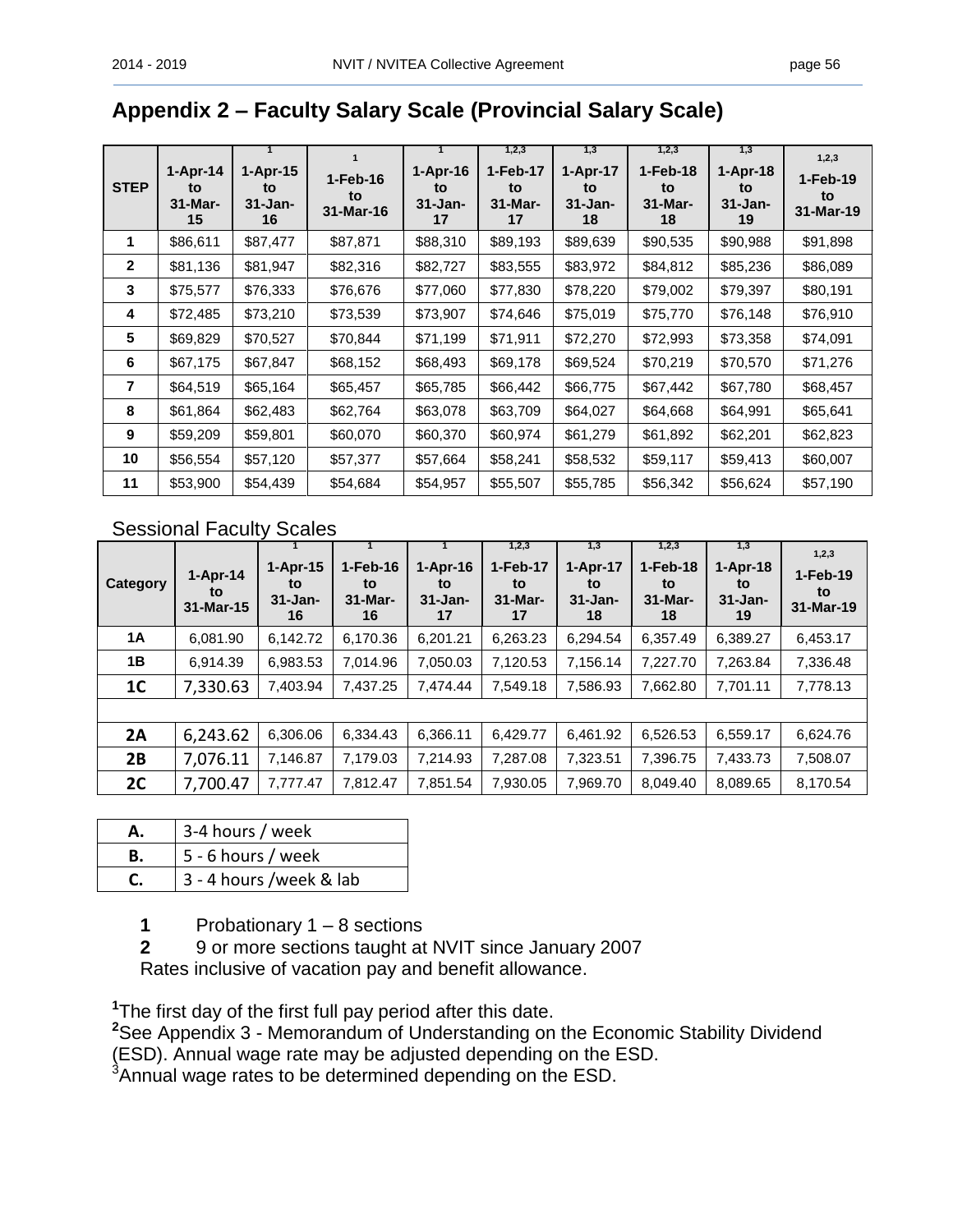Effective the date of ratification, the Employer and the Association agree to the following:

All base wages of the collective agreement shall be increased by the following percentages effective on the dates indicated:

- (a) Effective the first day of the first full pay period after April 01, 2015, all annual rates of pay which were in effect on March 31, 2015 shall be increased by one percent (1%).
- (b) Effective the first day of the first full pay period after February 01, 2016, all annual rates of which were in effect on January 31, 2016 shall be increased by the Economic Stability Dividend\*.
- (c) Effective the first day of the first full pay period after April 01, 2016, all annual rates of pay which were in effect on March 31, 2016 shall be increased by one-half of one percent (0.5%).
- (d) Effective the first day of the first full pay period after February 01, 2017, all annual rates of pay which were in effect on January 31, 2017 shall be increased by shall be increased by one percent (1%) plus the Economic Stability Dividend\*.
- (e) Effective the first day of the first full pay period after April 01, 2017, all annual rates of pay which were in effect on March 31, 2017 shall be increased by one-half of one percent (0.5%).
- (f) Effective the first day of the first full pay period after February 01, 2018, all annual rates of pay which were in effect on January 31, 2018 shall be increased by one percent (1%) plus the Economic Stability Dividend\*.
- (g) Effective the first day of the first full pay period after April 01, 2018, all annual rates of pay which were in effect on March 31, 2018 shall be increased by one-half of one percent (0.5%).
- (h) Effective the first day of the first full pay period after February 01, 2019, all annual rates of pay which were in effect on January 31, 2019 shall be increased by one percent (1%) plus the Economic Stability Dividend\*.

The new rates shall be rounded to the nearest whole cent or dollar as applicable. These wage increases shall apply to all current employees who are members of the bargaining unit.

\* See "Appendix 3 for the Memorandum of Understanding on the Economic Stability Dividend (ESD)."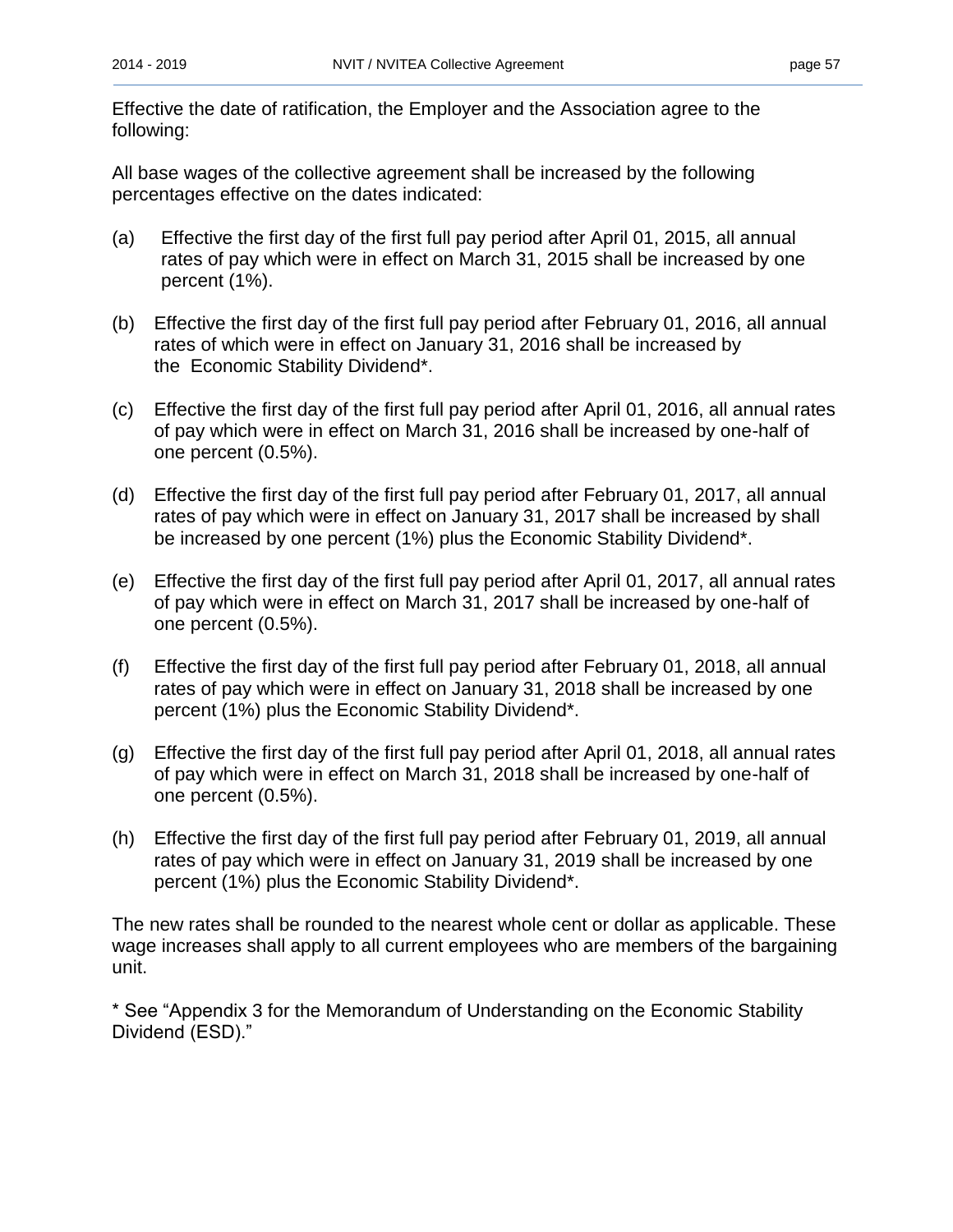## <span id="page-61-0"></span>**Appendix 3 – Memorandum of Understanding on the Economic Stability Dividend**

Re ECONOMIC STABILITY DIVIDEND

#### **Definitions**

1. In this Agreement:

"Collective agreement year" means each twelve (12) month period commencing on the first day of the renewed collective agreement. For example, the collective agreement year for a collective agreement that commences on April 1, 2014 is April 1, 2014 to March 31, 2015 and each period from April 1 to March 31 for the term of the collective agreement.

"Economic Forecast Council" means the Economic Forecast Council appointed under s. 4 of the *Budget Transparency and Accountability Act*, [S.B.C. 2000] c. 23;

"Forecast GDP" means the average forecast for British Columbia's real GDP growth made by the Economic Forecast Council and as reported in the annual February budget of the government;

"Fiscal year" means the fiscal year of the government as defined in the *Financial Administration Act* [1996 S.B.C.] c. 138 as 'the period from April 1 in one year to March 31 in the next year';

"Calendar year" Is a twelve (12) month period starting January 1<sup>st</sup> and ending December 31<sup>st</sup> of the same year based upon the Gregorian calendar.

"GDP" or "Gross Domestic Product" for the purposes of this LOA means the expenditure side value of all goods and services produced in British Columbia for a given year as stated in the BC Economic Accounts;

"GWI" or "General Wage Increase" means a general wage increase resulting from the formula set out in this LOA and applied as a percentage increase to all wage rates in the collective agreement on the first pay day after the commencement of the eleventh  $(11<sup>th</sup>)$  month in a collective agreement year;

"Real GDP" means the GDP for the previous fiscal year expressed in constant dollars and adjusted for inflation produced by Statistics Canada's Provincial and Territorial Gross Domestic Product by Income and by Expenditure Accounts (also known as the provincial and territorial economic accounts) and published as "Real Gross Domestic Product at Market Prices" currently in November of each year.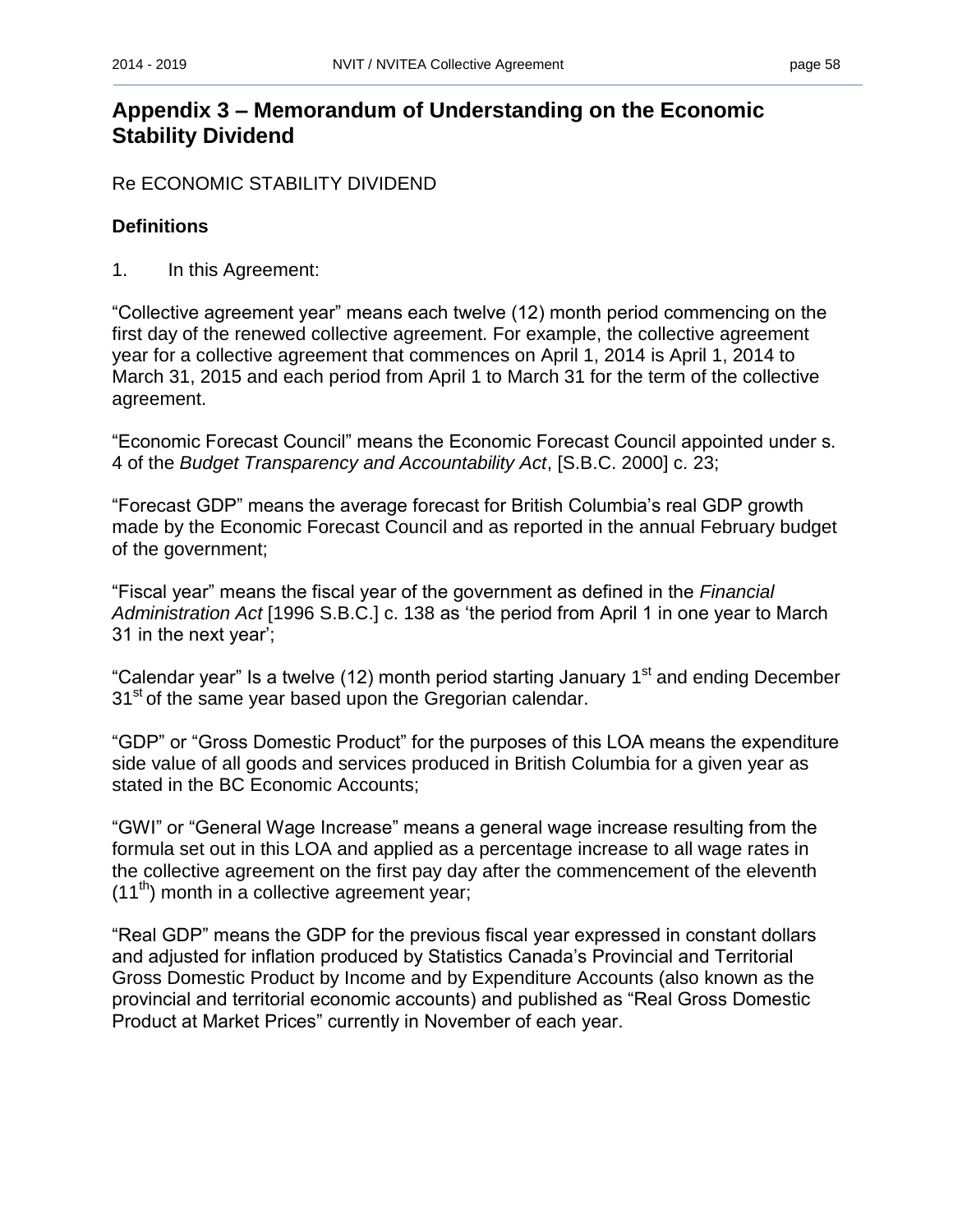#### **The Economic Stability Dividend**

- 2. The Economic Stability Dividend shares the benefits of economic growth between employees in the public sector and the Province contingent on growth in BC's real GDP.
- 3. Employees will receive a general wage increase (GWI) equal to one-half (1/2) of any percentage gain in real GDP above the forecast of the Economic Forecast Council for the relevant calendar year.
- 4. For greater clarity and as an example only, if real GDP were one percent (1%) above forecast real GDP then employees would be entitled to a GWI of one-half of one percent (0.5%).

#### **Annual Calculation and publication of the Economic Stability Dividend**

- 5. The Economic Stability Dividend will be calculated on an annual basis by the Minister of Finance for each collective agreement year commencing in 2015/16 to 2018/2019 and published through the PSEC Secretariat.
- 6. The timing in each calendar year will be as follows:
	- (i) February Budget Forecast GDP for the upcoming calendar year;
	- (ii) November of the following calendar year Real GDP published for the previous calendar year;
	- (iii) November Calculation by the Minister of Finance of fifty percent (50%) of the difference between the Forecast GDP and the Real GDP for the previous calendar year;
	- (iv) Advice from the PSEC Secretariat to employers' associations, employers and unions of the percentage allowable General Wage Increase, if any, for each bargaining unit or group with authorization to employers to implement the Economic Stability Dividend.
- 7. For greater clarity and as an example only:

For collective agreement year 3 (2016/17):

- (i) February 2015 Forecast GDP for calendar 2015;
- (ii) November 2016 Real GDP published for calendar 2015;
- (iii) November 2016 Calculation of the fifty percent (50%) of the difference between the 2015 Forecast GDP and the 2015 Real GDP by the Minister of Finance through the PSEC Secretariat;